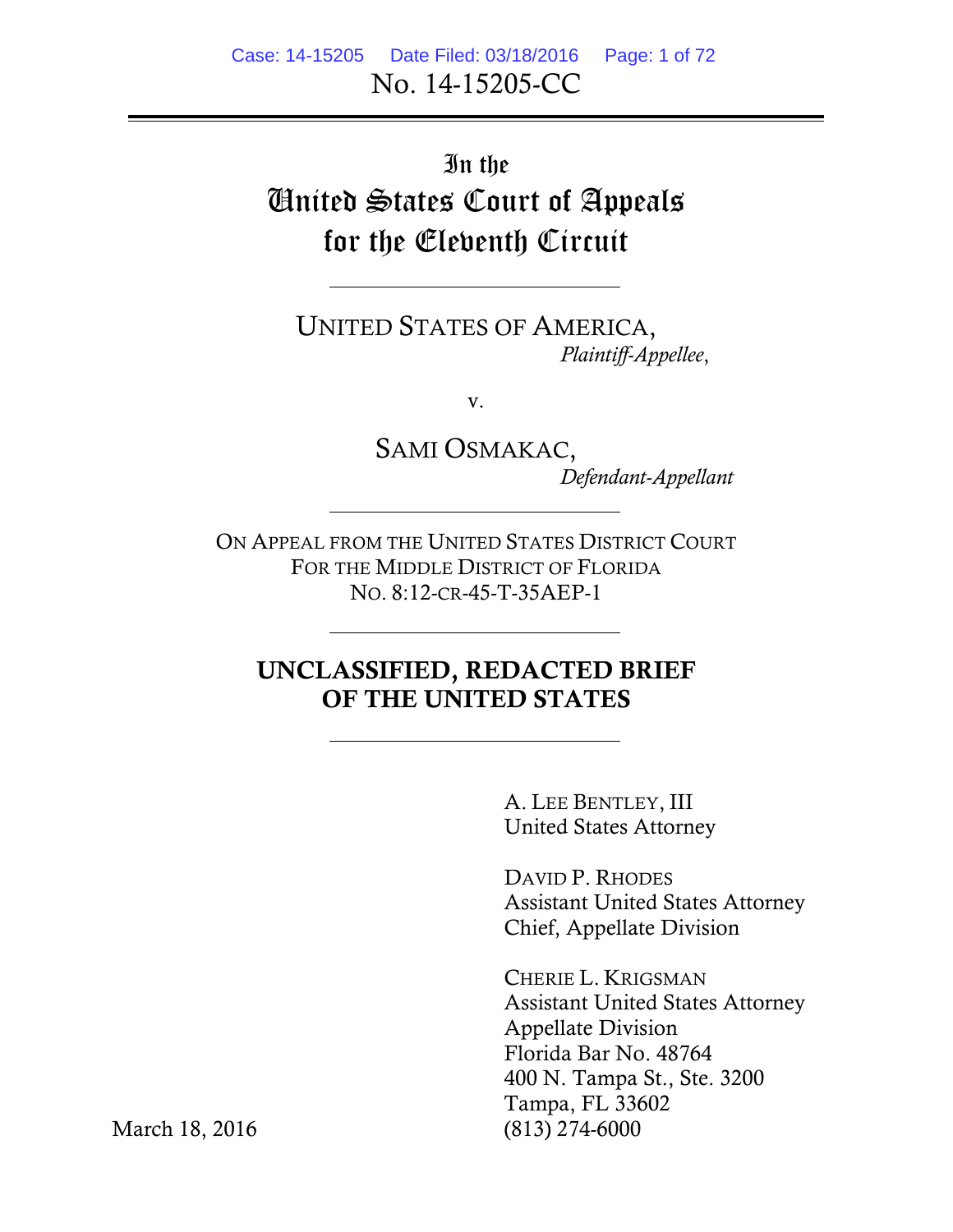*United States v. Sami Osmakac*  No. 14-15205-CC

# Certificate of Interested Persons and Corporate Disclosure Statement

In addition to the persons and entities identified in the Certificate of Interested Persons and Corporate Disclosure Statement in Sami Osmakac's principal brief, the following persons have an interest in the outcome of this case:

- 1. Elm, Donna Lee, Federal Public Defender;
- 2. Fernandez, Rafael, Esq.;
- 3. Hall, Alec F., Office of the Federal Public Defender;
- 4. Krigsman, Cherie L., Assistant United States Attorney;
- 5. Militello, Paul L., Esq.;
- 6. Tragos, George E., Esq.; and
- 7. Vaughn, Charles P., Esq.

 No publicly traded company or corporation has an interest in the outcome of this appeal.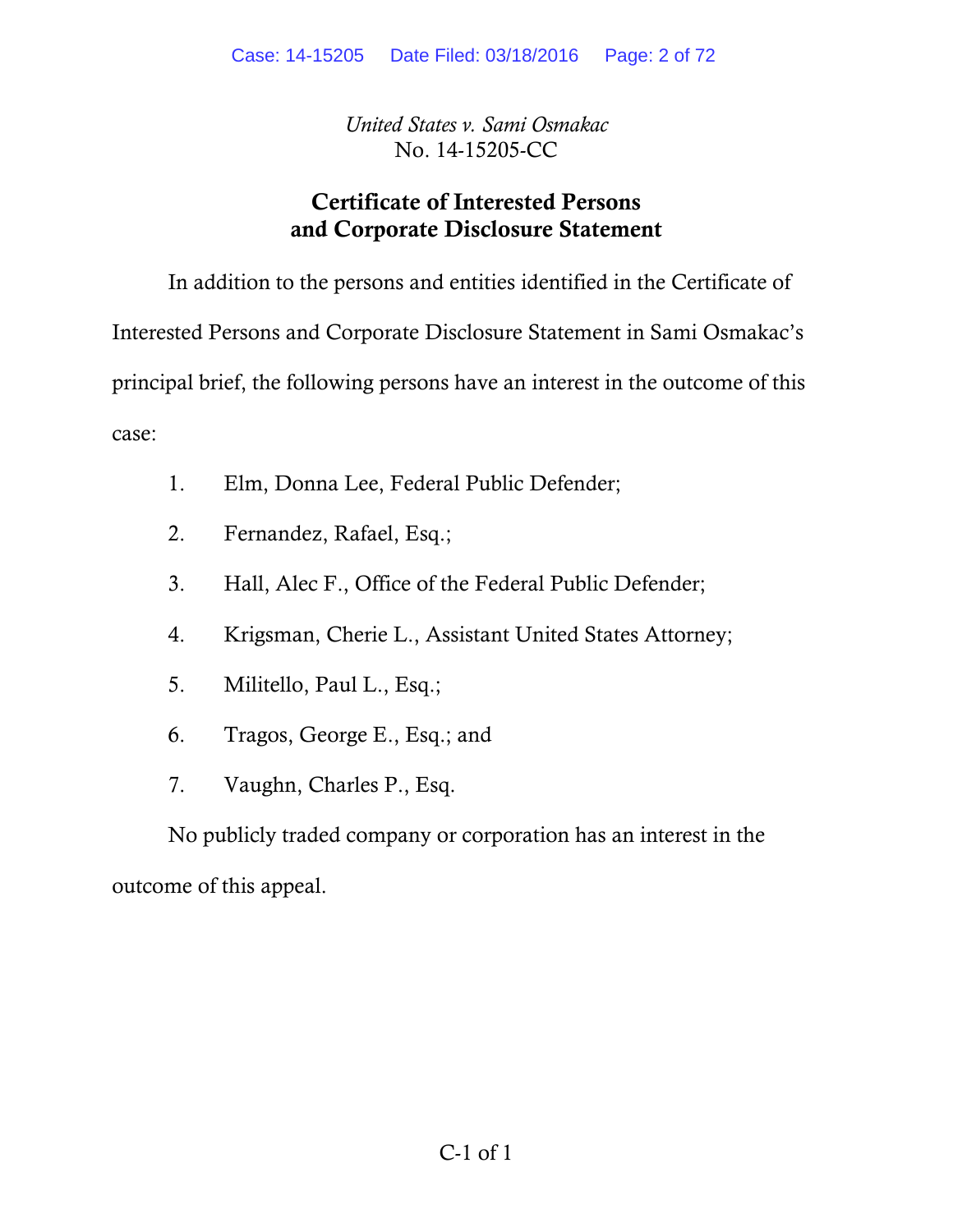# Statement Regarding Oral Argument

The United States agrees with Osmakac that oral argument is not necessary in this case.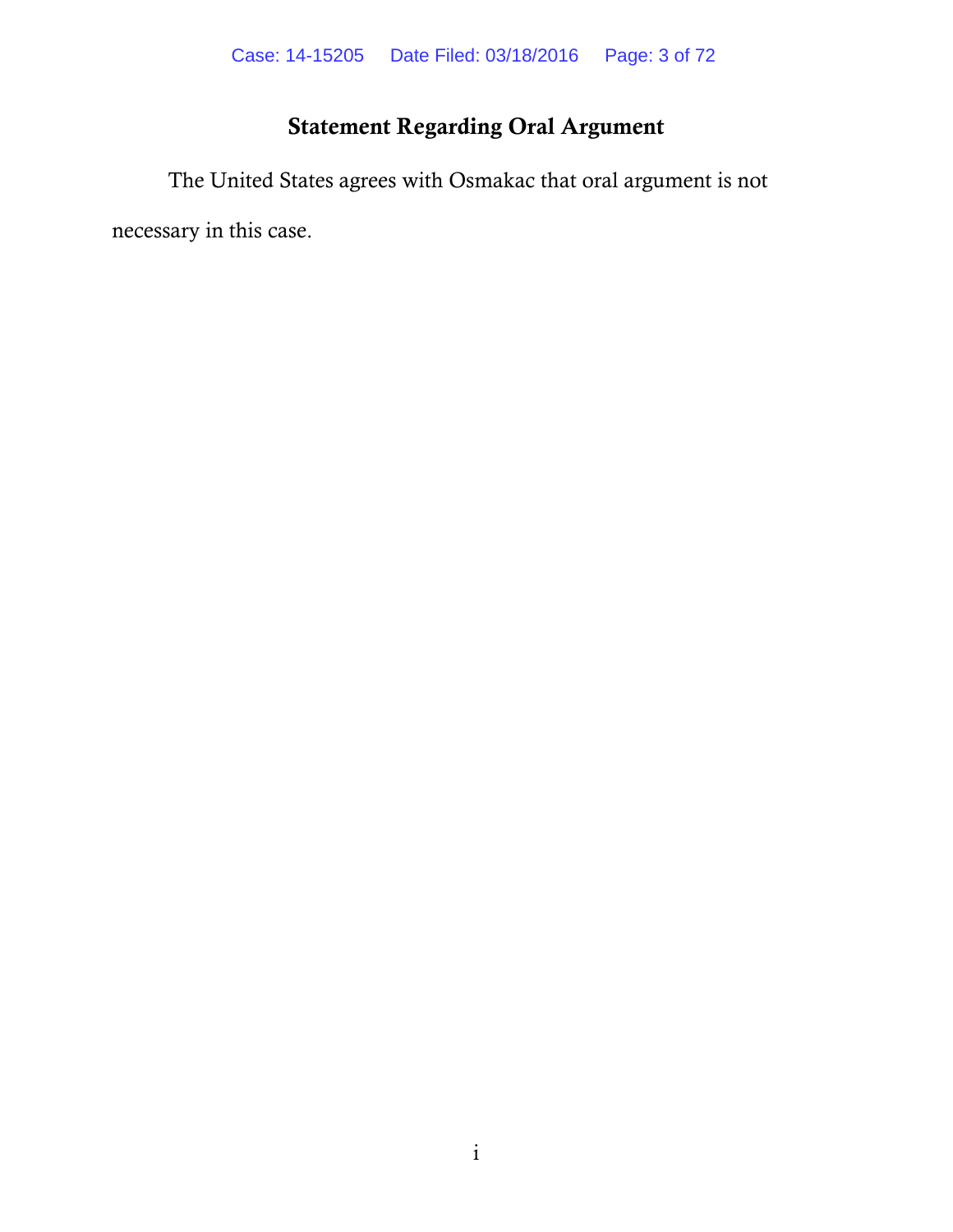# Table of Contents

|    | Certificate of Interested Persons and Corporate Disclosure Statement C-1                                                    |
|----|-----------------------------------------------------------------------------------------------------------------------------|
|    |                                                                                                                             |
|    |                                                                                                                             |
|    |                                                                                                                             |
|    |                                                                                                                             |
|    |                                                                                                                             |
|    |                                                                                                                             |
|    |                                                                                                                             |
|    |                                                                                                                             |
| 1. |                                                                                                                             |
|    | a.                                                                                                                          |
|    | Osmakac solidifies his plans for a "second 9/11." 5<br>b.                                                                   |
|    | January 7, 2012: Vowing to avenge Osama bin Laden's<br>$C_{\bullet}$<br>death, Osmakac prepares to attack a crowded pub and |
| 2. |                                                                                                                             |
|    | a.                                                                                                                          |
|    | b.                                                                                                                          |
|    | c.                                                                                                                          |
|    |                                                                                                                             |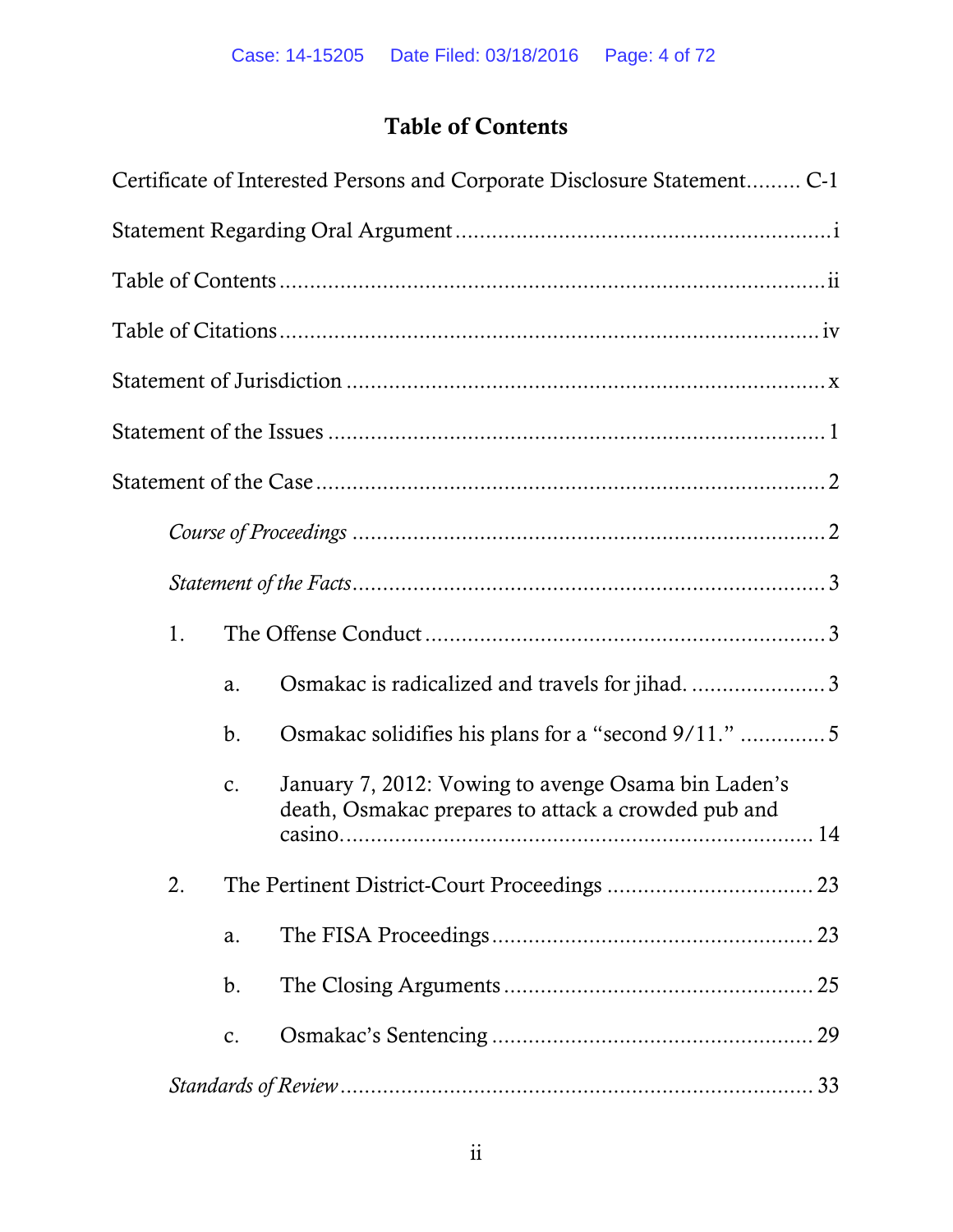| I.   | The district court did not abuse its discretion by denying<br>Osmakac's motions for disclosure of FISA materials.  36 |     |                                                                                                                                                                                                                                                                                                                                                                                                              |  |
|------|-----------------------------------------------------------------------------------------------------------------------|-----|--------------------------------------------------------------------------------------------------------------------------------------------------------------------------------------------------------------------------------------------------------------------------------------------------------------------------------------------------------------------------------------------------------------|--|
|      | A.                                                                                                                    |     |                                                                                                                                                                                                                                                                                                                                                                                                              |  |
|      | <b>B.</b>                                                                                                             |     | The district court correctly withheld the FISA materials                                                                                                                                                                                                                                                                                                                                                     |  |
|      |                                                                                                                       | (1) |                                                                                                                                                                                                                                                                                                                                                                                                              |  |
|      |                                                                                                                       | (2) | The applications established that probable cause existed43                                                                                                                                                                                                                                                                                                                                                   |  |
|      |                                                                                                                       | (3) | The FISA collections were properly minimized.  44                                                                                                                                                                                                                                                                                                                                                            |  |
|      |                                                                                                                       | (4) | The district court did not violate Osmakac's right to                                                                                                                                                                                                                                                                                                                                                        |  |
| Π.   |                                                                                                                       |     | The district court did not abuse its discretion by denying<br>Osmakac's motion for a mistrial based on a single comment in the<br>prosecutor's rebuttal argument because the court's jury instructions<br>corrected the inadvertent misstatement of the law and, given the<br>overwhelming independent evidence of Osmakac's guilt, the<br>prosecutor's comment did not prejudicially affect Osmakac's<br>46 |  |
| III. |                                                                                                                       |     | The district court did not plainly err at sentencing by failing sua<br>sponte to reduce Osmakac's sentence based on sentencing-factor                                                                                                                                                                                                                                                                        |  |
|      |                                                                                                                       |     |                                                                                                                                                                                                                                                                                                                                                                                                              |  |
|      |                                                                                                                       |     | Certificate of Compliance with Type-Volume Limitation                                                                                                                                                                                                                                                                                                                                                        |  |

Certificate of Service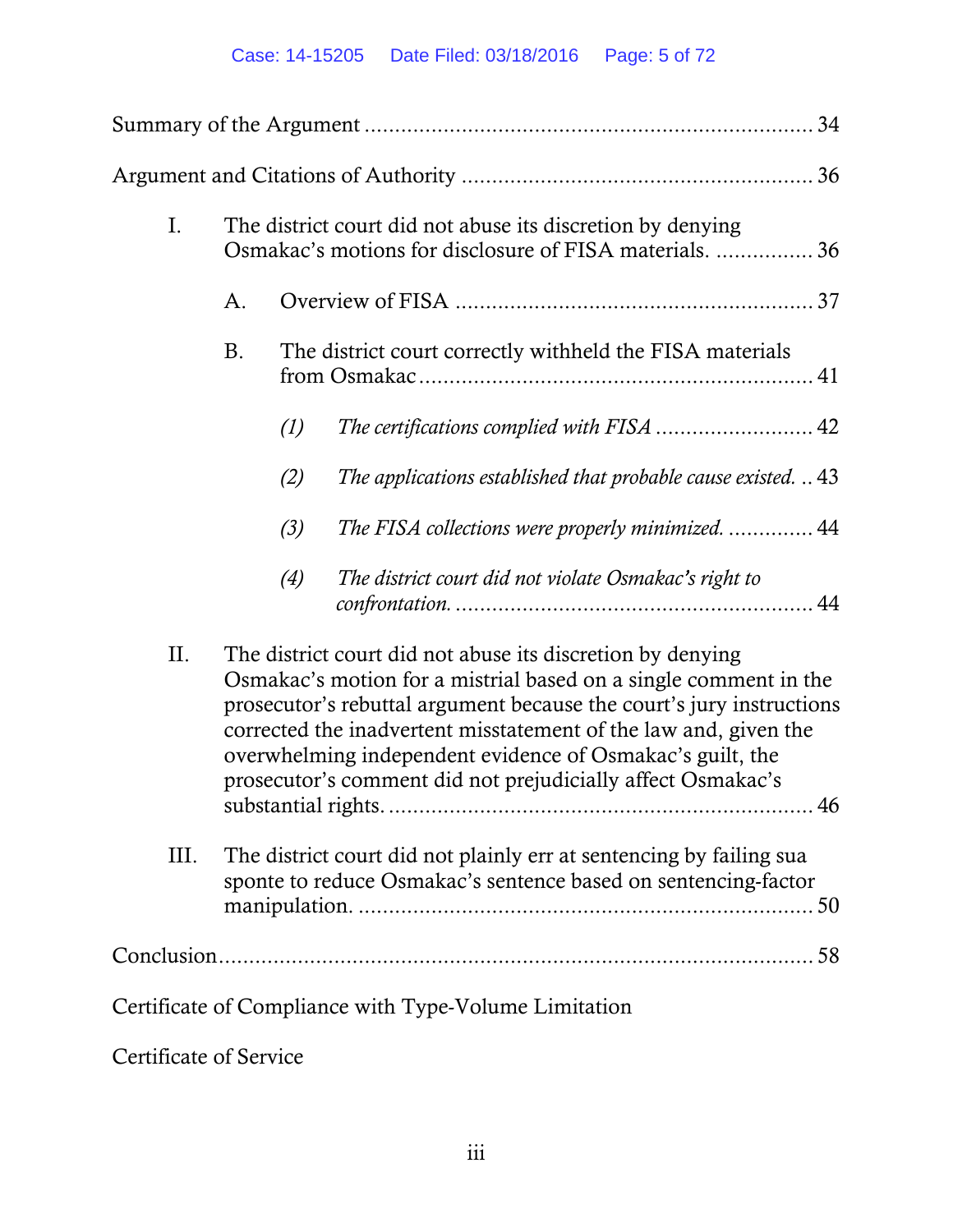# Table of Citations

### **Cases**

| Chambers v. Mississippi,                  |  |
|-------------------------------------------|--|
| Dobbs v. Kemp,                            |  |
| In re Sept. 11 Litig.,                    |  |
| Maryland v. Craig,                        |  |
| Singh v. United States Attorney Gen.,     |  |
| <sup>*</sup> United States v. Abu-Jihaad, |  |
| *United States v. Aguillard,              |  |
| *United States v. Badia,                  |  |
| United States v. Belfield,                |  |
| United States v. Brooks,                  |  |
| *United States v. Campa,                  |  |
| *United States v. Ciszkowski,             |  |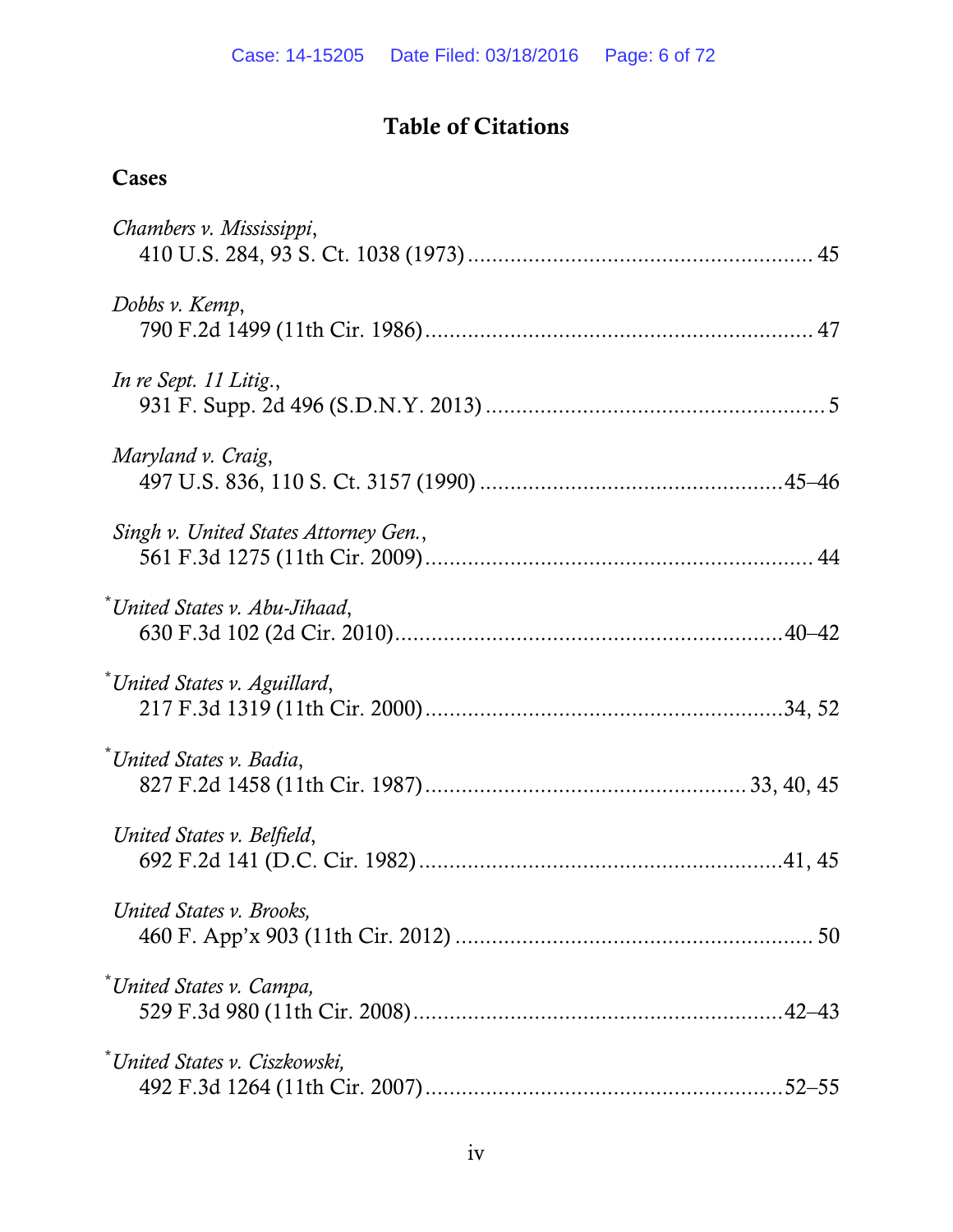| United States v. Cromitie,                               |    |
|----------------------------------------------------------|----|
|                                                          |    |
| United States v. Damrah,                                 |    |
|                                                          |    |
| *United States v. Daoud,                                 |    |
| 755 F.3d 479 (7th Cir. 2014),                            |    |
|                                                          |    |
| United States v. Dixon,                                  |    |
| No. 14-13405, 2015 WL 5472500 (11th Cir. Sept. 18, 2015) |    |
|                                                          |    |
| *United States v. Docampo,                               |    |
|                                                          |    |
| "United States v. Duggan,                                |    |
|                                                          |    |
| "United States v. Eckhardt,                              |    |
|                                                          |    |
| "United States v. El-Mezain,                             |    |
|                                                          |    |
|                                                          |    |
| United States v. Elkins,                                 | 48 |
|                                                          |    |
| United States v. Govan,                                  |    |
|                                                          |    |
| *United States v. Haile,                                 |    |
|                                                          |    |
| United States v. Hammadi,                                |    |
|                                                          |    |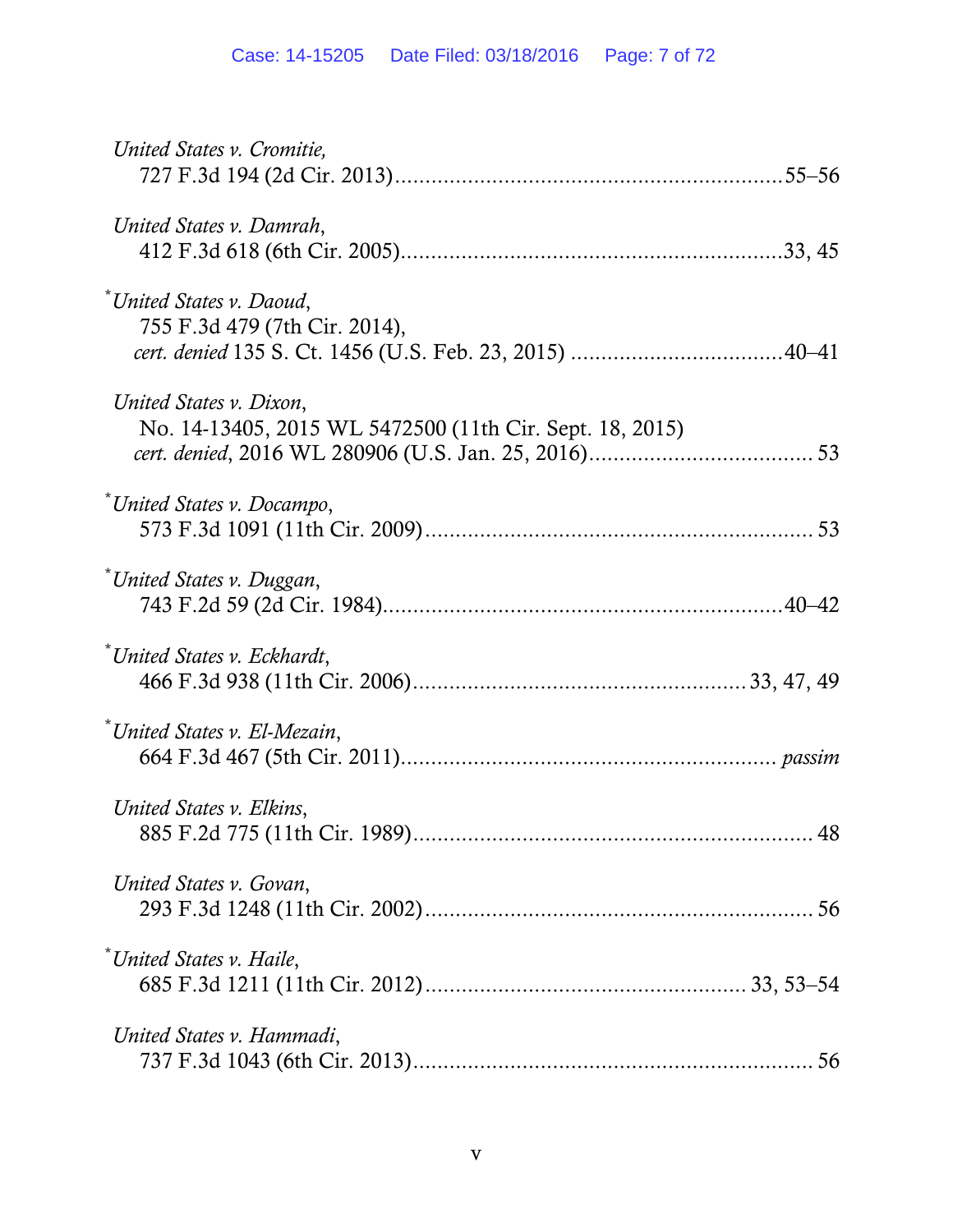| United States v. Holland,              |
|----------------------------------------|
| *United States v. Isa,                 |
| *United States v. Jacoby,              |
| *United States v. Leon,                |
| United States v. Mock,                 |
| *United States v. Ning Wen,            |
| <sup>*</sup> United States v. Olano,   |
| United States v. Ott,                  |
| <sup>*</sup> United States v. O'Keefe, |
| United States v. Ramirez               |
| United States v. Ramirez-Flores,       |
| <sup>*</sup> United States v. Sanchez, |
| United States v. Stewart,              |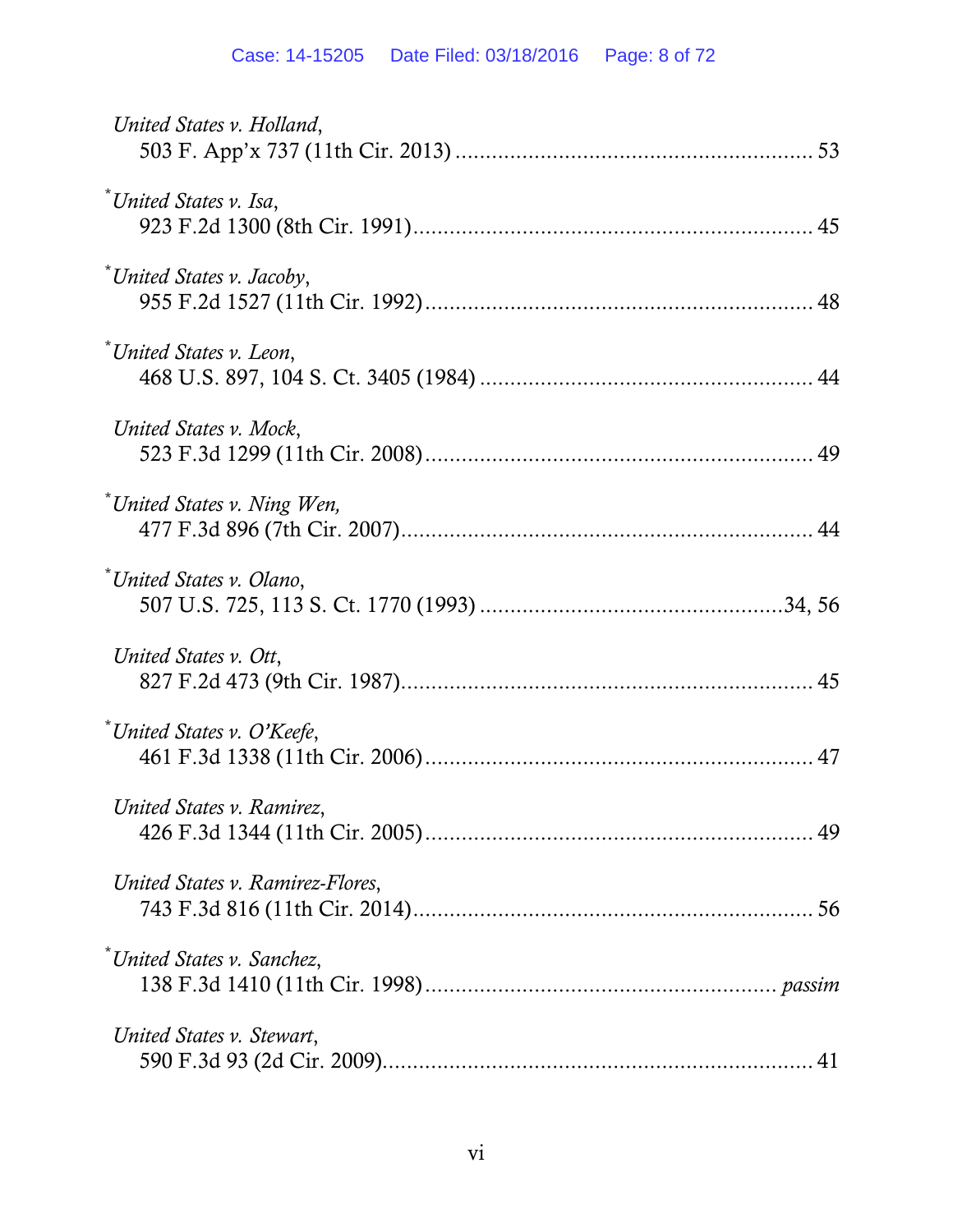| *United States v. Sweat,   |
|----------------------------|
| United States v. Trujillo, |
| United States v. Young,    |
| <b>Rules</b>               |
|                            |
|                            |
| <b>Statutes</b>            |
|                            |
|                            |
|                            |
|                            |
|                            |
|                            |
|                            |
|                            |
|                            |
|                            |
|                            |
|                            |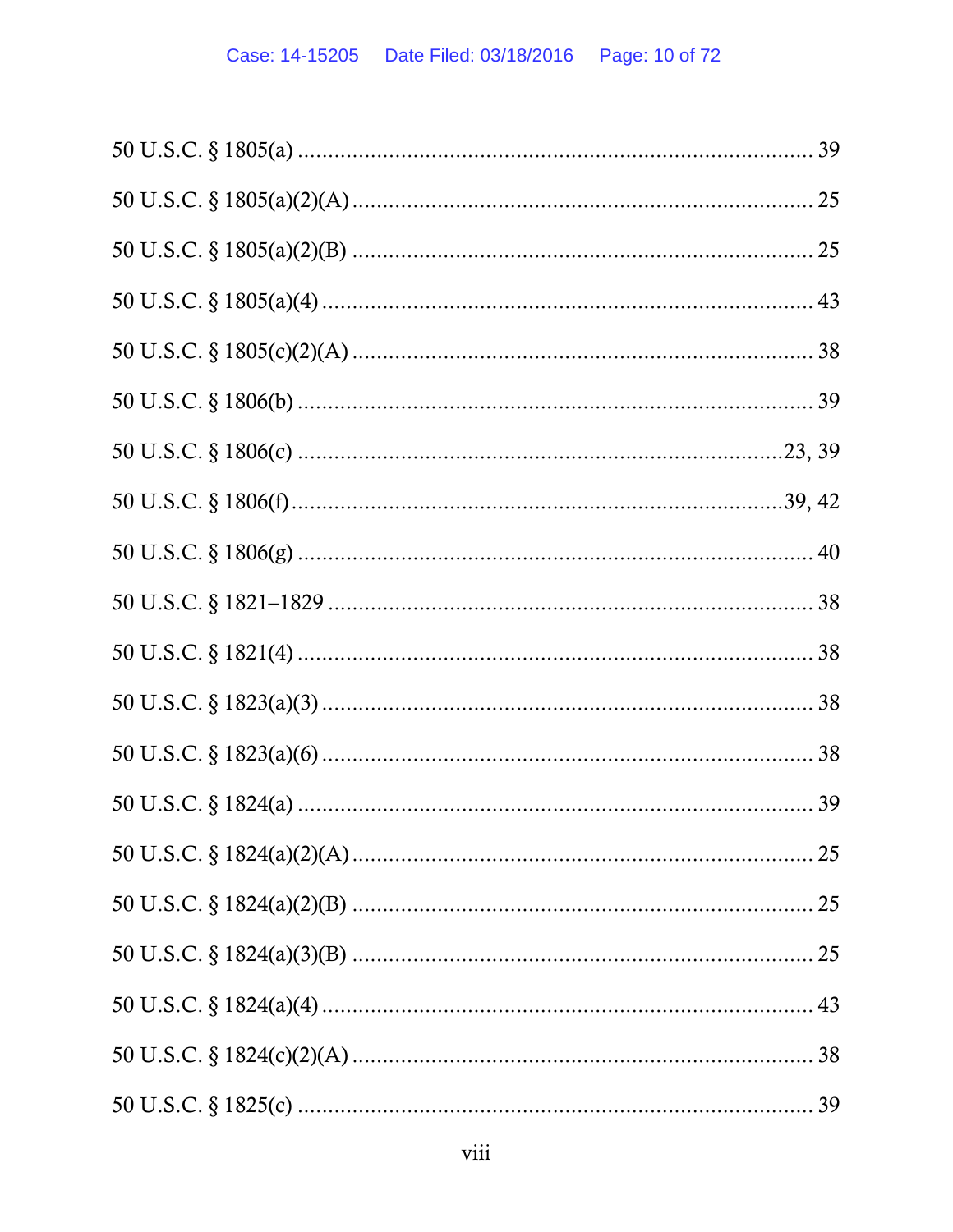| <b>Other Authorities</b> |  |
|--------------------------|--|
|                          |  |
|                          |  |
|                          |  |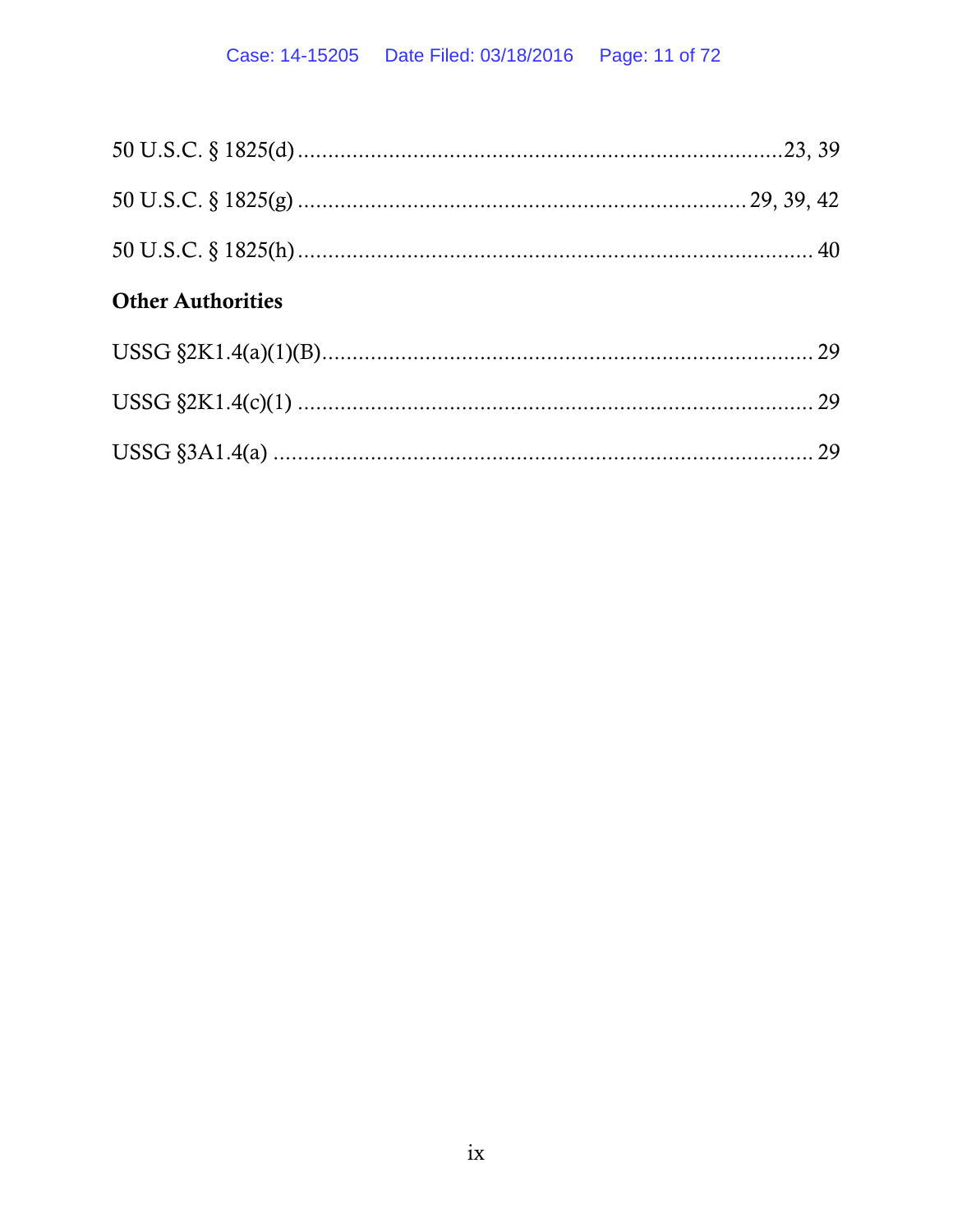## Statement of Jurisdiction

This is an appeal from a final judgment of the United States District Court for the Middle District of Florida in a criminal case. That court had jurisdiction. *See* 18 U.S.C. § 3231. The court entered the judgment against Sami Osmakac on November 5, 2014, Doc. 354, and Osmakac timely filed a notice of appeal on November 17, 2014, Doc. 363. *See* Fed. R. App. P. 4(b). This Court has jurisdiction over this appeal, *see* 28 U.S.C. § 1291, and authority to examine Osmakac's challenge to his sentence, *see* 18 U.S.C. § 3742(a).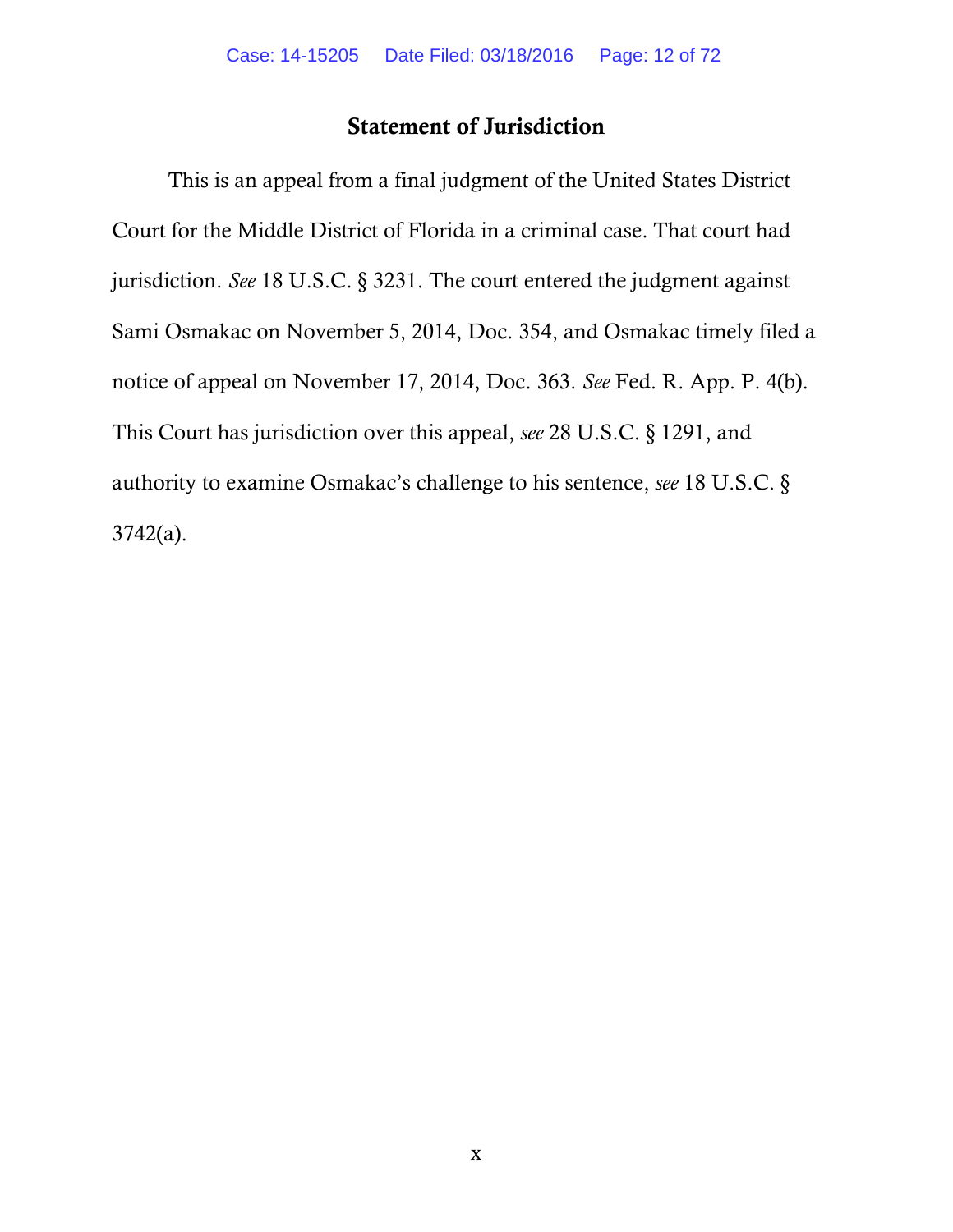## Statement of the Issues

- I. Did the district court abuse its discretion by denying Osmakac's motions for disclosure of FISA materials?
- II. Did the district court abuse its discretion by denying Osmakac's motion for a mistrial based on a single comment in the prosecutor's rebuttal argument, where the court's jury instructions corrected the prosecutor's inadvertent misstatement of the law and, given the overwhelming independent evidence of Osmakac's guilt, the prosecutor's comment could not have prejudicially affected Osmakac's substantial rights?
- III. Did the district court plainly err at sentencing by failing sua sponte to reduce Osmakac's sentence based on sentencing-factor manipulation?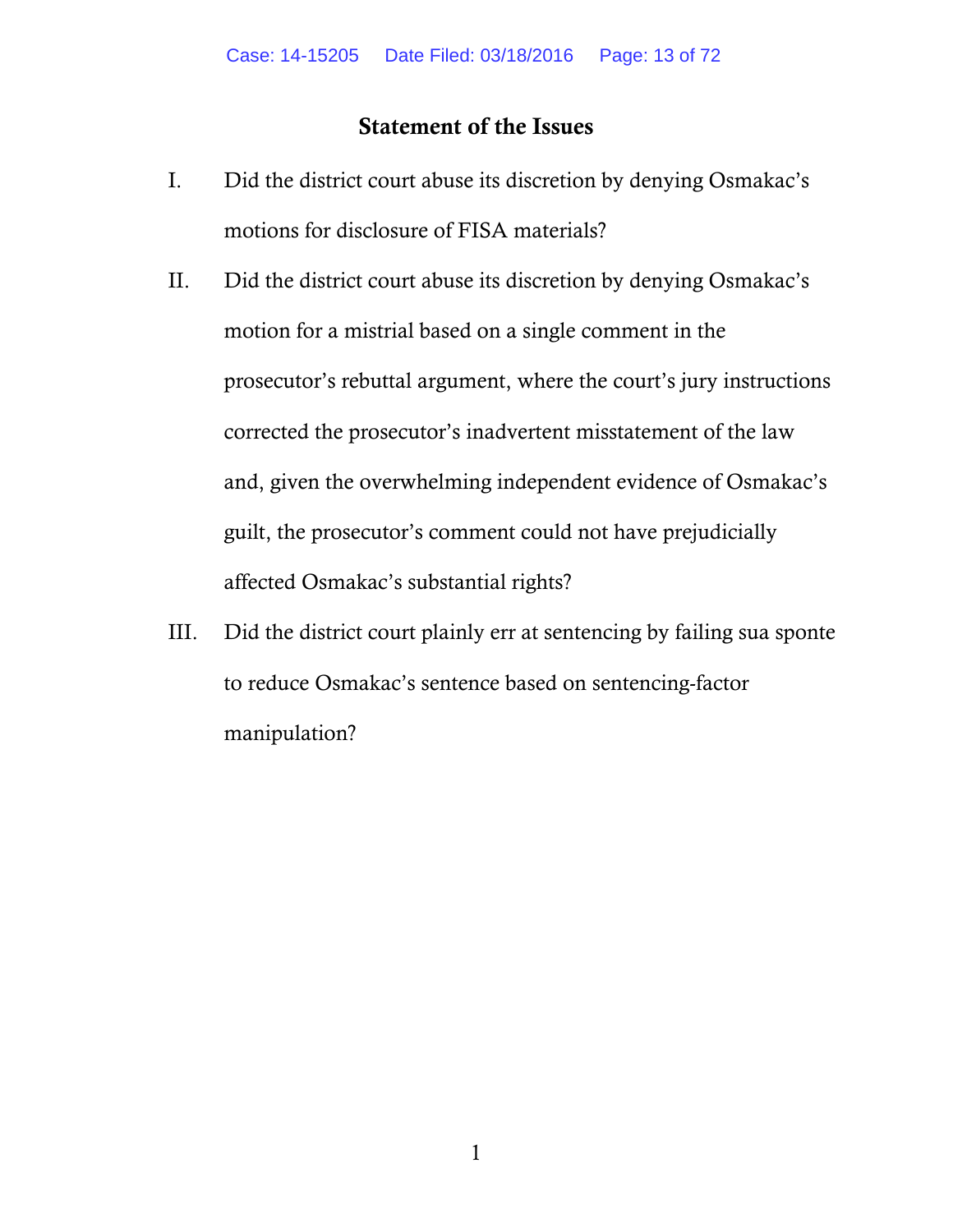### Statement of the Case

Promising a "second 9/11" and "payback" for Osama bin Laden, Sami Osmakac obtained the materials he needed to carry out a two-pronged terrorist attack at a pub and a casino in Tampa, Florida. On the night of the planned attack, he went to a local motel, donned a suicide vest, slung a bag of grenades over his shoulder, and familiarized himself with a handgun and an AK-47. He recorded a martyrdom video and went outside to load a car bomb into the trunk of his Honda Accord. Unbeknownst to Osmakac, the FBI was recording everything, the explosives and grenades were inert, and his martyrdom video would be broadcast only in a courtroom. At trial, the jury rejected his entrapment defense and convicted him on a terrorism-related charge and a firearms charge. He now challenges the district court's denial of his motions for disclosure of classified Foreign Intelligence Surveillance Act (FISA) materials and the court's refusal to grant a mistrial during the prosecutor's rebuttal closing argument. He also claims—for the first time on appeal—that the court erred by not reducing his sentence based on sentencing-factor manipulation.

#### *Course of Proceedings*

In February 2012, a federal grand jury returned a two-count indictment charging Osmakac with attempting to use a weapon of mass destruction, in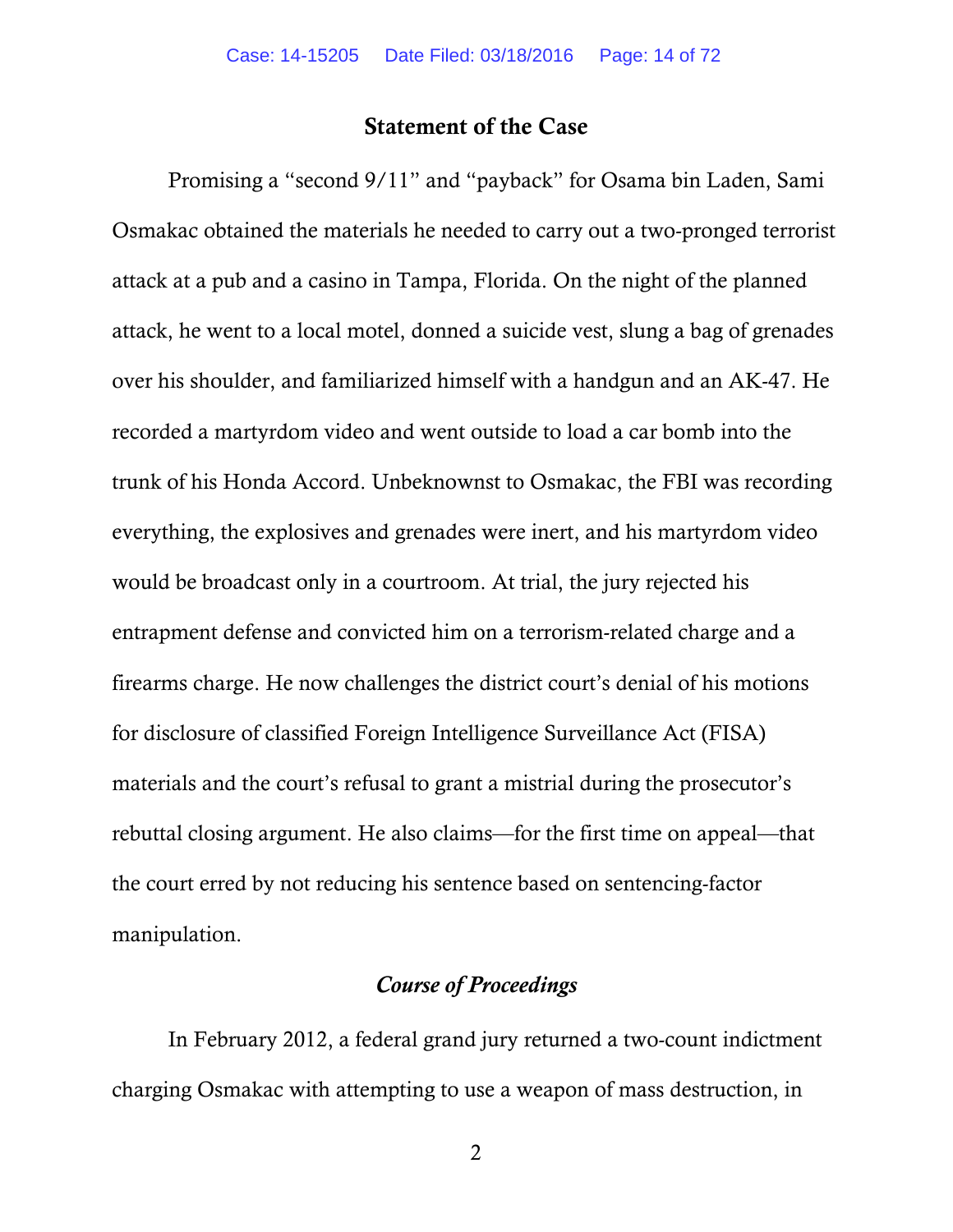violation of 18 U.S.C. § 2332a(a)(2)(A), and illegally possessing an unregistered firearm, in violation of 26 U.S.C. § 5861(d). Doc. 10.

Osmakac proceeded to trial, Docs. 293–94, 297–99, 301, 303–04, 307, 310, and the jury found him guilty on both counts, Doc. 312. The district court subsequently sentenced him to concurrent terms of 480 months' imprisonment on count one and 120 months' imprisonment on count two. Doc. 354. This appeal followed. Doc. 363.

### *Statement of the Facts*

#### 1. The Offense Conduct<sup>1</sup>

#### a. Osmakac is radicalized and travels for jihad.

As early as December 2010, Osmakac demonstrated a commitment to Islamic extremism. In telephone conversations covertly recorded pursuant to FISA, Osmakac discussed his beliefs with fellow extremist Russell Dennison. *See* Doc. 378 at 117–26; Doc. 379 at 20–21; Doc. 380 at 89, 139–51; *see, e.g.,*  Gov't Trial Exs. 161.1A–B, 162.1A–B, 163.1A–B. During one of their conversations, Osmakac complained that he had received negative comments about videos he had made, remarking that his critics would understand his message when "the black flags come on top of everybody's head and the head

 $\frac{1}{1}$ <sup>1</sup>This section of our brief is drawn exclusively from evidence presented at Osmakac's trial.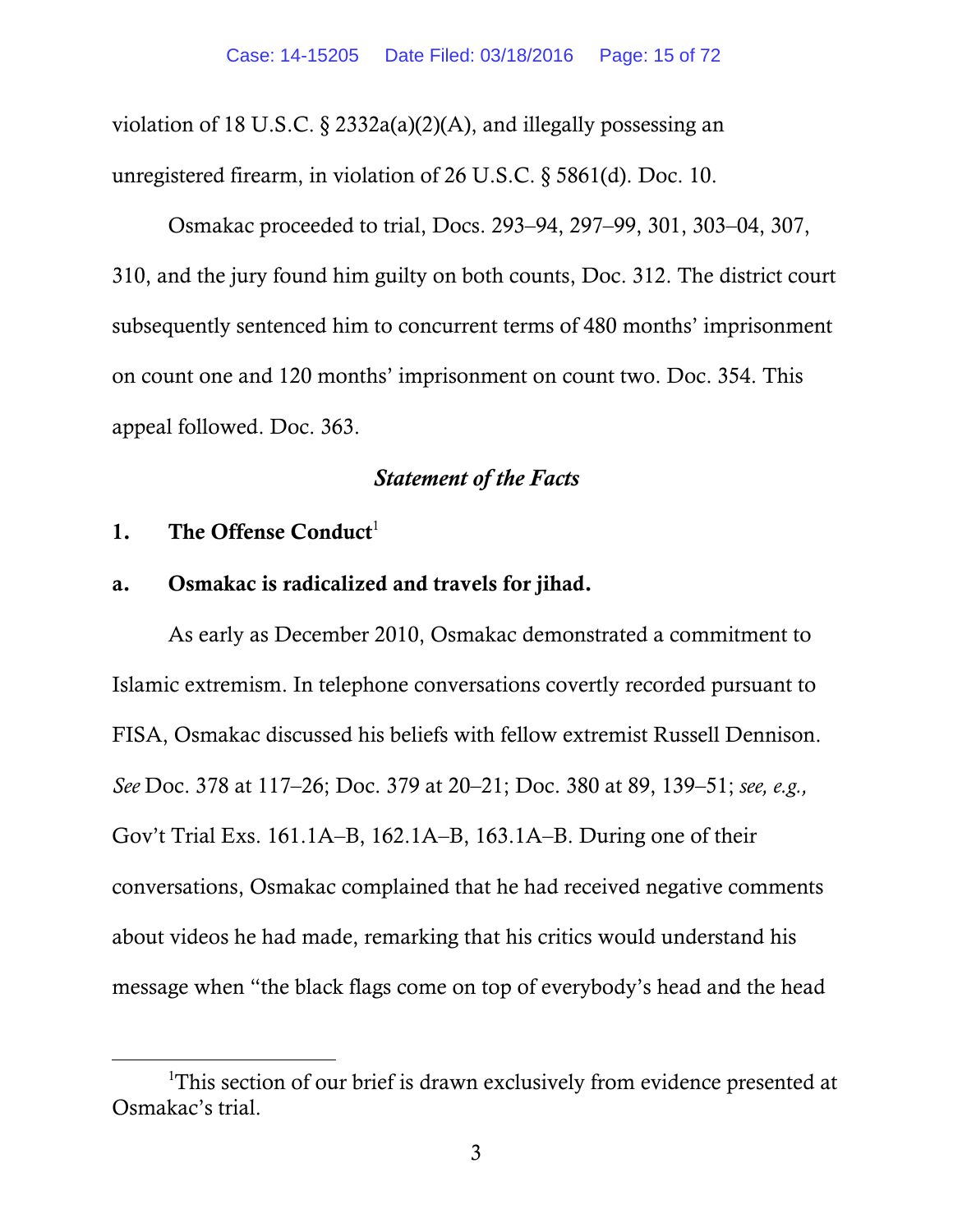flies off … ."<sup>2</sup> *See* Doc. 380 at 140. In another conversation, in January 2011, Osmakac and Dennison spoke about two articles in *Inspire* magazine, al-Qaeda's official English-language online magazine. Doc. 380 at 142–51; Gov't Trial Exs. 160A, 161.1A–B, 162.1A–B. Osmakac told Dennison that he had just read a "beautiful" article by Sheik Anwar al-Awlaki that reflected Osmakac's thoughts and beliefs.<sup>3</sup> Doc. 380 at 143, 149–51, 156; Gov't Trial Ex. 160A. In the article, al-Awlaki contended that Muslims in the West have the right to steal money from non-Muslims to raise money for jihad. Doc. 380 at 150–51; Gov't Trial Ex. 160A. The second *Inspire* article was about an al-Qaeda operative who had managed to rejoin al-Qaeda after his release from Guantanamo. Doc. 380 at 157–58; Gov't Trial Ex. 160B.

In the meantime, Osmakac was working at a Tampa-area pharmacy and saving his earnings. *See* Doc. 382 at 58–59, 70–71. In March 2011, he abruptly left that job and, without telling his family, travelled overseas to engage in violent jihad. *Id.* He attempted to go to Afghanistan to fight America and its allies but was turned away because he didn't have the proper travel documents.

 $\frac{1}{2}$ <sup>2</sup>Islamic political movements involved in armed conflict often use black flags, and Islamic extremists believe that when the caliphate is reestablished, violators of Islamic law will be beheaded. Doc. 380 at 138, 141.

<sup>&</sup>lt;sup>3</sup>Al-Awlaki was a member of al-Qaeda and an extremist cleric who assisted in the production of *Inspire.* Doc. 380 at 174.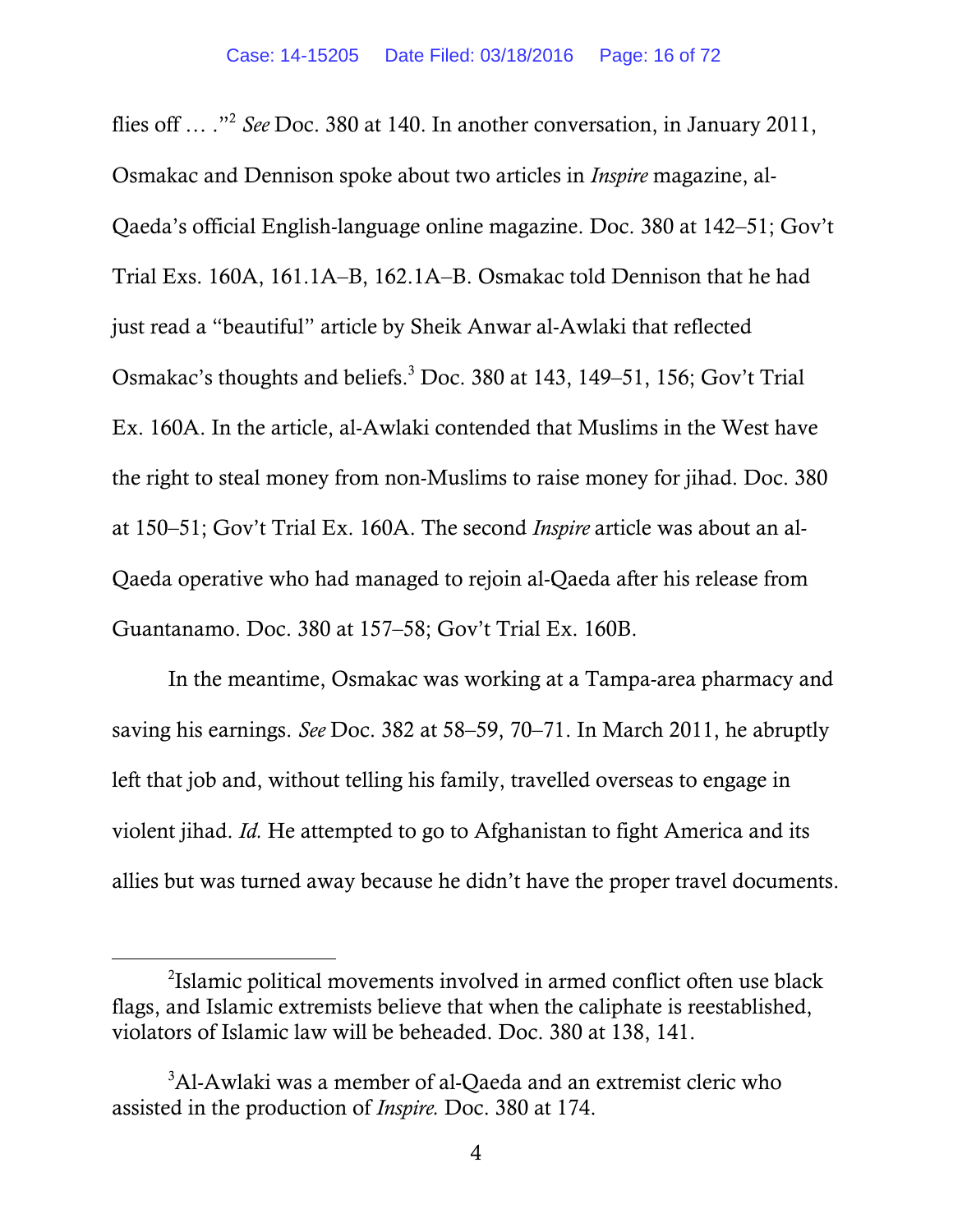*Id.* at 59–60, 71–72. He encountered the same problem when he then attempted to get to Iraq through Turkmenistan and Syria. *Id.* After two weeks, he returned to the United States and moved to Illinois. *Id.* at 60–61, 70–71.

In the summer of 2011, Osmakac was outside a mosque in Naperville, Illinois, when a leader of the mosque passed by and said hello. Doc. 380 at 112–13. Osmakac refused to extend greetings to the man, declaring that he would not acknowledge an "infidel" who "support[ed] the American government against Osama bin Laden."<sup>4</sup> *Id.* at 113. Referencing the Quran, Osmakac said that he had the right to kill the man and other mosque leaders and that he was allowed to take their money and their women. *Id.* at 113–14.

## b. Osmakac solidifies his plans for a "second 9/11."

Osmakac returned to Tampa and, in late September 2011, he met a man working as a confidential source  $(CS)^5$  for the FBI. Doc. 375 at 86; Doc. 381 at 13; Doc. 382 at 70–71. The CS operated a store that sold trinkets and food items from the Middle East, and Osmakac began working for him. Doc. 375 at 86; Doc. 382 at 71. From November 2011 to January 2012, the CS made numerous recordings during which Osmakac discussed his plans to commit a

 $\overline{\phantom{a}}$ United States forces had killed bin Laden in Pakistan on May 2, 2011. *See, e.g., In re Sept. 11 Litig*., 931 F. Supp. 2d 496, 502 (S.D.N.Y. 2013).

<sup>&</sup>lt;sup>5</sup>In the district court, the parties referred to the source as the "CHS."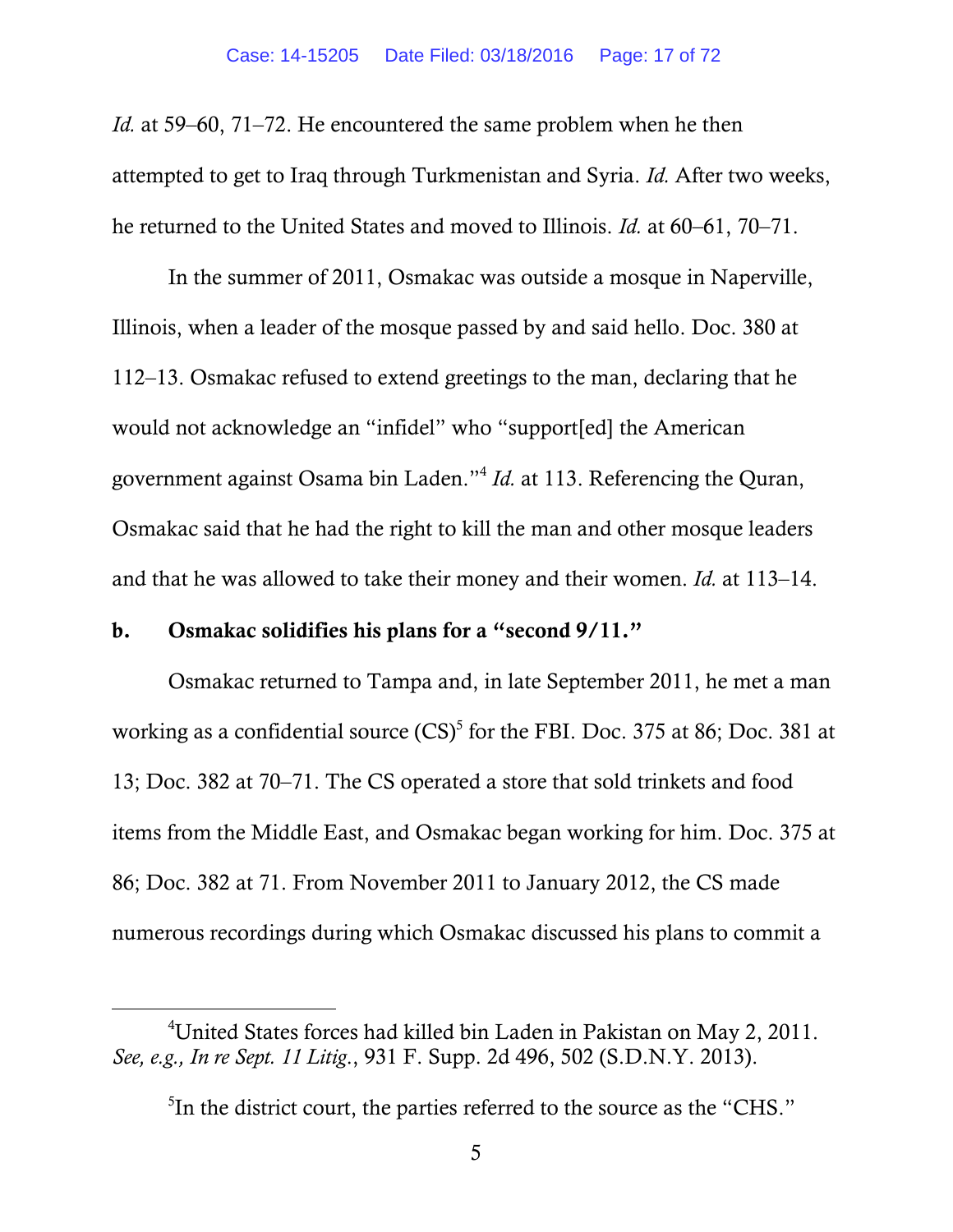terrorist attack. *See, e.g.,* Gov't Trial Exs. 101.2A–101.6B; 101.8A–B; 102.1A– B; 104.1A–B; 105.1A–105.2B; 106.2A–B; 107.1A–107.2B.

On November 30, 2011, Osmakac spoke at length about *sharia* (Islamic law) being the "only way," characterizing democracy and other forms of government as systems for the infidels. Doc. 379 at 46, 57–62, 67, 69; Gov't Trial Exs. 101.8A–B. The CS chastised Osmakac for trying to buy guns from drug dealers in St. Petersburg, and Osmakac responded that, although he was concerned about being under surveillance, millions of people had guns. Doc. 379 at 23–25, 32–35, 38, 41–42, 45. (Osmakac had, in fact, been under physical surveillance, by car and aircraft, after he attempted to buy guns. *See* Doc. 377 at 172–73; Doc. 378 at 82–87; *see also* Doc. 375 at 106–07. ) The CS mentioned his friend Amir (an undercover FBI agent),<sup>6</sup> *id.* at 40, and asked Osmakac if he was ready to move forward with his plan, *id.* at 71. Osmakac replied, "I am going to stick to it. There is no going back, I put the belt on, and there is nobody stopping me … ." *Id.* at 71.

The CS said that he would contribute \$2000 towards the expenses for the attack, plus whatever he owed Osmakac for his salary, and that he would help Osmakac get other items, including two suicide belts. *See* Doc. 379 at 23, 73.

 <sup>6</sup> The undercover agent's identity was protected in this case. *See* Doc. 217. We refer to him throughout the Statement of Facts as "Amir," the alias he used during the investigation and the trial. Doc. 375 at 64–66.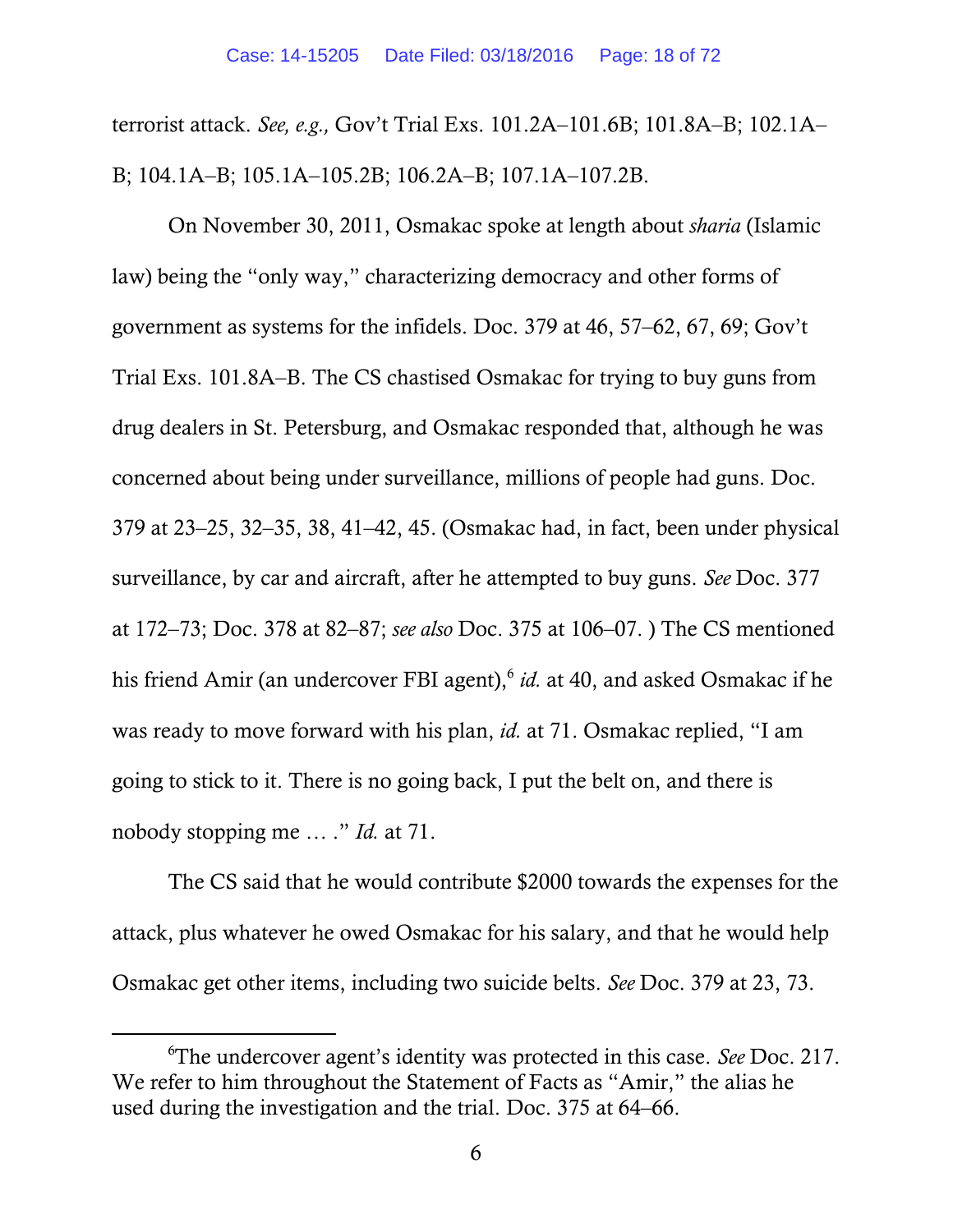Osmakac said that if another "brother" didn't join him in the attack, he would use both belts and "put one on [his] leg if [he had] to." *Id.* at 73. The CS asked whether Osmakac was going to target a location at random, reminding Osmakac that he had previously promised not to attack a mall. Doc. 379 at 81–83. In response, Osmakac whispered something about "recruit, recruiting." *Id.* at 83. The CS said that he would reach out to Amir, and Osmakac told him to "get the belts." *Id.* at 91.

Osmakac, however, failed to meet with Amir as planned on December 5, 2011, because, he told the CS about two weeks later, agents had been following him. Doc. 375 at 103–04; Doc. 379 at 103, 110–11, 121; Gov't Trial Exs. 105.1A–105.2B. Based on earlier discussions, the CS asked whether Osmakac's friend, Abdullah, was still involved in the plan, and Osmakac said that, although he and Abdullah had spoken about the attack two years earlier, Abdullah had become afraid to go through with it. *See* Doc. 379 at 103–04. Abdullah, Osmakac said, had suggested that they attack an armed-forces recruiting center and kill two or three people, but Osmakac had told him that they could do something "more beneficial." *Id.* at 108.

On December 19, 2011, Osmakac talked to Amir on the phone. Doc. 375 at 107–08; Gov't Trial Exs. 108A–B. Osmakac said that the FBI was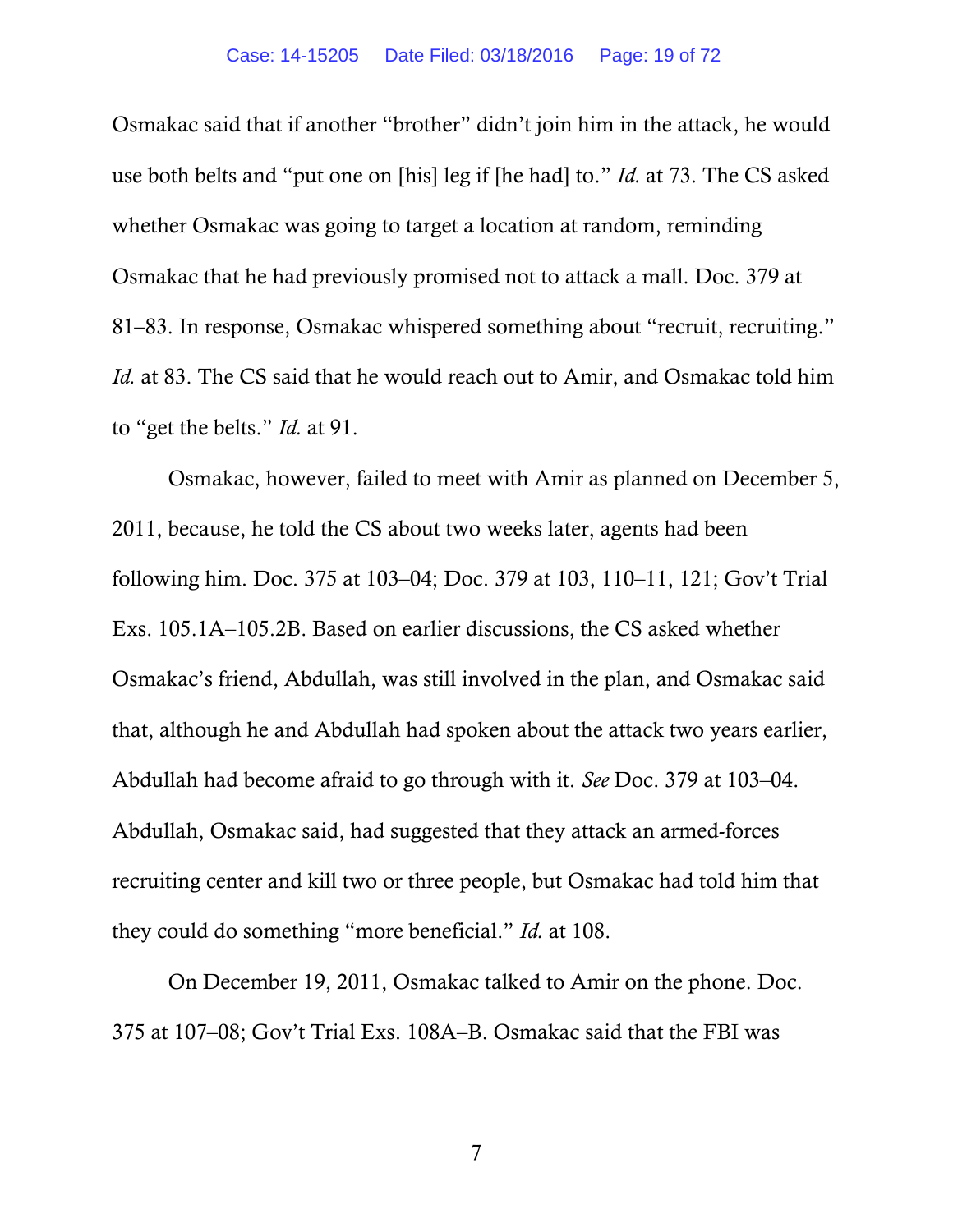monitoring his phone, and, in code, he discussed buying weapons from Amir. *See* Doc. 375 at 114, 123–24; Doc. 377 at 150–53.

Osmakac told the CS later that day that he was "changing his plan" to attack a bigger target—a "gay night club" with "300 or 400 people." Doc. 379 at 126; Gov't Trial Exs. 106.2A–B. Osmakac said, "it's gonna be, it's gonna be, a second 9/11 [UI]." Doc. 379 at 128–29. He said that he was going to shoot a hostage every 30 minutes until his Muslim sisters and brothers were released from Guantanamo and elsewhere. *See id.* at 134–135; Gov't Trial Ex. 106.2A–B. The authorities, he explained, would have "three days to do all that," and if they didn't comply, he would shoot the hostages, film it, and smile. *See* Gov't Trial Ex. 106.2B at 9.

Two days later, on December 21, 2011, Osmakac met with Amir and told Amir that he wanted "one AK at least … [m]aybe a couple of Uzi cause they're better to hide."<sup>7</sup> Doc. 375 at 124–25, 132–33; Doc. 377 at 162; Gov't Trial Exs. 109A–B. Osmakac then said that he wanted the "long magazines" for the AK-47 and the Uzis, "ten grenades, minimum," and a suicide belt. *Id.*  at 133, 155. Osmakac said that he thought he could carry about 25 pounds of explosives and that he wanted a blast that went "all the way" around. *Id.* at

 <sup>7</sup>  ${}^{7}$ Amir testified that AK-47s and Uzis are assault rifles and that an Uzi is a smaller weapon and therefore easier to hide. Doc. 375 at 154.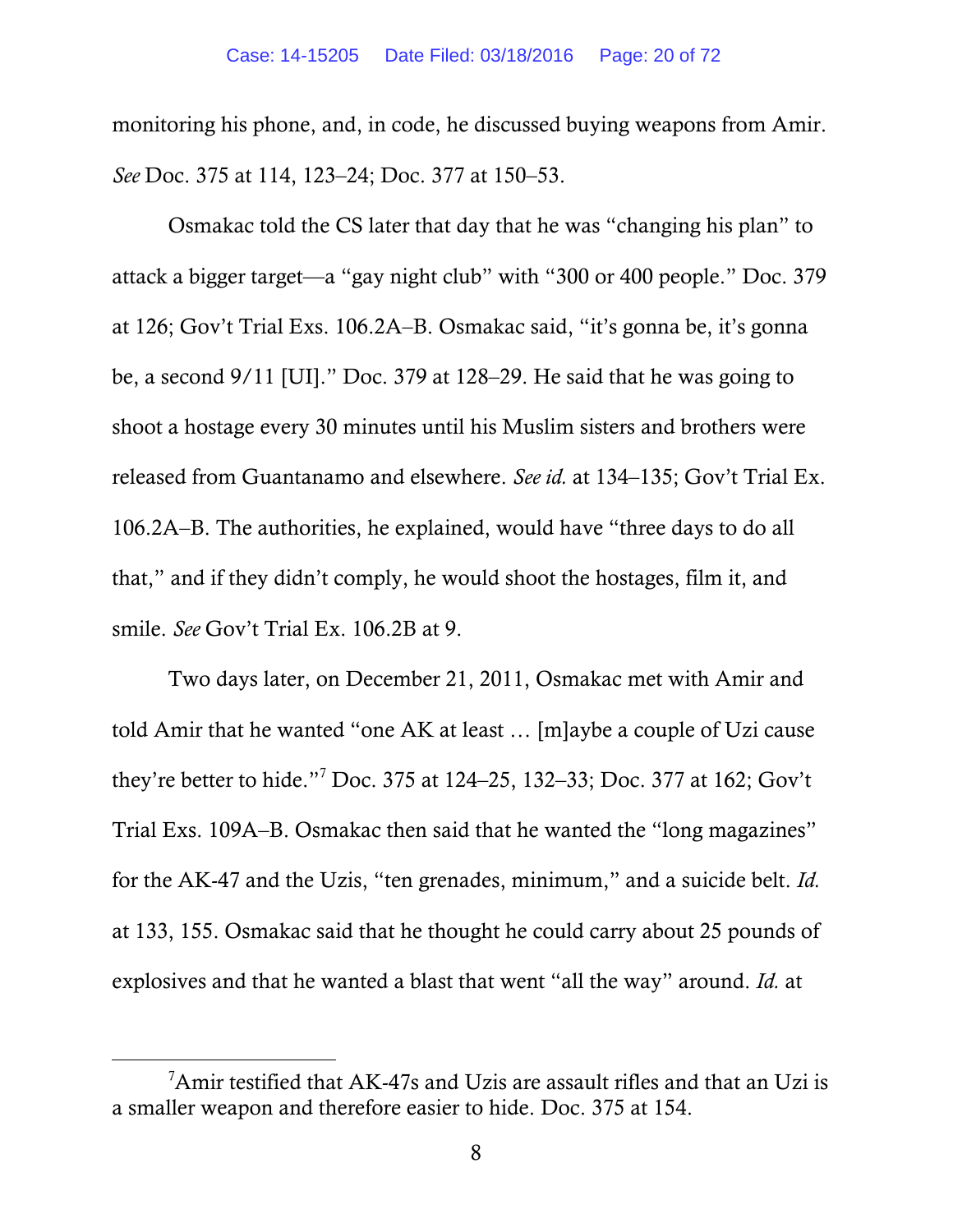133–36. He said that he might need refresher training for the AK-47 and that he definitely needed instruction for the other items. *Id.* at 137.

When Osmakac reiterated his concern about being followed, Amir asked if he had done something to draw law enforcement's attention. Doc. 375 at 142–43, 145. Osmakac explained that he had travelled to Turkmenistan and the Turkey-Syria border but had been kicked out and had had to return to the United States. *Id.* at 145–47. He said that he had stayed with a "brother" in Illinois and that he had been involved in a dispute with the "board and the imams" of a local mosque who were preaching that jihad was not a part of Islam, adding that they had reported him to the FBI. *Id.* at 146–47.

After meeting with Amir, Osmakac spoke to the CS about the plans for the attack, including the cost of the guns and explosives. Doc. 379 at 141–52; Gov't Trial Exs. 110.4A–B, 113.3A–B, 113.4A–B. Osmakac then said that, if four people joined him, he would attack the four bridges in the Tampa Bay area, which would leave 2 to 3 million people "sitting ducks." *Id.* at 154–55. Osmakac said, "I'm thinking like put, put some strong stuff in the trunk so the whole bridge will … collapse." Doc. 379 at 156. The CS explained that the attack would hurt Muslims along with Christians and Jews, and Osmakac, who said that he was getting "excited," replied that if a Muslim was killed, it was the Muslim's fault because he wasn't "supposed to live there." *Id.* at 157,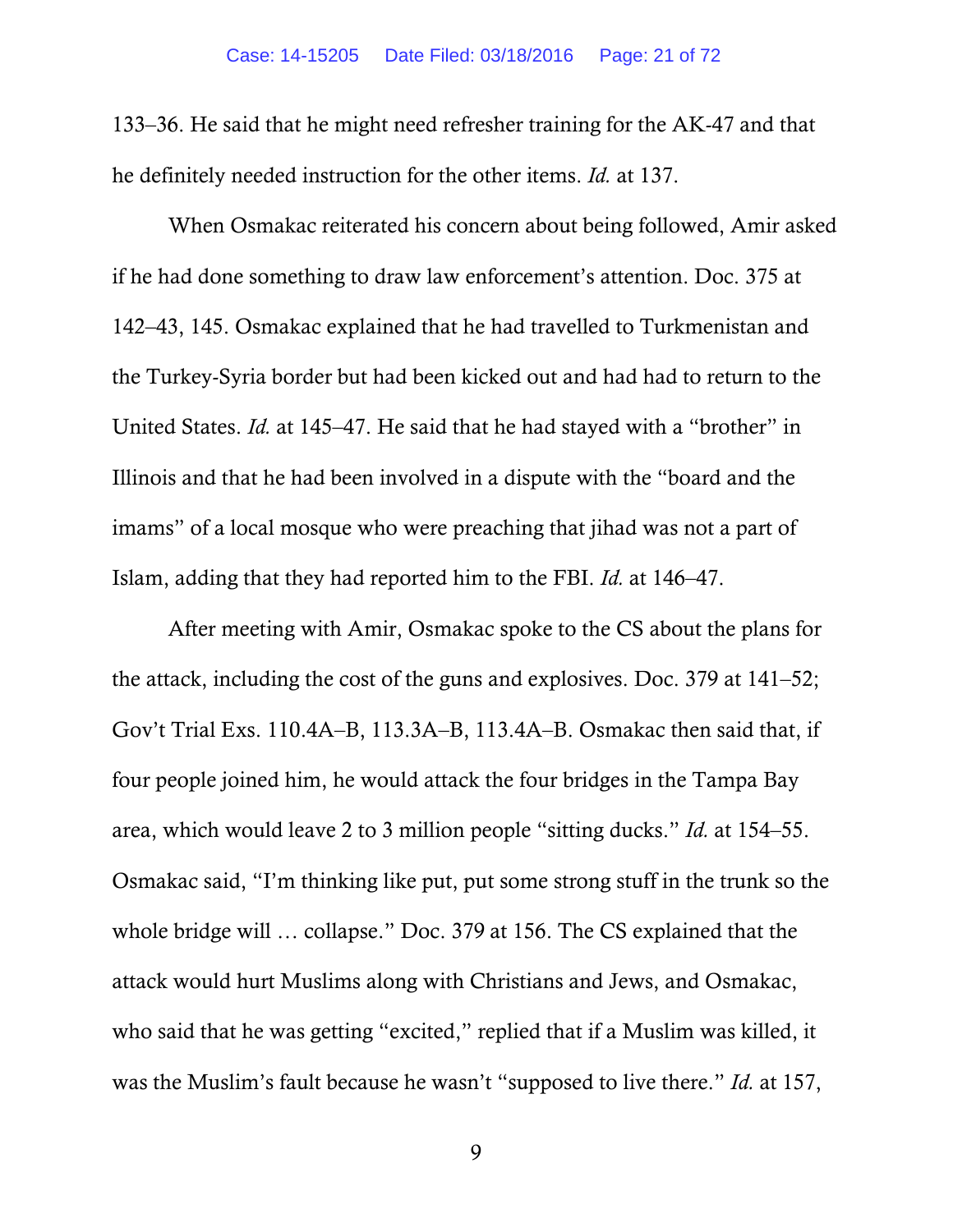160. Osmakac also suggested that they sell his passport to someone who wanted to come to the United States to carry out an attack. *See id.* at 153–54.

Osmakac met Amir again on December 23, 2011, and they discussed the items that Osmakac wanted for the attack. Doc. 375 at 165–68, 177; Gov't Trial Exs. 111A–B. Osmakac suggested that they go to a warehouse so that Amir could train him without being detected by law enforcement. Doc. 375 at 165–68, 177; Gov't Trial Exs. 111A–B. When Amir asked Osmakac for a down-payment on the items, Osmakac said that he had \$500 from his salary and that the CS would pay the balance. *Id.* at 177, 189.

As they discussed the cost of the items, Osmakac said:

I know like, Afghanistan they make IEDs for like five dollars. I know over there it's a lot cheaper, but how much will it cost to fill up like two trunks…if I could get two, three rental cars from somewhere to fill up like two trunks with like explosives…

Doc. 375 at 179. "Trunks of cars?" Amir asked. "Yeah," Osmakac said, explaining that he would also need a remote detonator. *Id.* Osmakac said that he hadn't mentioned the car bombs before because he knew that explosives were difficult to obtain and that brothers "overseas" had been "busted" when they had tried to acquire large quantities of explosives. *Id.* at 180.

Amir said that he might be able to provide explosives for one car bomb, but that it would be difficult to get more without drawing unwanted attention.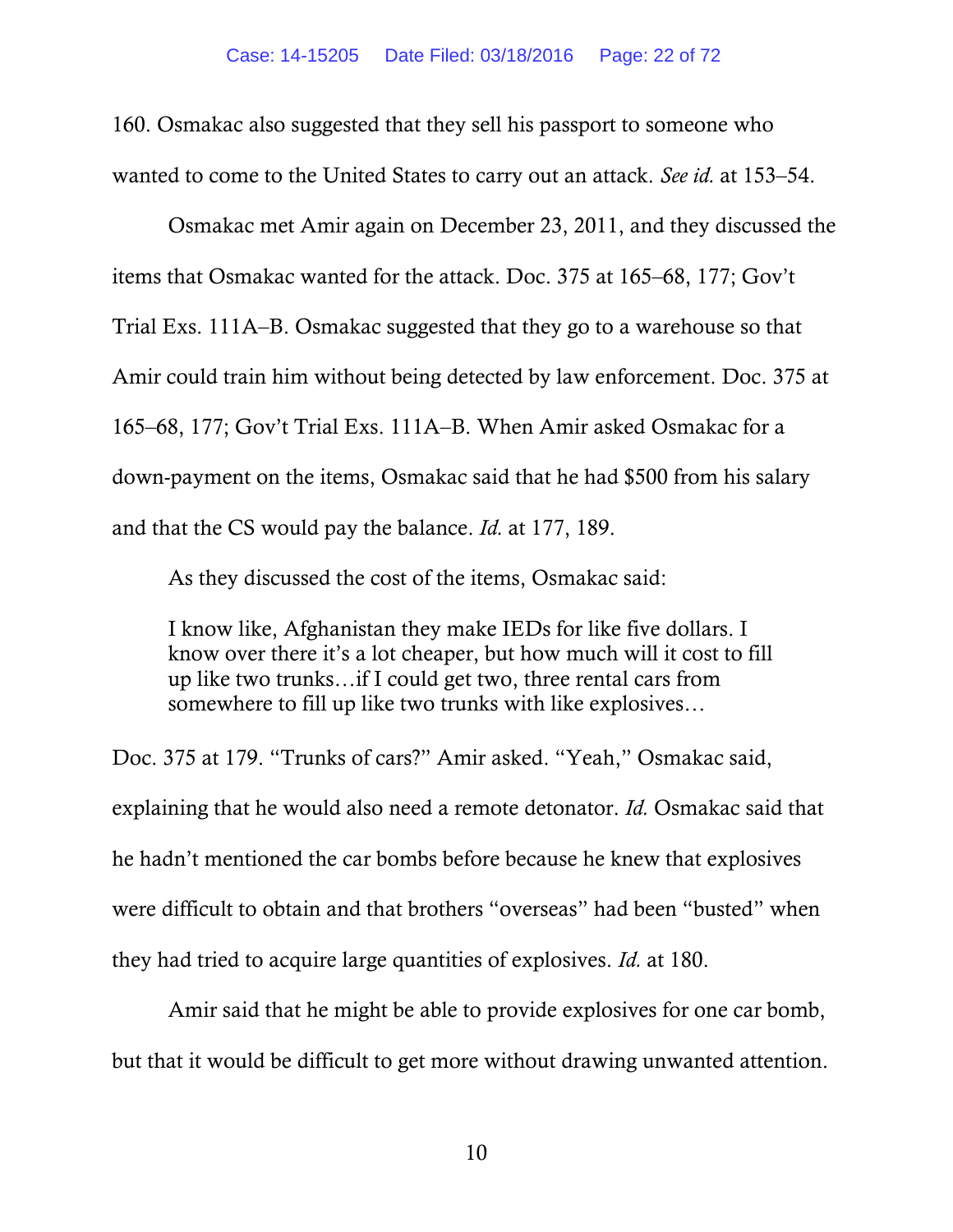Doc. 375 at 180. Amir asked whether Osmakac wanted to use the bomb to "knock down a building" or "just people," and Osmakac said that he hadn't decided yet but that it would be better if buildings collapsed because "it's more terror in their hearts." *Id.* at 183–84. In response to Amir's questions, Osmakac clarified that he wanted a high-intensity bomb because it ripped flesh better. *Id.*  at 185. They agreed on a price of \$2500 for the guns and explosives, and Osmakac said that he was thinking about using "fake names" to get phones for himself and for Amir. *Id.* at 188–90; Doc. 376 at 14–15.

They discussed making a martyrdom video, and Osmakac asked Amir if he could get a *shahada* flag (a black flag imprinted with the Arabic testimonial of faith), but Amir said that he could not. Doc. 375 at 181–82; Doc. 380 at 138–40. Osmakac said that he had been avoiding the mosques because they had been "promoting democracy." Doc. 375 at 191. He also mentioned that he had gone to South St. Petersburg to try to buy some guns from drug dealers, and that he planned to ask the "brother" who had told him about the guns to join him in "the big *hijrah*"—the suicide mission. *Id.* at 195–97; Doc. 378 at 82–88.

On December 27, 2011, Osmakac told the CS that he needed to get a different car and "disappear" from law enforcement the day before the attack. Doc. 379 at 162–89; Gov't Trial Exs. 115.1A–B, 115.2A–B, 115.3A–B. The CS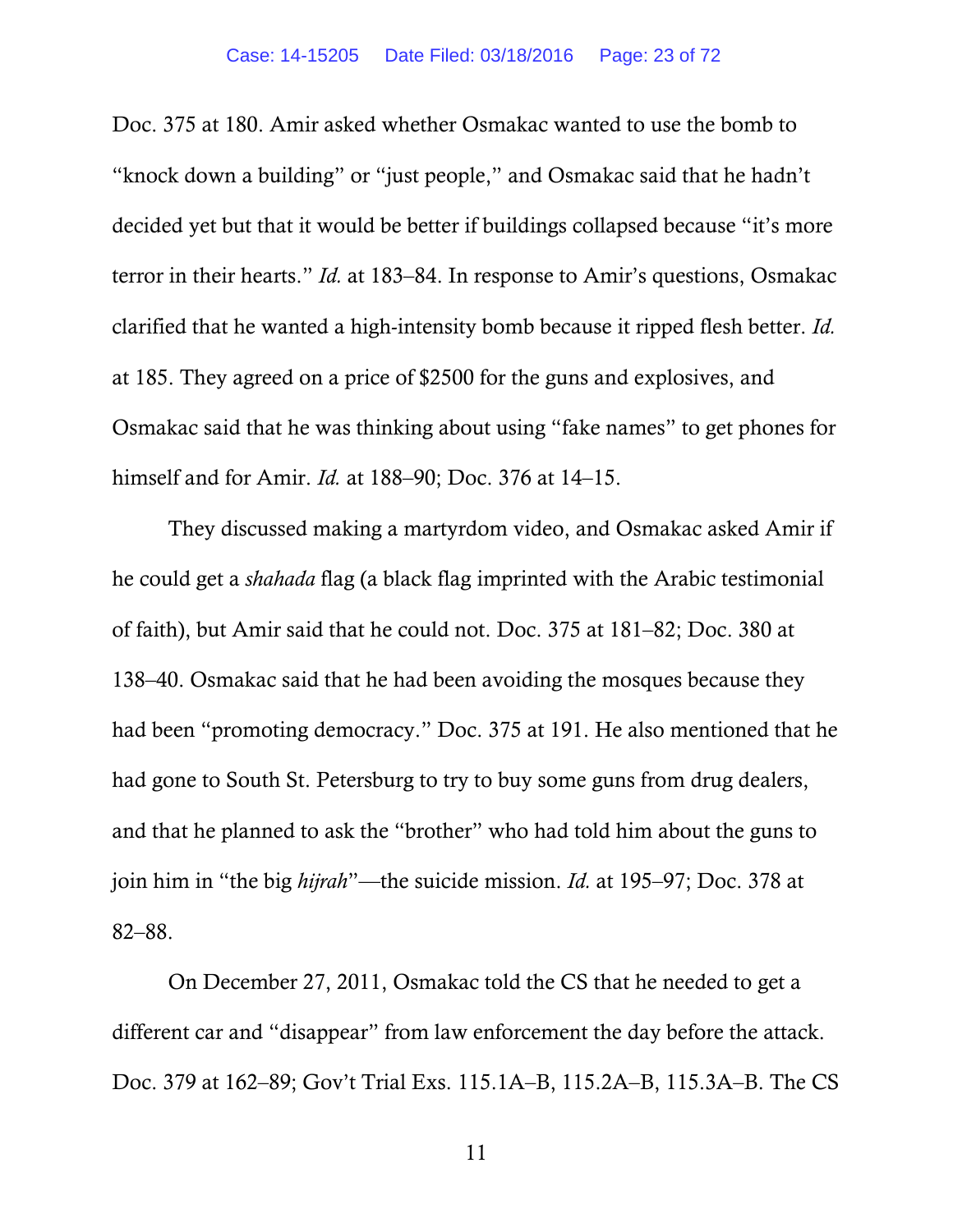suggested that, if Osmakac wasn't completely ready, he shouldn't move forward with the attack, but Osmakac said that the agents were never going to let go of him. Doc. 379 at 181.

On New Year's Day, Osmakac and Amir met, and Osmakac said that he had an old Honda Accord that he could use for the car bomb. Doc. 376 at 17– 18, 22–24; Gov't Trial Exs. 118A–B. Osmakac told Amir that he would carry out the attack at about 7:00 p.m., because he had to wait for "the right timing." Doc. 376 at 25. Osmakac asked about the range of the cellphone detonator, and when Amir explained that it worked like a regular cellphone, Osmakac replied:

That's good. Cause I want to do something. Something terrifying. Like one day, one night, something going to happen. Then six hours later somewhere else.

*Id.* at 25–26. He explained that he wanted to use the suicide vest "where there's a lot of people" and take hostages. *Id.* at 26. Law enforcement, he said, would take him seriously because he would have already killed people. *Id.*

Amir then said that Osmakac could still change his mind, but Osmakac responded:

There's no going back. We all gonna' die, man. … So, why not die the Islamic way.

Doc. 376 at 27, 137.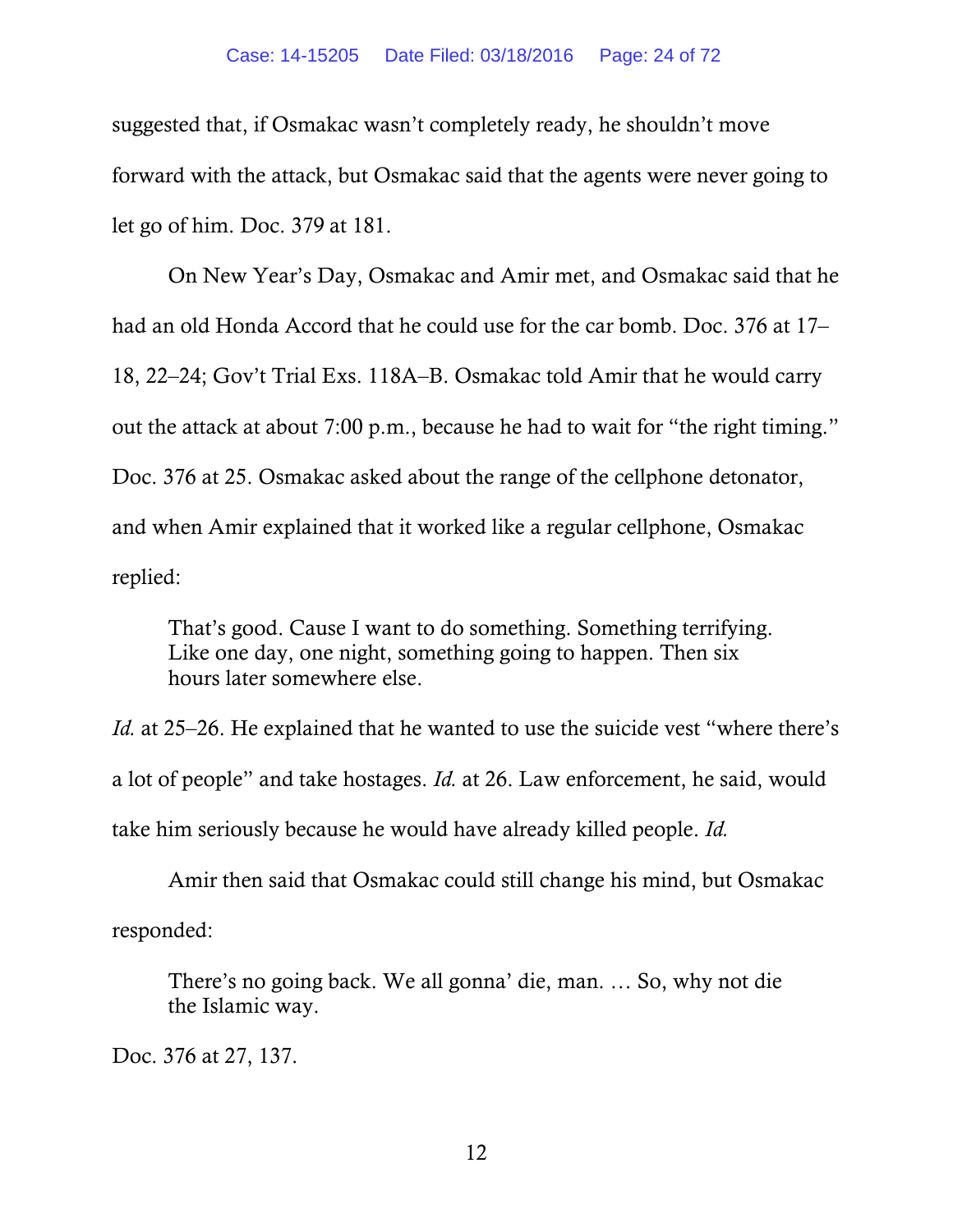They discussed the size of the car bomb, and Osmakac said that he wanted a fully automatic AK-47. Doc. 376 at 28–31, 138–39. Concerned that the suicide vest might be too heavy, Osmakac asked Amir to make it a little lighter. *Id.* at 31.

Osmakac explained that the CS would give Amir the funds for the operation, including Osmakac's salary. Doc. 376 at 33, 140; Doc. 378 at 97– 98. The surveillance agents, he believed, had "backed off," so he was ready to move forward whenever Amir could deliver the materials. Doc. 376 at 34.

Osmakac said that "after all this money they spending for Homeland Security and all this, this gonna be crushing them, man, this gonna' terrify them." Doc. 376 at 35. He said that he would have "love[d] to go for the army people, but their bases [were] so locked up." *Id.* at 36. He explained that he had spoken to a "brother" about driving an 18-wheeler into the Pentagon but that he didn't have the funds for such an attack. *Id.* at 59. Osmakac mentioned his desire to blow up Tampa-Bay-area bridges and "crush the whole economy" but complained that nobody wanted to help him do it. *Id.* at 41–42. He said that he had wasted his time "debating" and trying to "inspire" people. *Id.* at 40. He also told Amir how to find a website where the "brothers from Afghanistan" post their daily operations. *Id.* at 32–33; Doc. 380 at 170–73.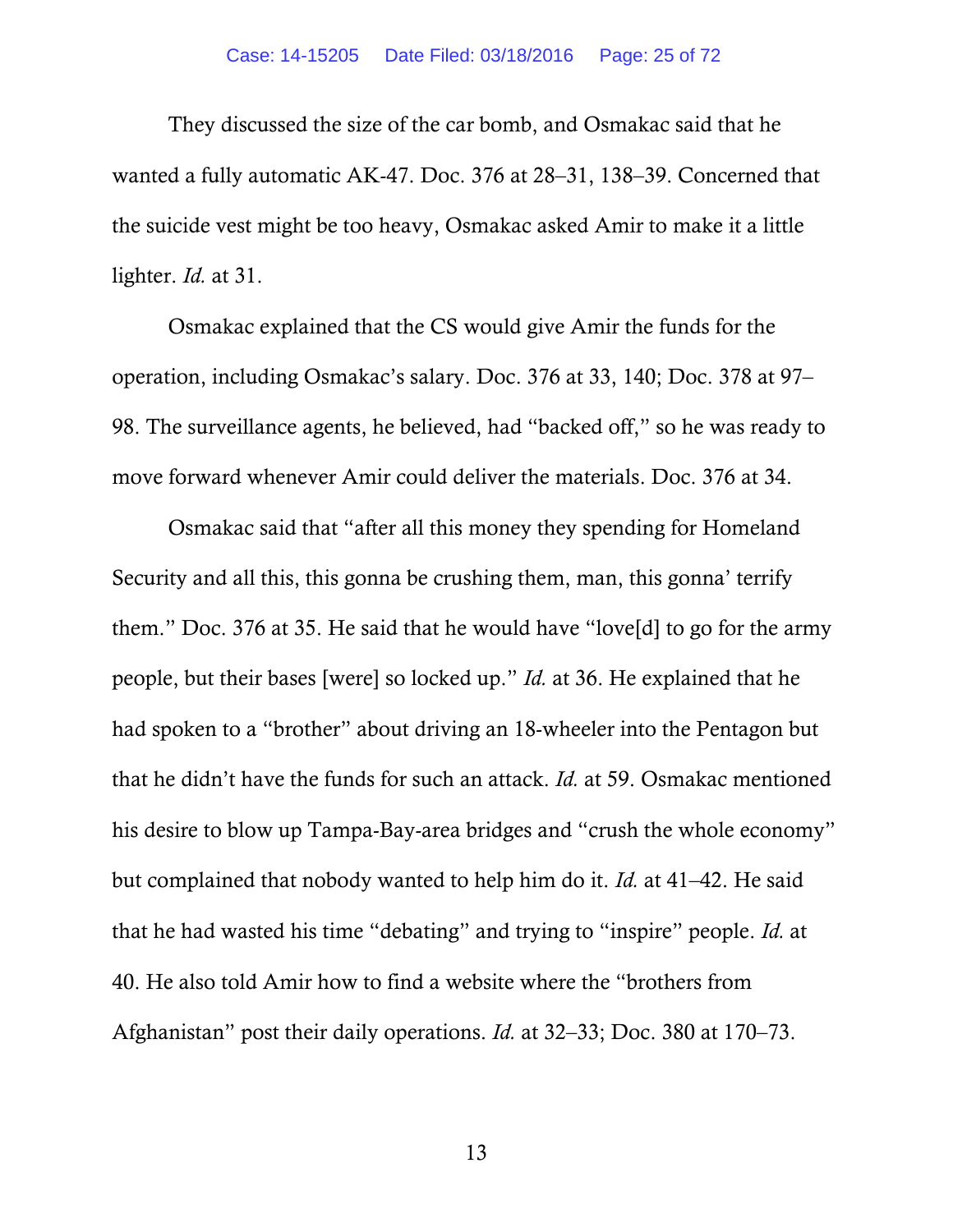#### Case: 14-15205 Date Filed: 03/18/2016 Page: 26 of 72

Amir suggested that Osmakac go ahead without the car bomb, but Osmakac insisted that he wanted to do the "car thing." Doc. 376 at 45. Osmakac asked about detonating the suicide vest, and Amir explained that it would be equipped with a flip switch. *Id.* at 46–49, 139–40. Osmakac explained that he wanted to be able to detonate the vest and hit as many people as he could. *Id.* at 50–52.

Osmakac told Amir to make sure that he left no evidence on the bomb, just in case law enforcement disrupted his plan. Doc. 376 at 58. Amir asked Osmakac why he needed to carry out the second part of the attack, and Osmakac explained that he wanted to kill people first and then demand the release of prisoners. *Id.* at 60–61. And, he said that, if the authorities didn't release the prisoners, he would shoot a hostage and film it. *Id.*

Osmakac also asked Amir to get him a handgun, preferably a Glock-19 (because he had fired one before), just in case somebody tried to stop him after he had parked the car bomb. Doc. 376 at 99. Amir said that he would text Osmakac when everything was ready. *Id.* at 111–12, 146–47.

### c. January 7, 2012: Vowing to avenge Osama bin Laden's death, Osmakac prepares to attack a crowded pub and casino.

On January 7, 2012, Amir sent a text message to Osmakac indicating that he was ready to deliver everything, and he left a note at the CS's store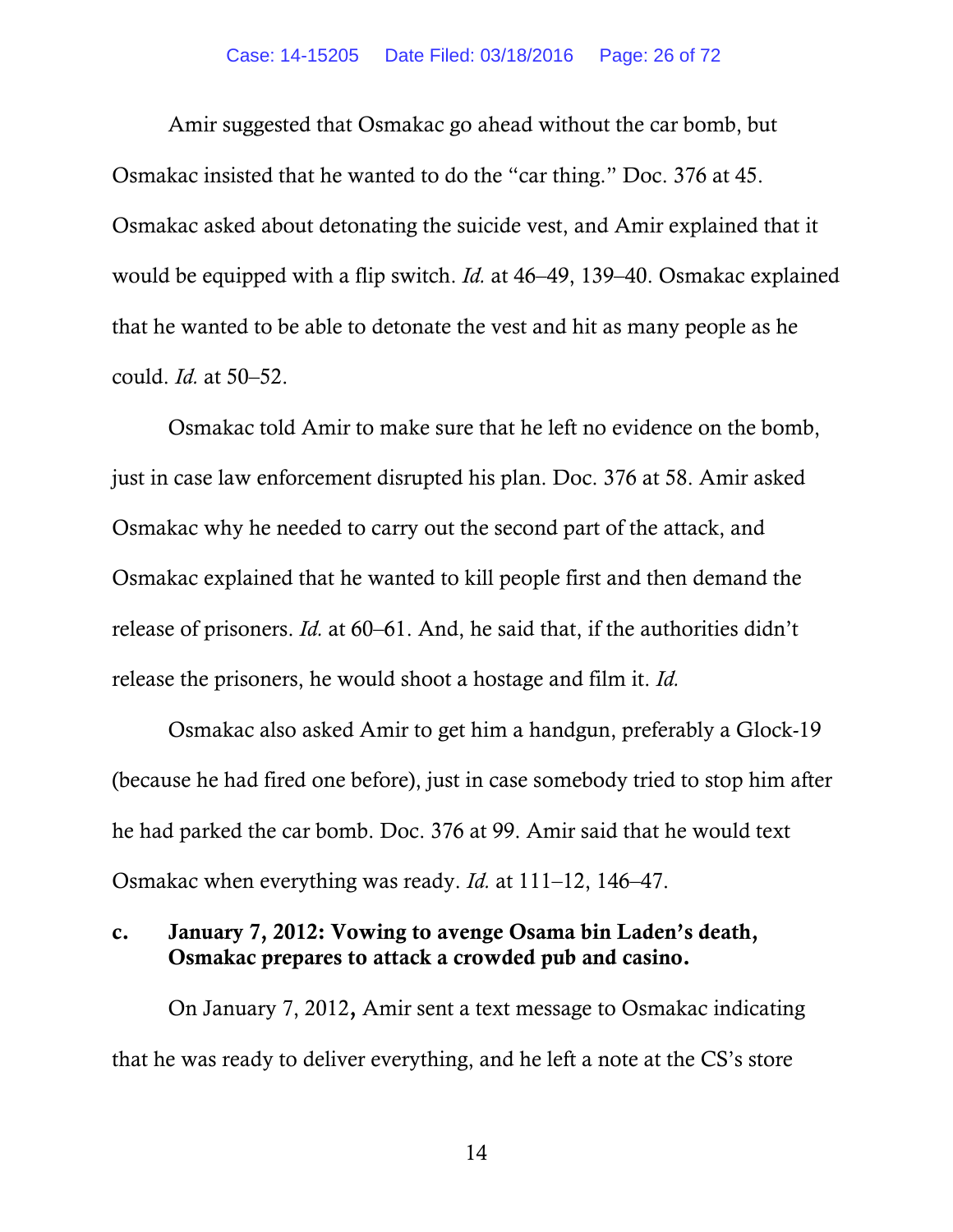advising Osmakac to meet him at a local Days Inn at 7:00 p.m. *See* Doc. 376 at 147–49; *see also* Doc. 375 at 87–88; Gov't Trial Ex. 12. Osmakac told the CS that day that he hadn't slept well and that he had been unable to film the martyrdom video the day before at the mosque, but that he would do it later. Doc. 379 at 213–15, 222; Gov't Trial Ex. 120.2A–B.

Osmakac met Amir that evening at the Days Inn, and they drove around for a while and discussed Osmakac's plan. Doc. 375 at 88–89; Doc. 376 at 150–51; Gov't Trial Exs. 121A–B. Worried that they were being followed, Osmakac asked Amir to load one of the guns he had brought, but Amir refused, telling Osmakac to "forget [the attack] for now" and "wait a little while … when things cool down." Doc. 376 at 153–58, 193–94. Osmakac, however, continued talking about the attack, and he mentioned that he had intended to record a martyrdom video. *See id.* at 158–61, 194. Moments later, Amir again suggested that Osmakac should reconsider, but Osmakac told Amir to take him to the motel and show him how to use the guns and explosives. Doc. 376 at 162–63, 165; Doc. 378 at 76–78.

Amir told Osmakac that he wanted to pull over and show him the car bomb, explaining that the explosives weighed 100 pounds but that the bags of nails he had attached to the bomb had made it even heavier. Doc. 376 at 166, 173. As they tried to find a secluded place to pull over, Osmakac said that he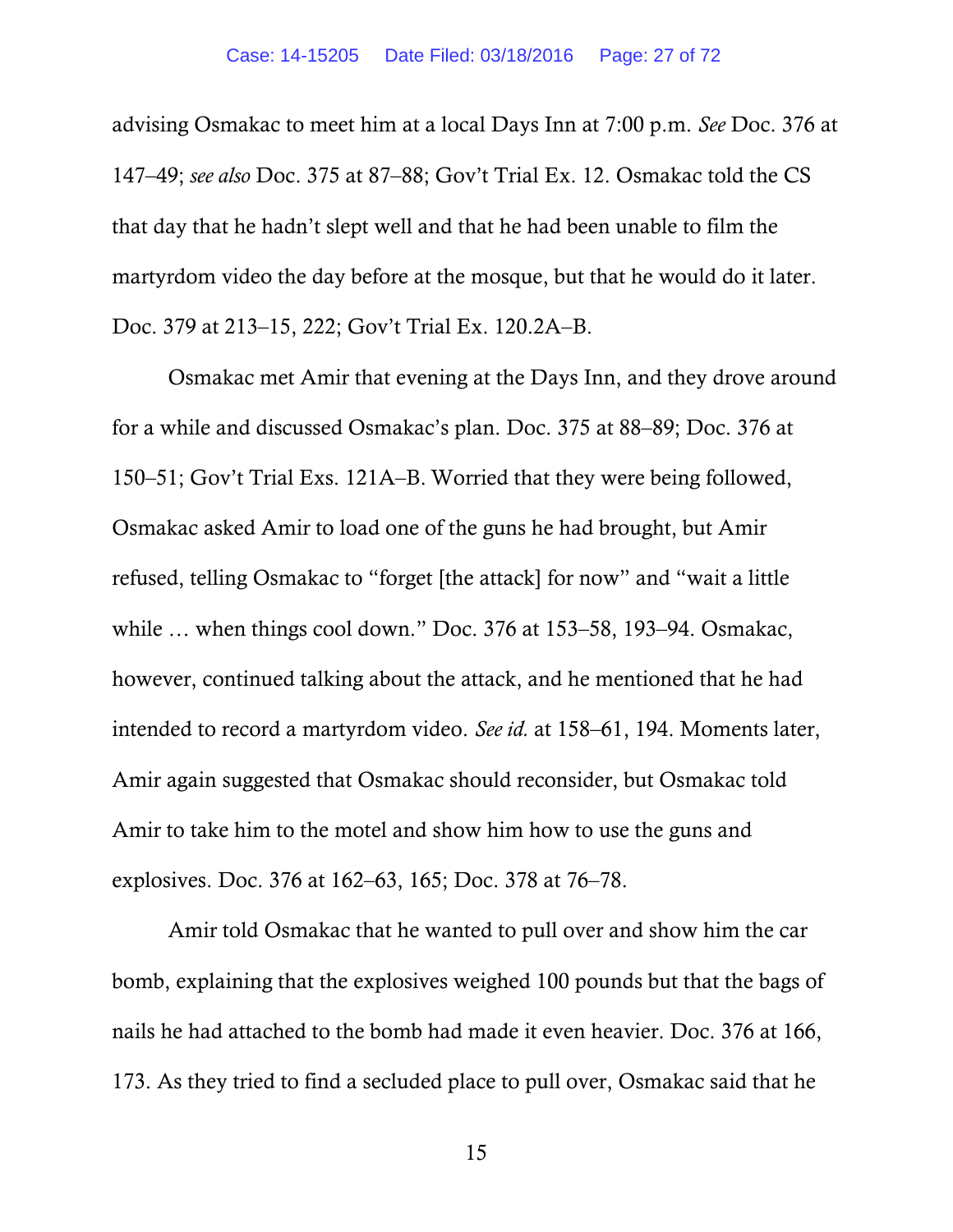planned to use the guns, grenades, and suicide vest when he "hit up" the Hard Rock Casino and took hostages. *Id.* at 166–170. (This was the first time Osmakac had mentioned that the casino was a target. *Id.* at 194–95.) He explained that he would detonate the car bomb at a club in an area known for nightlife because there weren't "as many police" there. *See id.* at 171.

Osmakac mentioned again that he was concerned about being followed, and Amir said that they should wait a day or two. Doc. 376 at 171–74; Doc. 378 at 79–80. Amir reiterated that he would "rather just wait" if Osmakac believed they were being followed, but Osmakac replied, "No[,] I think we lost them … I don't think this opportunity is gonna come much cause we don't lose them many times … ." Doc. 376 at 174; Doc. 378 at 80.

Amir found a place to pull over, and he showed Osmakac the car bomb in the trunk. Doc. 376 at 124–25, 175, 180–81; Court's Ex. 2 (photograph of assembled car bomb as shown to jury, Attachment 1). The detonator included typewritten instructions taped on the inside lid. Doc. 378 at 64; Gov't Trial Ex. 1D (Attachment 2). Once again, Amir said that Osmakac shouldn't go forward with the attack if he wasn't mentally prepared. Doc. 376 at 182–83; Doc. 378 at 80. Osmakac told Amir that he felt good and that he planned to go to the Hard Rock Casino after he detonated the car bomb and kidnap "a hundred [people], force them in a big room there." Doc. 376 at 183–86; Doc. 378 at 80.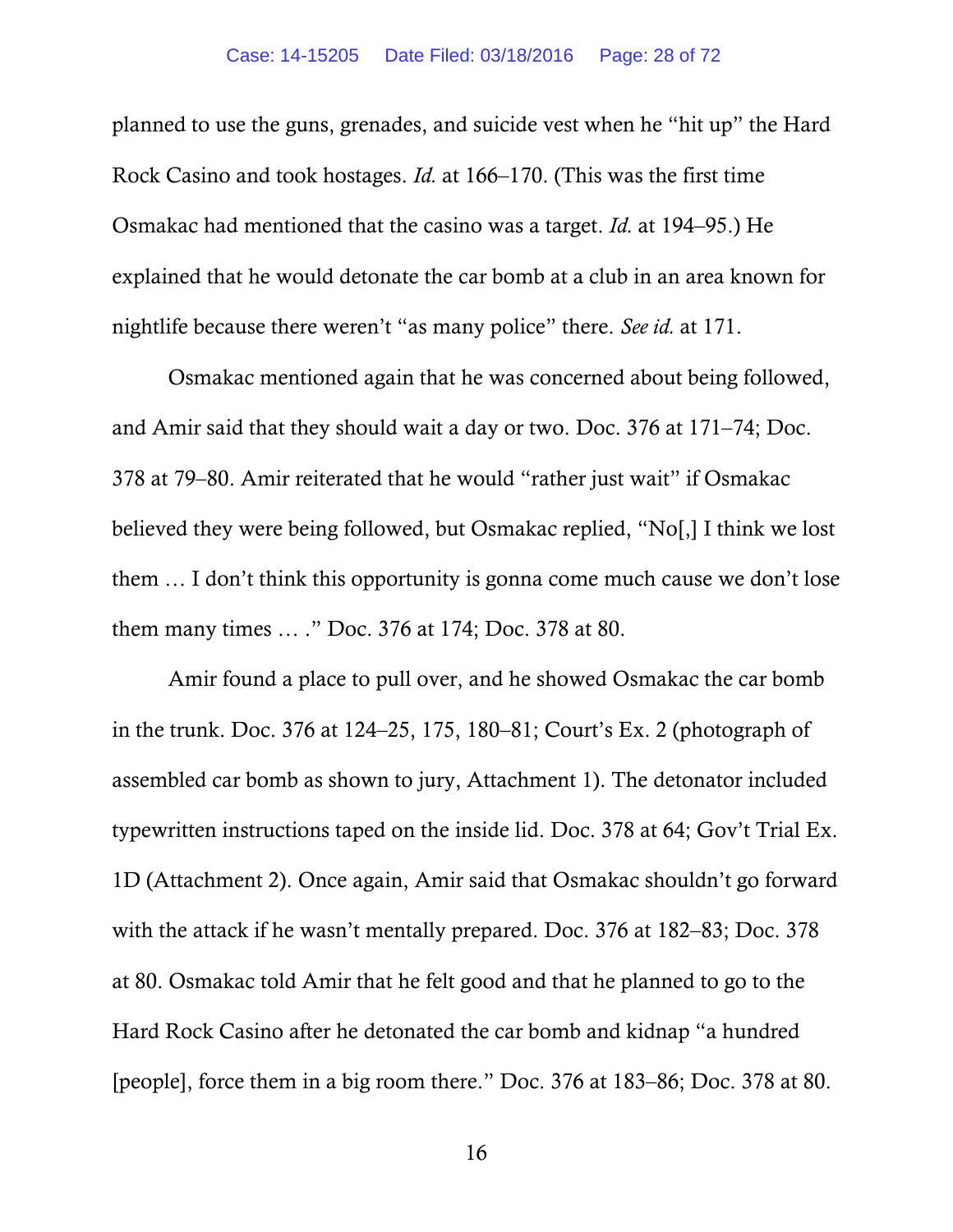Osmakac then said that he planned to listen to one of Sheik al-Awlaki's lectures later that day, and he began discussing his martyrdom video. Doc. 376 at 186–87. He said that they should turn up the volume of the television in the motel room when they made the video and that he would speak in English, German, and Albanian. *Id.* at 187, 195–96. Osmakac said that he had the camera with him, and he asked Amir to deliver the video to the CS. Doc. 376 at 187–88, 196; Doc. 377 at 33; Gov't Trial Ex. 10. After the attack, Osmakac explained, law-enforcement officials would say that he had been "crazy," but when the video was released, it would be like a "slap in the face." Doc. 376 at 188. Osmakac said that if they were pulled over, he would identify himself using the "white boy name…Steve Meyer."<sup>8</sup> Doc. 376 at 190. When they got to the motel, Osmakac again mentioned that he wanted to "record the video." *Id.* at 191.

The two men went into the motel room, which had been outfitted with a hidden video-recording device. Doc. 376 at 196–99; Gov't Trial Exs. 122.1A– B, 123.1A–B. Amir showed Osmakac the items he had brought, including the grenades, an ammunition belt and magazines, and the AK-47 rifle, and he demonstrated how to use them. Doc. 376 at 203–12; Gov't Trial Exs. 2, 4, 7B. Amir showed Osmakac the suicide vest, which was equipped with a flip-switch

 $rac{1}{\sqrt{8}}$ Osmakac had told Amir at an earlier meeting that he had used the alias "Steve Meyer" in the past. Doc. 376 at 67, 141.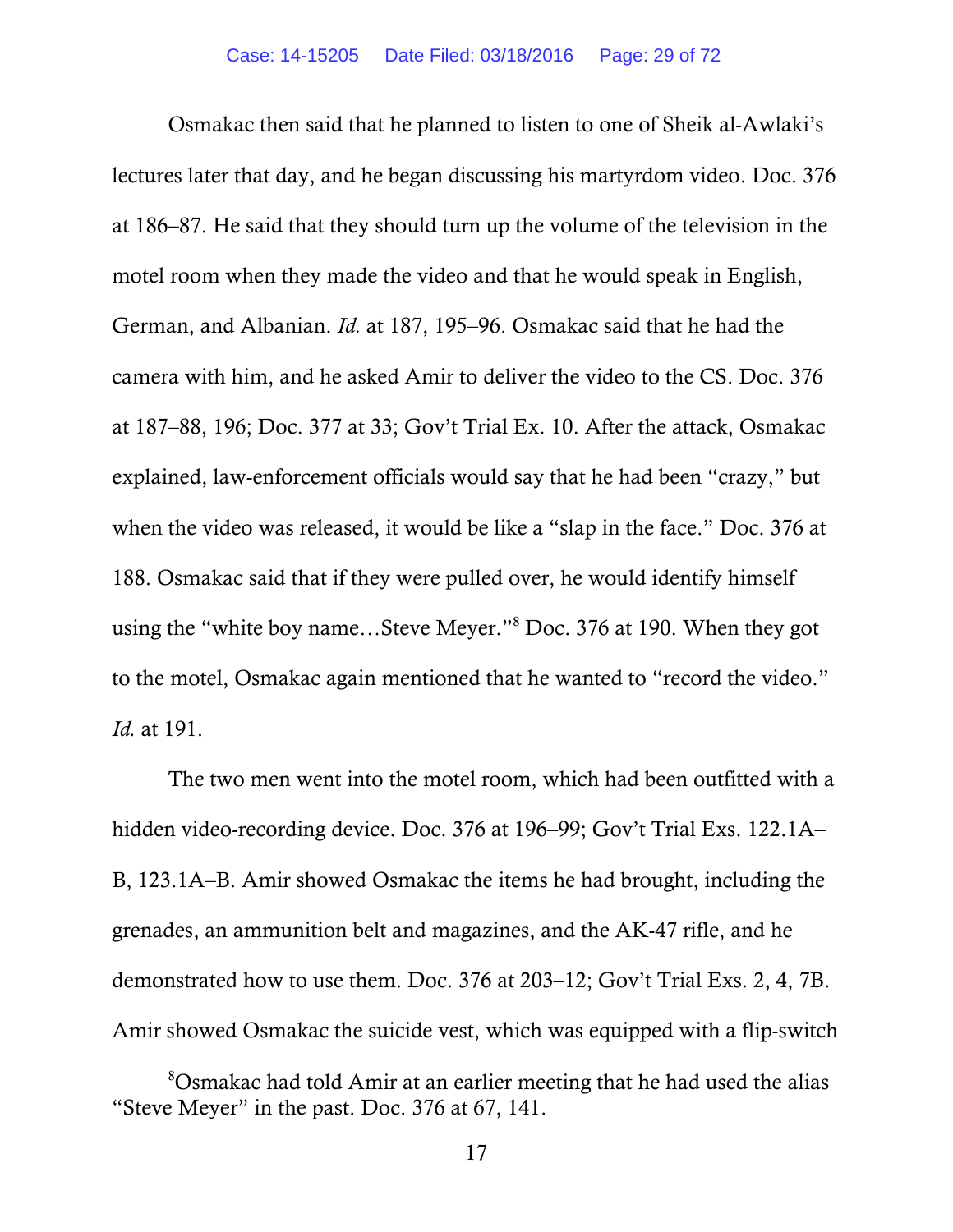#### Case: 14-15205 Date Filed: 03/18/2016 Page: 30 of 72

detonator and was constructed of eight cylindrical tubes containing (inert) explosives that were attached to a wide belt with suspenders. Doc. 376 at 213– 15; Doc. 377 at 10–12; Gov't Trial Exs. 7A, 123.1.Osmakac donned the suicide vest and ammunition belt, slung the bag of grenades over his shoulder, and told Amir that he was going to throw a grenade first to shock everyone. Doc. 377 at 13–14; Gov't Trial Ex. 123.1 at 20:47:35.

Osmakac said that after the car bomb was loaded into his car, he was going to come back to the hotel room and get all the other items and take them to the rental car (that Amir supposedly had obtained using a fake name), and then drive to the casino. Doc. 377 at 15–17, 31–32. He removed the various items from his body and practiced putting them back on again. Doc. 377 at 23– 26; Gov't Trial Ex. 123.1 at 20:55:45.

Osmakac then asked Amir: "So, wanna make the video, do you wanna do it now?" Doc. 377 at 27; Gov't Trial Ex. 123.1 at 20:59:15. Amir continued to show Osmakac how to use the items he had brought, and Osmakac said that he "need[ed] the number ... to call" to detonate the car bomb. Doc. 377 at 28– 30. Amir said he would show Osmakac how to arm the car bomb and asked him if he wanted to wear all the gear when he made the video. *Id.* at 30. Osmakac warned Amir that they had to be quiet, said, "Okay, let's do this,"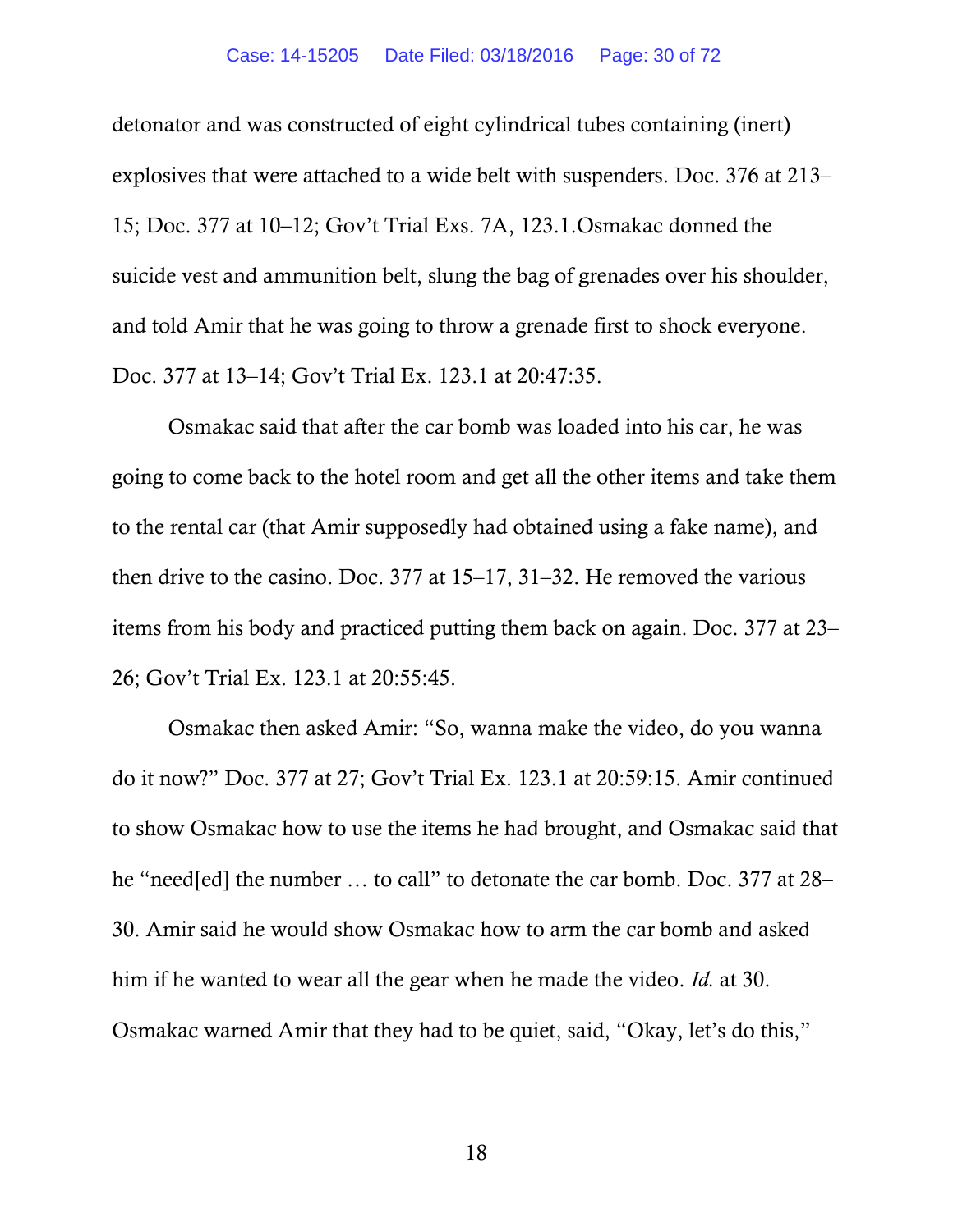and showed Amir how to use his video camera. Doc. 375 at 89–90, 97; Doc. 377 at 30–31, 33–38; Gov't Trial Ex. 123.1.

Osmakac selected several items to be displayed in the video. Doc. 375 at 98–99. He sat cross-legged on the floor of the hotel room, with a .45 caliber handgun in his right hand, an ammunition belt strapped around his waist, and a fully automatic AK-47 rifle propped up behind him. *Id.* at 98; Gov't Trial Exs. 124A–B.



*See* Gov't Trial Ex. 124A.

Amir, who had not told Osmakac what to say, held the camera while Osmakac made a short test video. Doc. 375 at 98; Doc. 377 at 38–39, 41. Osmakac looked into the camera and said, in part: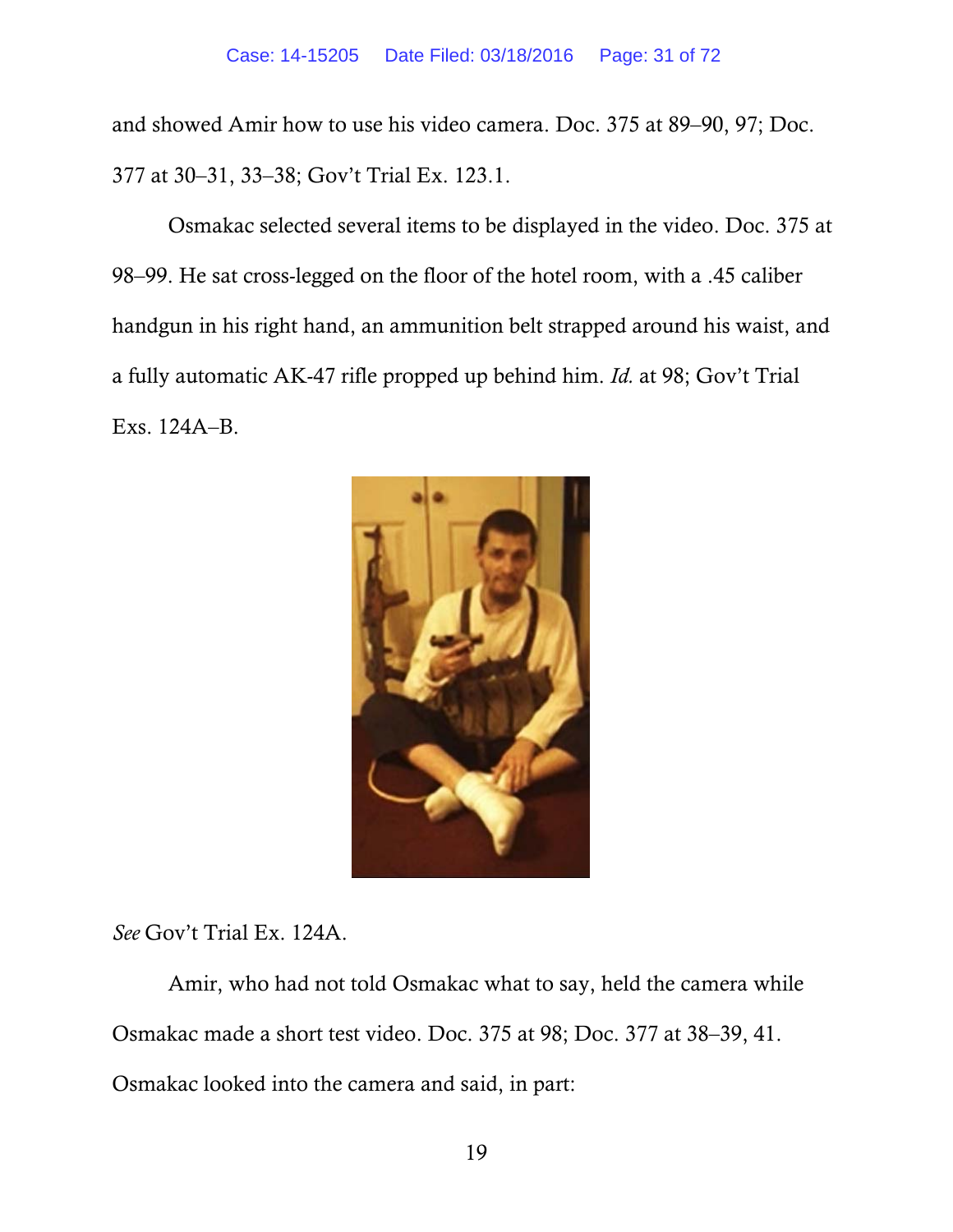For those of you who know me already from my previous videos, there's no need for me to get into any details. …We will go after every one of the, their kindergartens, their shopping centers, their night clubs, their police stations, their courthouses and everything. Until we have an Islamic state the whole world, that was once Islamic will be the [][Caliphate] and then until we revenge every Muslim death.

Doc. 377 at 38–39.

Osmakac stopped, asked Amir to check the quality of the recording, and

then he recorded his eight-minute martyrdom video, speaking in three

languages, without looking at notes:

… This is brother Abdul Sami []. This video is to all the Muslim youth and to all the Muslims worldwide. This is a call to the truth. … And this is payback for [UI] Sheikh [] Osama Bin Laden, [][May God have mercy upon him] and [UI] Sheikh []Anwar Awlaqi and his son …

… How many apostates [][] leaders allow 500,000 troops in the Arabian Peninsula? Filthy Kuffar [] uncircumcised redneck [] [infidel] man raping my sisters. And we just lag behind and sit back and we see it at the shopping center and we smile at them. The only time we should smile is when they bleed.

. . .

So Khalid Bin Walid, [][][][May God be pleased with him], said …, it is not food and drink that brought us out of our homes. It is that we are people that love to drink blood and we've heard that you Kuffar [] Americans and Romans have the sweetest blood on the earth and we're coming for your blood, and we're coming for your women's blood and we're coming for your children's blood.

. . .

. . .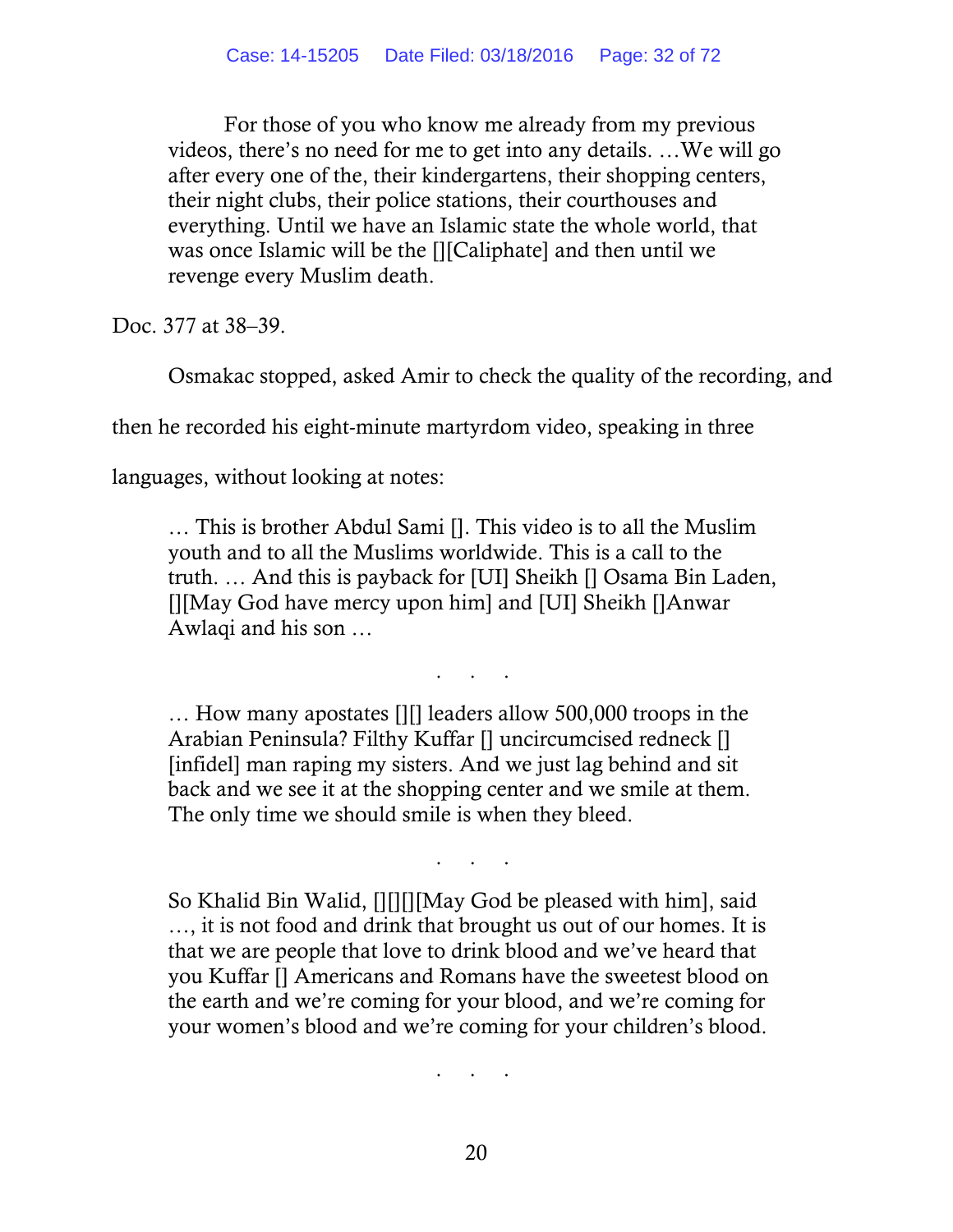My beloved brothers in Germany and elsewhere. … [W]hen I lived in Germany, I was until I was 13 years old. Together, we mugged these faggot German infidels, Germans, Russian infidels, Albanian infidels, all non-Muslims—we mugged them. We beat them, kicked them. … They were afraid of us. They were terrorized by us Muslims.

. . .

This is not World War 1, World War 2. This is not World War 3; this is not World War 4. This is jihad until the next day. … So wake up. Stop with this Kurdistan, Turkey, Albania, Kosovo, Bosnia, Afghanistan thing. …. Stop. Come together. We only have one flag.

Brothers and sisters in Albania, in Kosovo, and in Bosnia. …Pick up your handgun and your pistol and show them, direct them to Allah and fire that bullet.

. . .

My beloved brothers. In Afghanistan … . We're going to annihilate them. We're going to hunt them down. We're going to mutilate them. Piece by piece. Everywhere where they go.…they won't have any peace.…

Doc. 375 at 91–98; Doc. 377 at 39, 41; Gov't Trial Exs. 124A–B.

After he had finished the video, Osmakac said that he hoped to have

breakfast in heaven the next day and that Muslims would rule the planet once

again: "We wanna secure victory; we want [][martyrdom]; we don't wanna die

in bed or a car accident." Doc. 377 at 44, 49.

Amir then gave Osmakac the key to the get-away rental car, and

Osmakac drove it to a Starbucks in the Hyde Park area of Tampa. Doc. 377 at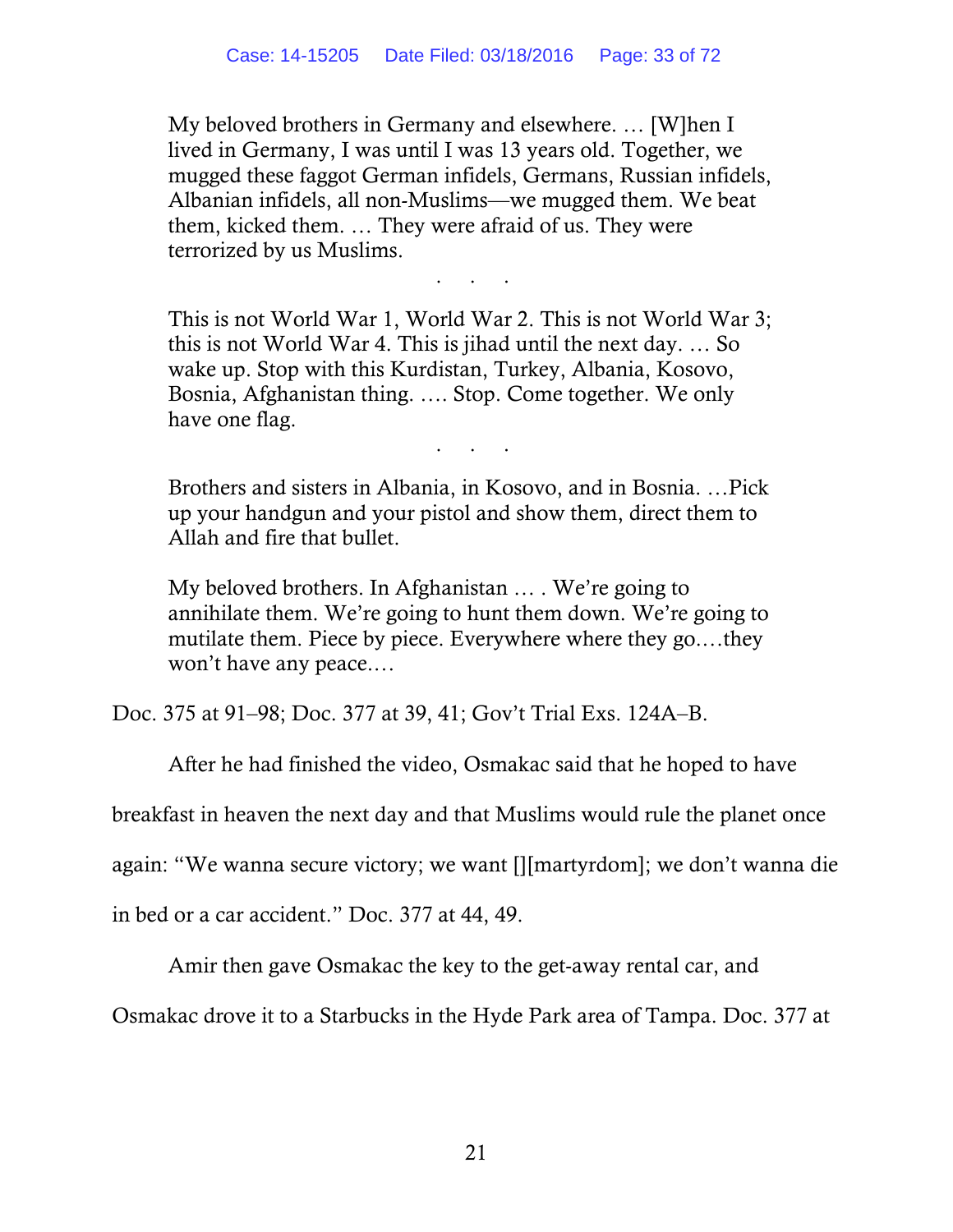49–52; Doc. 380 at 216–18. Amir waited at the motel until Osmakac returned, parking his car next to Amir's truck. Doc. 377 at 49–53, 57–58; Gov't Trial Exs. 123.3A–B. After a brief discussion inside the motel room, they went outside to load the bomb into Osmakac's car. Doc. 377 at 57–58. Amir gave Osmakac the unloaded pistol and a magazine, and Osmakac loaded it and put it in his car. Doc. 377 at 61–62; Doc. 379 at 245–26. As Osmakac walked around to get into Amir's truck, he tossed his old phone into the bushes. Doc. 377 at 62–65; Doc. 380 at 196, 198; Gov't Trial Ex. 19A.

Amir explained how to arm the car bomb, and Osmakac said that 15 minutes should be enough time for him to get to the "Irish pub" in Hyde Park, near the Starbucks, where he planned to detonate the bomb. *See* Doc. 377 at 63–67, 72–77; Gov't Trial Exs. 121.2A–B. They talked about disposing of the cellphone that Osmakac planned to use to trigger the detonator, and Osmakac said that he wanted to warn his relatives who frequented nightclubs to make sure they weren't near the explosion. Doc. 377 at 72–75. Amir then gave Osmakac a key to the motel room where they had left the guns, ammunition, and suicide vest. *Id.* at 73.

They got out of Amir's truck and began transferring the bomb to Osmakac's car. Doc. 377 at 78–80. The bomb was heavy, so Amir had to disassemble the major components first. *Id.* at 80. A hidden camera recorded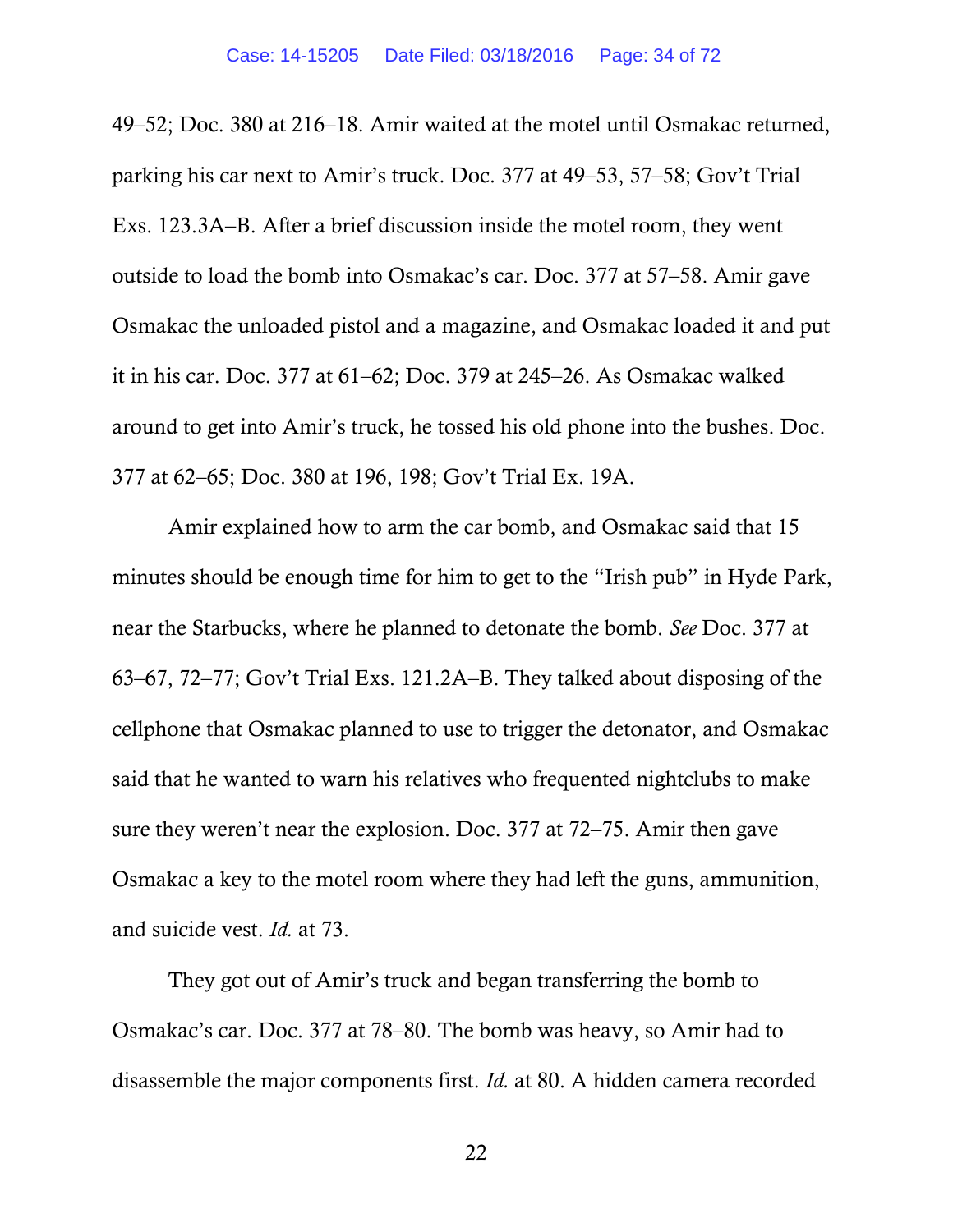Osmakac lifting components of the bomb out of Amir's truck and putting them into the trunk of his car. Doc. 377 at 79; Gov't Trial Ex. 126.4. Amir helped Osmakac hook up the inert explosives to the detonator, and they closed the trunk. Doc. 377 at 80–82; Doc. 378 at 46–48; Doc. 379 at 247–48; Gov't Trial Exs. 54D–E. The two men said their goodbyes, Amir drove away, and agents arrested Osmakac. Doc. 377 at 81–82; Doc. 379 at 236.

In a post-arrest interview, an FBI agent asked Osmakac what he had been thinking as he had prepared for the attack. Doc. 379 at 236–37. Osmakac replied, "Islam." Doc. 379 at 237.

### 2. The Pertinent District-Court Proceedings

#### a. The FISA Proceedings

On February 17, 2012, two weeks after Osmakac had been indicted, the United States notified the district court and Osmakac that, pursuant to 50 U.S.C. §§ 1806(c) and 1825(d), it intended "to offer into evidence, or otherwise use or disclose … information obtained or derived from electronic surveillance or physical search conducted pursuant to the Foreign Intelligence Surveillance Act of 1978 (FISA), as amended, 50 U.S.C. §§ 1801-1812 and 1821-1829." Doc. 20. Over the following nine months, the United States provided Osmakac with numerous FISA interceptions. Doc. 107 at 2.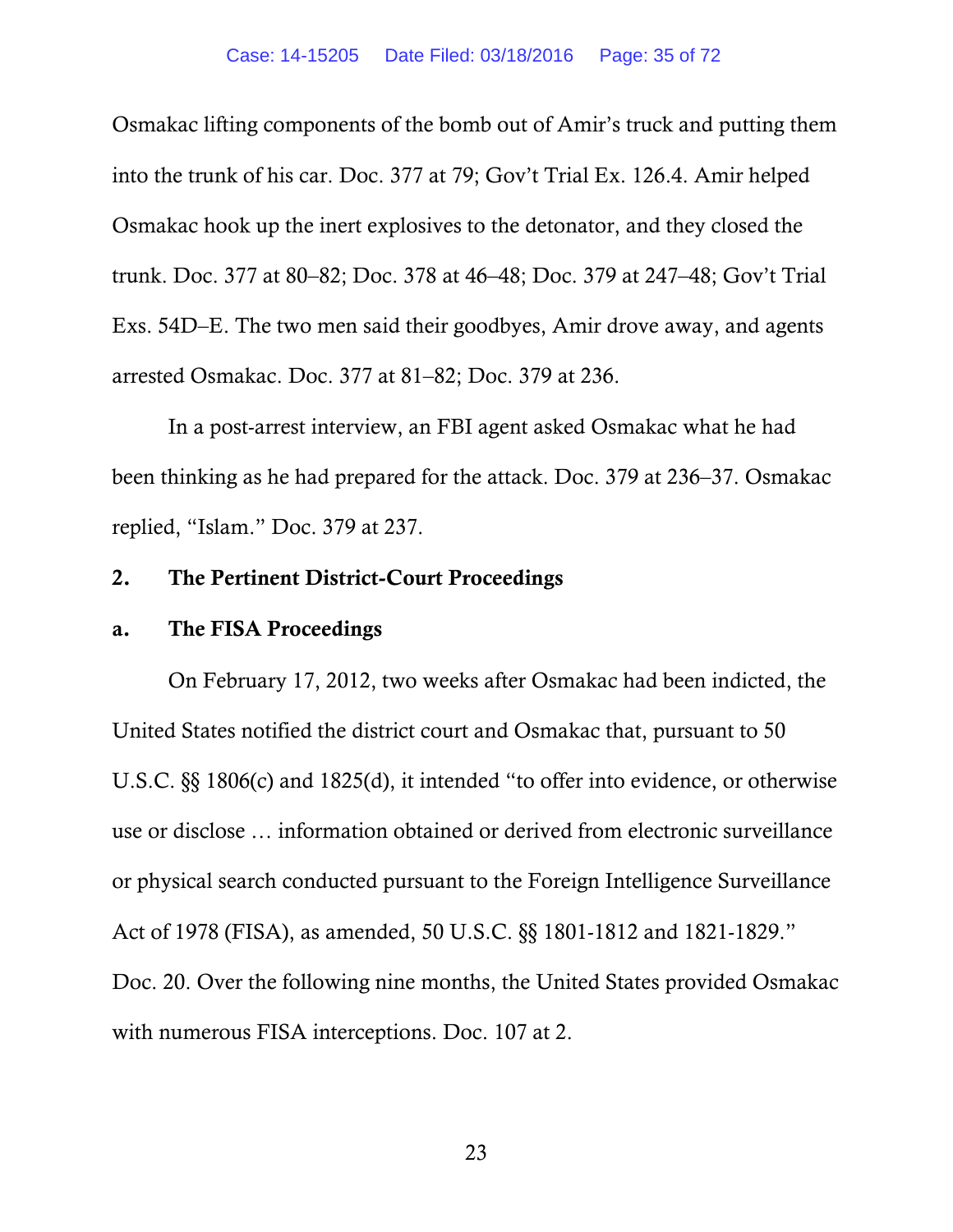After receiving these materials, Osmakac filed a motion for "Disclosure of *Brady*, *Giglio*, Rule 16 and Jencks Material." Doc. 96. He then followed up with a series of motions seeking disclosure of all FISA materials, including the underlying FISA applications and orders and information related to any FISA event. Docs. 98, 100, 121 (collectively, "the FISA motions").

The United States opposed Osmakac's motions, filing both unclassified and classified briefs and relevant classified documents, Docs. 107, 132, 137, and it submitted an unclassified "Declaration and Claim of Privilege of the Attorney General of the United States," Doc. 132-1. In that declaration, the Attorney General stated that "it would harm the national security of the United States to disclose or hold an adversarial hearing with respect to FISA materials," and he explained that the United States would submit to the district court a classified declaration of an FBI official that would detail the specific facts supporting his claim of privilege. *Id.* at 2–3. Based on the facts set forth in that classified declaration, the Attorney General stated that unauthorized disclosure of the classified FISA materials could reasonably be expected to cause serious damage to the national security of the United States. *Id.* at 3.

#### CLASSIFIED INFORMATION REDACTED

The district court conducted an *in camera, ex parte* review of the FISA materials and denied Osmakac's motions, concluding that the electronic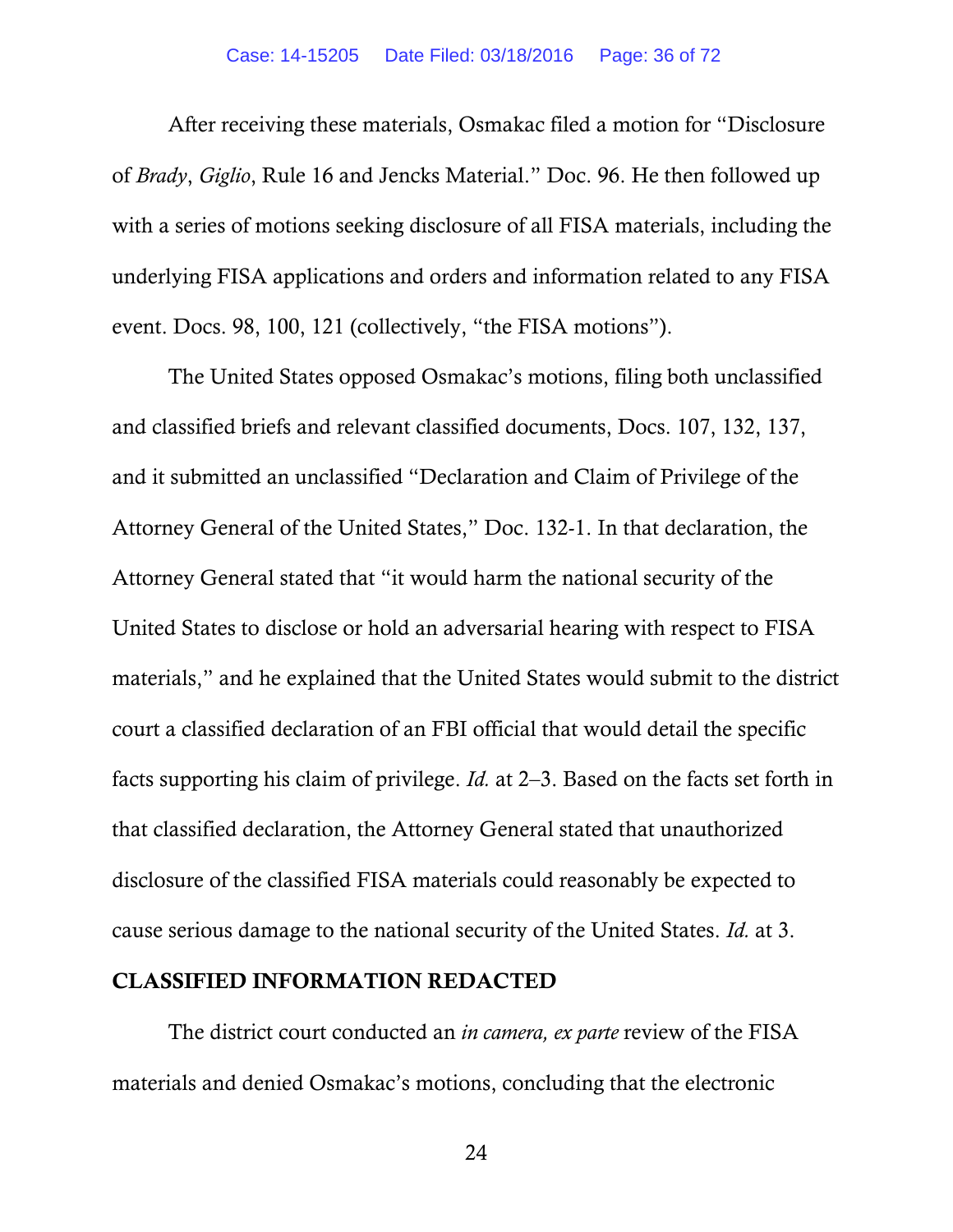surveillance and physical searches were lawfully authorized and had been conducted in compliance with FISA. Doc. 141. The court found that each FISA application contained facts establishing probable cause to believe that the target of the FISA surveillance or search was an agent of a foreign power, that each of the facilities, places, premises or property subject to the FISA surveillance or search was or was about to be owned, used, possessed by, or was in transit to or from, an agent of foreign power, and that the property to be searched contained foreign intelligence information. *Id.* at 3–4; 50 U.S.C. §§ 1801(b)(2), 1805(a)(2)(A) and (a)(2)(B), 1824(a)(2)(A), (2)(B) and (3)(B). Moreover, the court found that each application contained all the required statements and certifications and that none of the certifications for a target who was a United States person was clearly erroneous. Doc. 141 at 4. The court found that the FISA materials were well organized and readily understood and it did not require the assistance of the defense to make an accurate determination of the legality of the surveillance and searches. *Id.* at 6. "Thus," the court concluded, "there is no valid, legal reason for disclosure of any of the FISA materials to Osmakac." *Id.*

### b. The Closing Arguments

Defense counsel told the jury in his closing argument that Osmakac had lacked the requisite intent to carry out the charged crimes and that the FBI had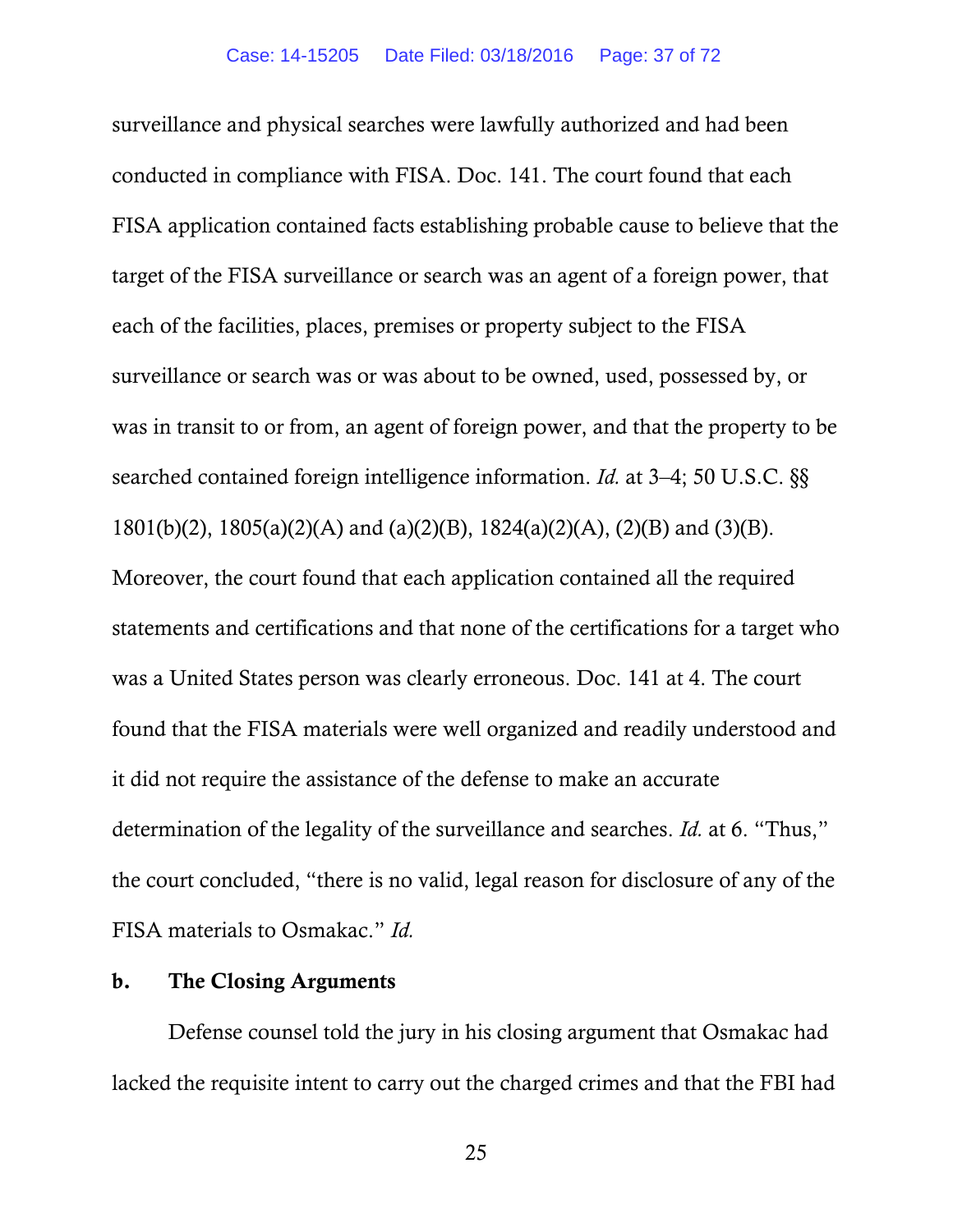taken advantage of him. *See* Doc. 382 at 143–45, 163–64. According to defense counsel, Osmakac's low I.Q. and "severe" mental disease had made him especially susceptible to the FBI's supposed efforts to control him. *Id.* at 163. In support of that theory, Osmakac's counsel repeatedly argued that the jury could find a reasonable doubt based on the United States' failure to present certain evidence, including the CS's and Russell Dennison's testimony and additional pre-November 2011 recorded phone conversations. *Id.* at 145–46, 151–52, 158–60, 164. Defense counsel also argued that the jury should consider that the United States had not offered FBI agents' reports and surveillance logs into evidence. *Id.* at 160.

In rebuttal, the prosecutor told the jury that defense counsel had asked them to ignore the evidence in the case and throw it out the window "in favor of baseless speculation." Doc. 382 at 165–66. The prosecutor then argued:

You've seen enough during this trial to know that there are rules of evidence, that there are rules about what kind of evidence can be entered in a case and what can't.

[Defense counsel] asked you to speculate about why reports weren't entered, about why surveillance logs weren't entered, about why certain agents did or did not testify. All of those are things that are, unfortunately, not part of your consideration. The Judge makes those sorts of determinations if evidence is offered.

Doc. 382 at 165–66.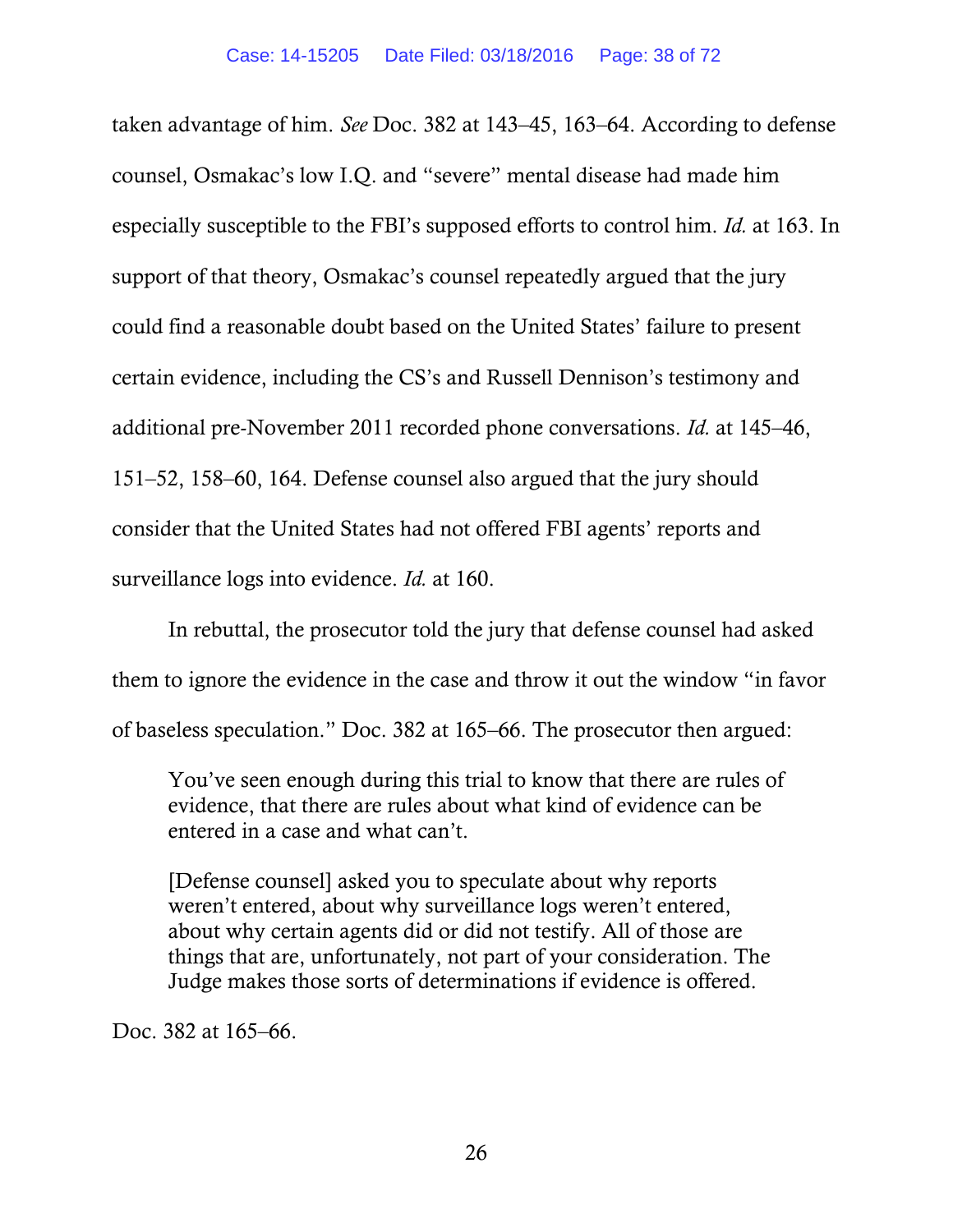Defense counsel objected and, at sidebar, argued that the prosecutor's comments were improper because it was a "fact that lack of evidence can be a reason for reasonable doubt." Doc. 382 at 166. The prosecutor responded that she had made a proper argument because "reports and surveillance logs" are not admissible evidence. *Id.* at 166–67. Defense counsel countered that the jury could find a reasonable doubt based on "anything" that it believed was material to its deliberations that the United States hadn't offered and that it was improper for the prosecutor to tell the jury that the court had ruled against the admissibility of the missing evidence. *Id.* at 167.

Defense counsel asked the district court to instruct the jury that the prosecutor had erred and that it could consider the absence of evidence. Doc. 382 at 167. The prosecutor asked for an opportunity to correct her statement, but she maintained that it was proper to argue that the jury should not be concerned about agents' reports and logs, and the court agreed that those items could not properly be offered for the jury's consideration. *Id.* Defense counsel responded that the court could still advise the jury that it could generally consider a lack of evidence during their deliberations. *Id.*

The district court told the prosecutor to move on and that it would consider giving the jury a curative instruction. Doc. 382 at 168. After the closing arguments had concluded, the court revisited the issue, observing that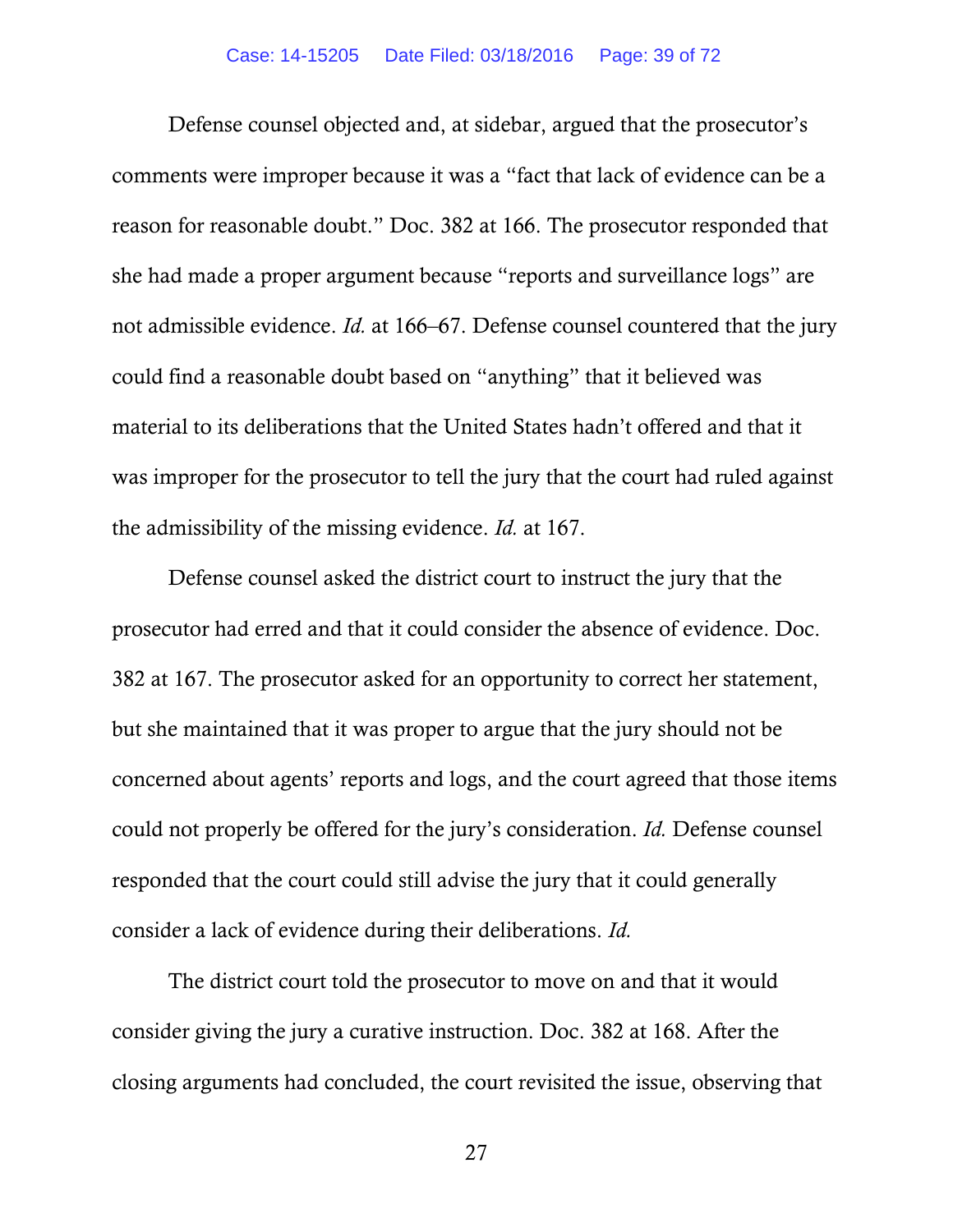the prosecutor had told the jury, among other things, that the court had made determinations about the admissibility of agents' testimony. *Id.* at 180–84. This, the court concluded, had been an erroneous statement; the prosecutor acknowledged that she had inadvertently mentioned agents' testimony but she argued that a curative instruction should remedy her mistake. *Id.* at 184–86. Defense counsel moved for a mistrial, the court denied his motion, and defense counsel suggested language for a curative instruction. *Id.* at 186–87.

The next morning, the district court advised the parties that it would instruct the jury that what the lawyers say is not evidence and that reasonable doubt may arise from the evidence, from a lack of evidence, or from a conflict in evidence. Doc. 383 at 3. Defense counsel, while preserving his motion for mistrial, stated that the court's proposed instructions were acceptable. *Id.* at 3– 4. The court then explained that it had reviewed the transcript of the prosecutor's argument and that it was confident that the curative instruction would sufficiently address Osmakac's concerns. *Id.* at 4.

The district court then instructed the jury, among other things, that it must follow the law as the court gave it, it was the United States' burden to prove Osmakac guilty beyond a reasonable doubt, and that a reasonable doubt could "arise from the evidence, from a lack of evidence, or from a conflict in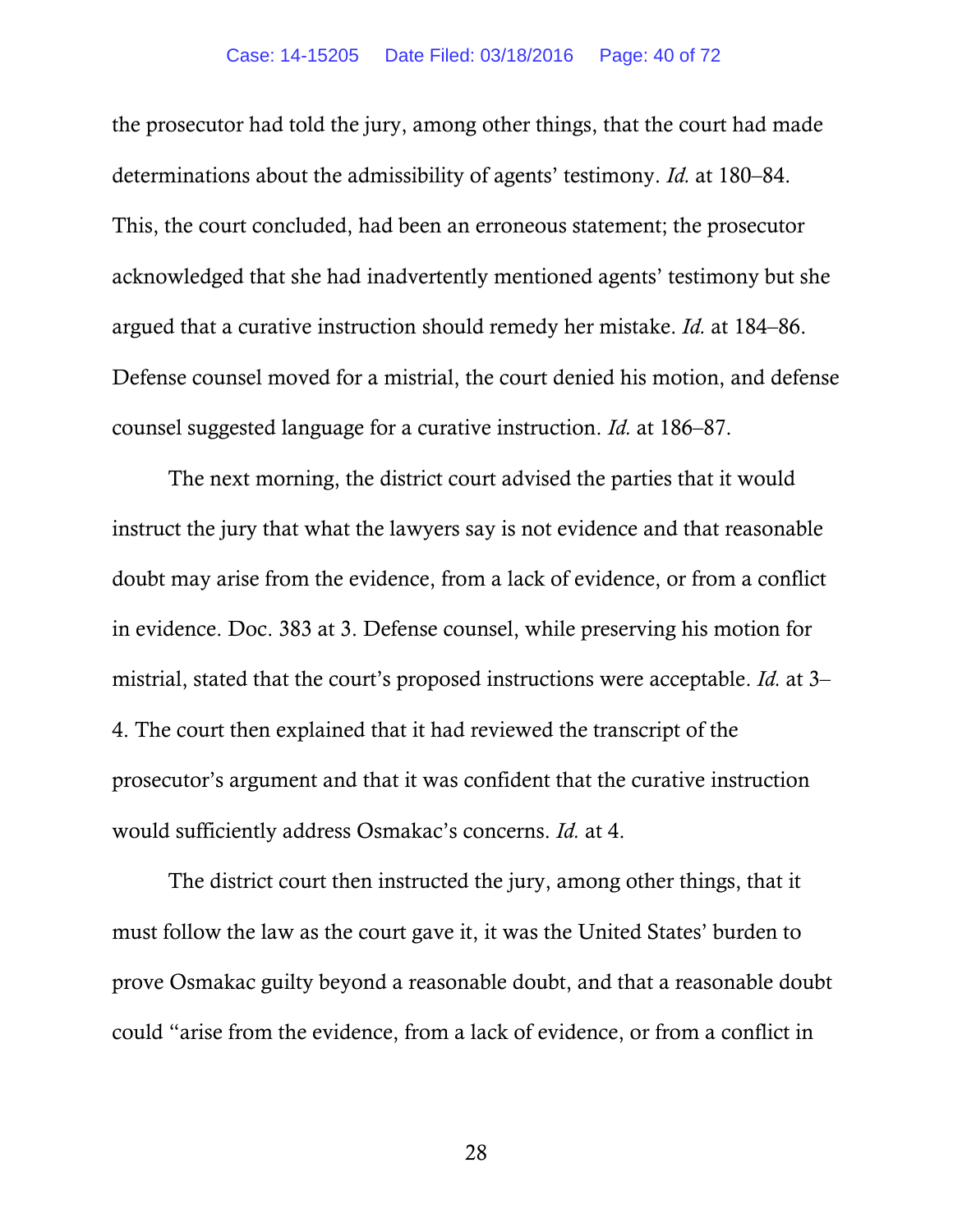the evidence." Doc. 383 at 9–10. The court also told the jury that anything the lawyers said was not evidence.<sup>9</sup> *Id.* at 10.

#### c. Osmakac's Sentencing

Before sentencing, the United States Probation Office prepared a PSR, recommending a base offense level of 24, under USSG §2K1.4(a)(1)(B), because the offense "involved the … attempted destruction of a … place of public use … ." PSR ¶ 35. The probation office then increased Osmakac's base offense level to 33, based on a cross-reference to section 2K1.4(c)(1), because he had been convicted of an offense intended to cause death or serious bodily injury. PSR ¶ 37. Next, the probation office applied a 12-level enhancement under section 3A1.4(a), because the offense had involved, or was intended to promote, a federal terrorism crime. PSR ¶¶ 38–41. This yielded an adjusted offense level of 45, which the probation office reduced by two levels based on guidelines commentary capping offense levels at 43. PSR ¶¶ 38–41; *see Commentary,* Sentencing Table, Chapter 5, Part A.

Because Osmakac had been convicted of terrorism-related offenses, the probation office determined that his criminal-history category was VI. PSR ¶¶

 $\frac{1}{\sqrt{9}}$ <sup>9</sup>At the beginning of the trial, the district court also had instructed the jury that, at the end of the trial the court would explain the law it must follow to reach its verdict. Doc. 375 at 32. In addition, the court had told the jury that the statements of the lawyers were not evidence. *Id.* at 32–33.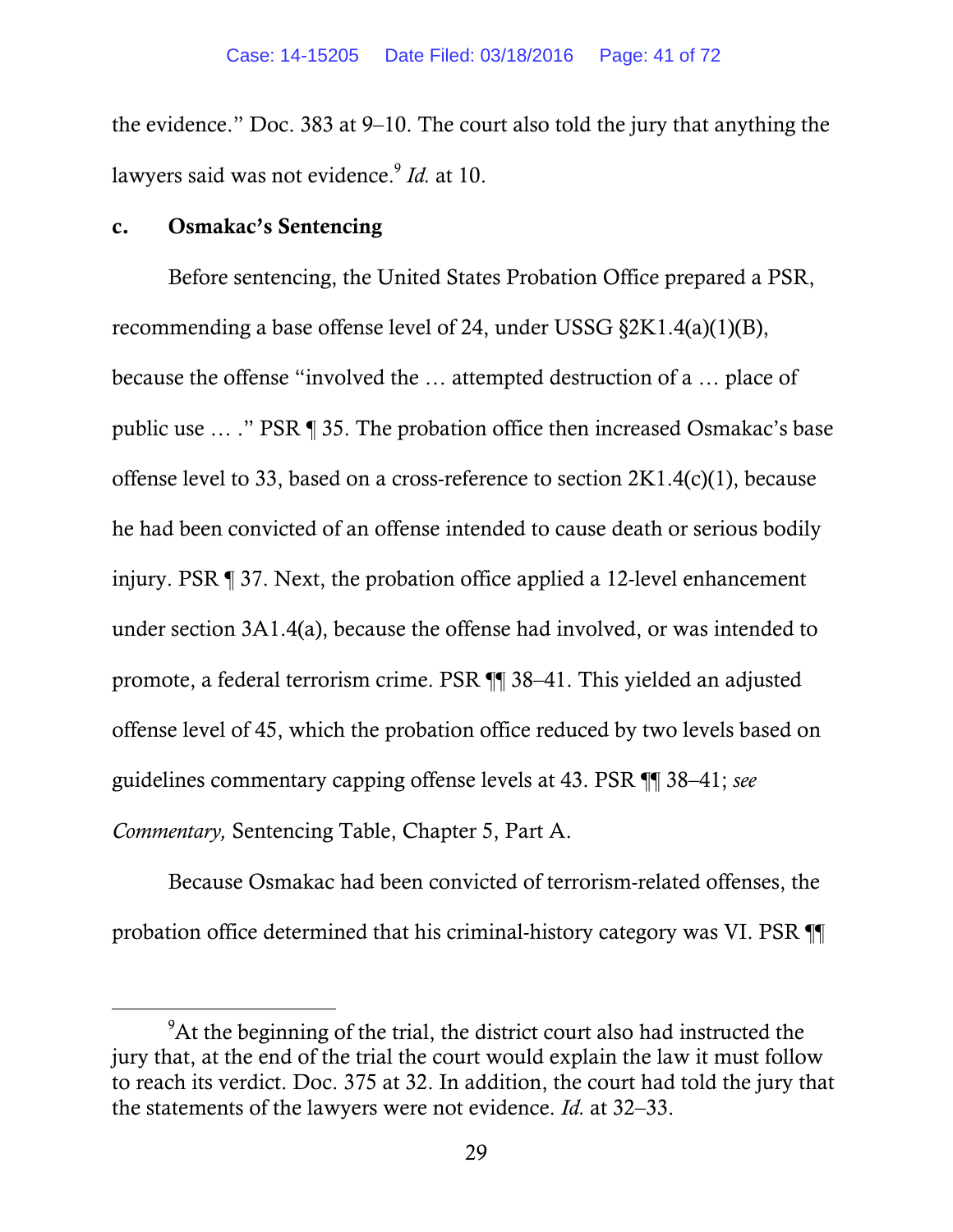42–45. With a total offense level of 43, and criminal-history category VI, Osmakac's guidelines range was life imprisonment. PSR ¶¶ 38–41, 42–45, 129– 30.

Osmakac objected to the PSR and contended that the district court should depart downward from the guidelines range based on sentencing entrapment. Doc. 360 at 96–97 (PSR Addendum). The United States responded that controlling precedent foreclosed Osmakac's request for a sentencing-entrapment departure, citing *United States v. Sanchez*, 138 F.3d 1410, 1414 (11th Cir. 1998). Doc. 360 at 93. The United States also listed various examples of evidence showing Osmakac's predisposition to commit terrorism, and it contended that there was no evidence of government misconduct, "much less outrageous government misconduct." *Id.* at 93–94.

At sentencing, the district court addressed Osmakac's factual objections to the PSR and then turned to his objections to the guidelines calculations.

Doc. 384 at 19–31. This exchange followed:

THE COURT: With respect to the calculation of the guidelines, there is an assertion that there's a sentencing entrapment departure that should apply in the case. The Government cites legal authority that the Eleventh Circuit doesn't recognize such a departure. Does the defense have any contrary legal authority?

DEFENSE COUNSEL: If the Court will indulge me. I recognize that the Eleventh Circuit in the *Sanchez* case has stated that as a matter of law has rejected sentencing entrapment, and it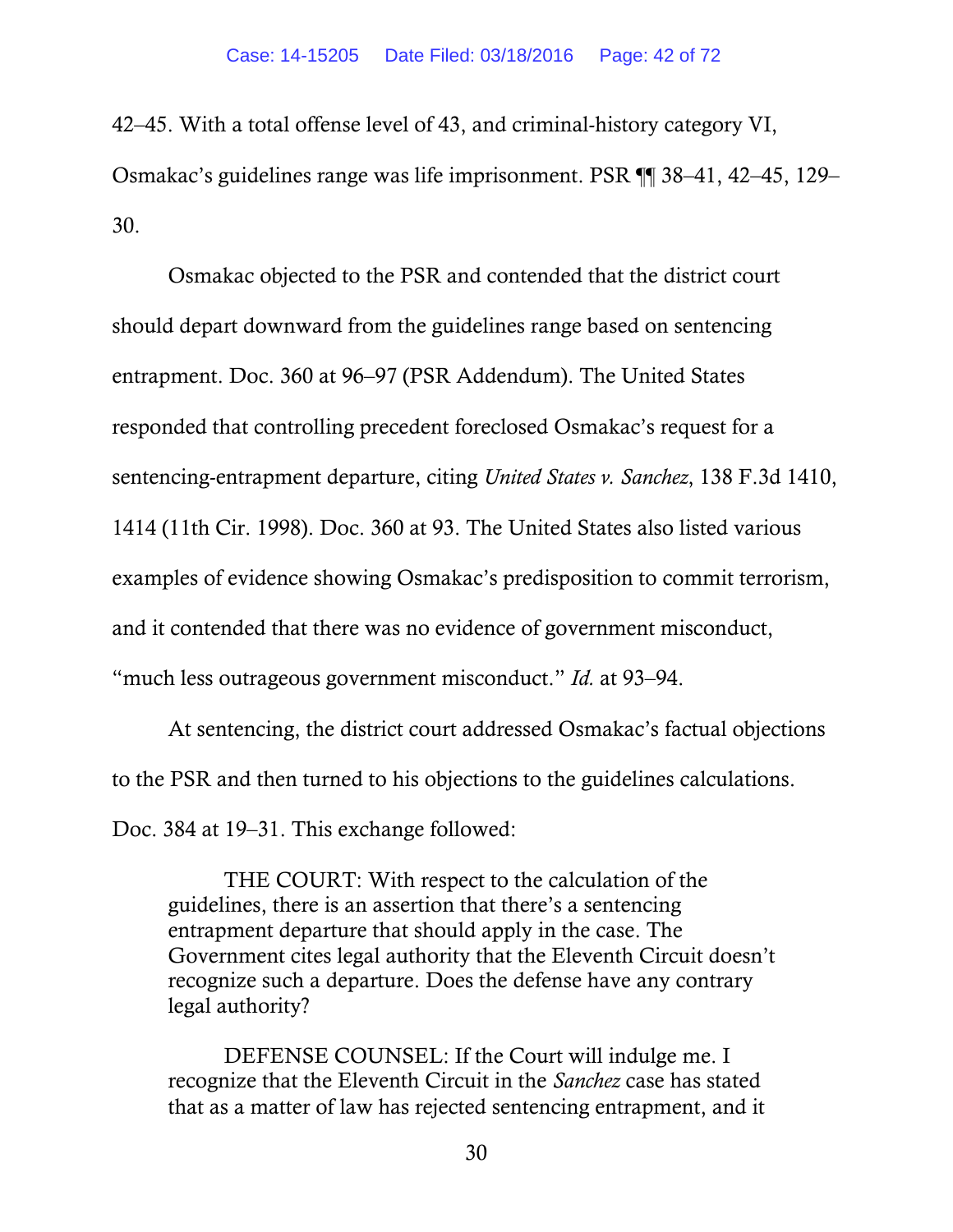also goes on to speak about sentencing factor manipulation. And it has some -- I think this case may have some factual distinctions that may apply, but I recognize that the Eleventh Circuit's opinion right now is that there is no such thing.

THE COURT: Well, then you preserve your objection?

DEFENSE COUNSEL: That's what I want to do.

THE COURT: It is so noted, but the Eleventh Circuit doesn't recognize it and if you would like to argue for a change in the law in that regard, you're free to assert that on appeal.

DEFENSE COUNSEL: Thank you, Your Honor.

THE COURT: Is there a specific factual distinction that you think you need to put on the record so it's preserved?

DEFENSE COUNSEL: Well, Your Honor, in this case, our position is that all the Defendant wished to procure on his own were guns, according to the statements that -- on the transcripts, that he went down to St. Petersburg to buy some guns, and that the Government introduced weapons of mass destruction, and therefore, this matter should only be with regards to the count with regards to the unlawful possession of the guns and that the weapons of mass destruction was a sentencing entrapment by the Government in order to increase the Defendant's sentence.

THE COURT: All right. Thank you.

Doc. 384 at 31–33.

The district court overruled Osmakac's objection to the 12-level

terrorism enhancement and determined that, with a total offense level of 43

and criminal-history category of VI, Osmakac's guidelines range was life

imprisonment. Doc. 384 at 33–34.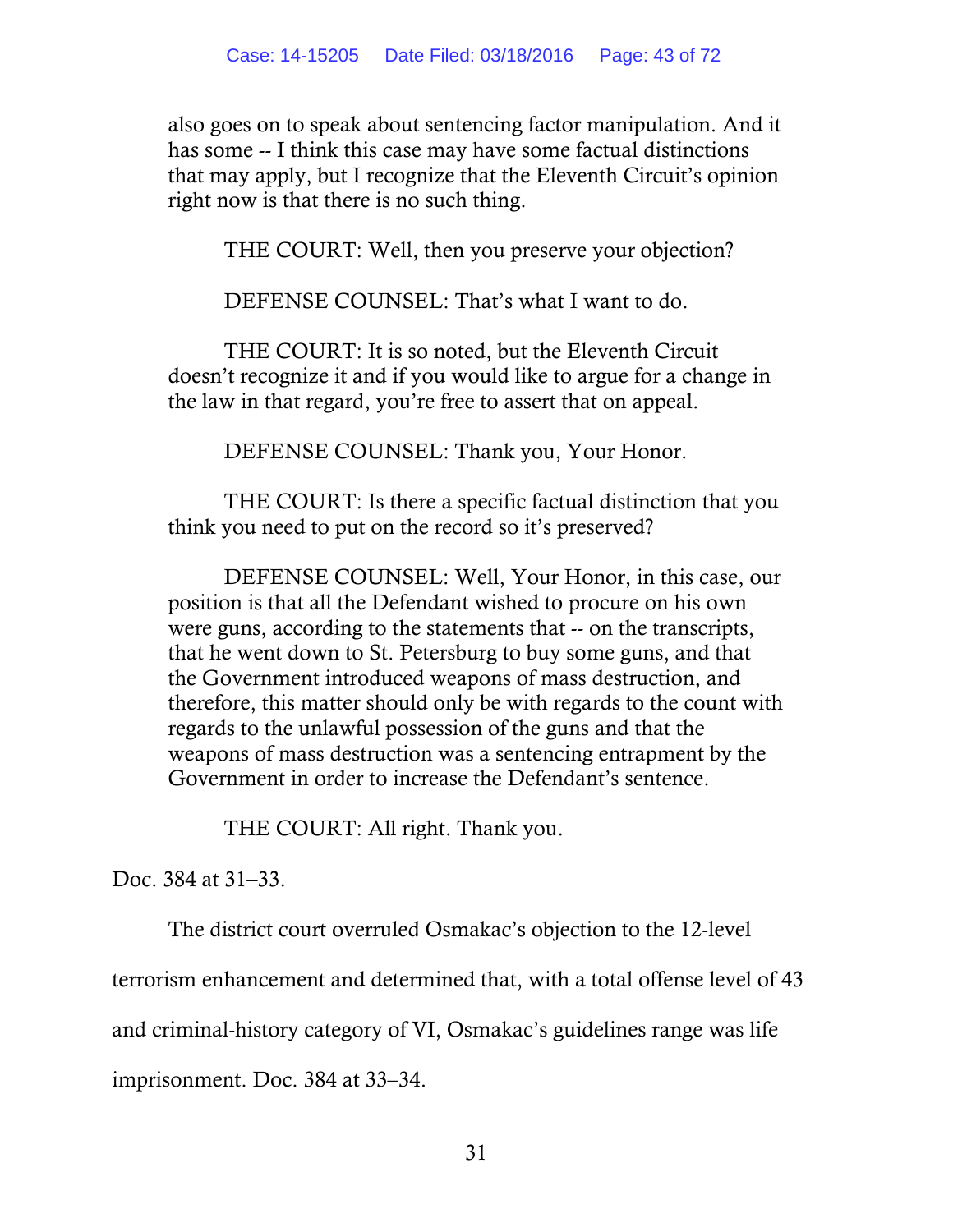Osmakac then called Dr. Valerie McClain, a forensic psychologist, who testified that Osmakac suffered from "major depression, recurrent psychotic disorder and also from Post Traumatic Stress Disorder." Doc. 384 at 38–39. Several character witnesses also testified for Osmakac and submitted letters of support. *Id.* at 35, 42–52; *see* letters attached to PSR.

Both parties argued in support of their respective sentencing recommendations. Doc. 384 at 71–79. Osmakac's counsel requested a sentence of no more than 20 years. *Id.* at 78. The prosecutor contended that the psychologists and psychiatrists who had spent the most time with Osmakac had not found that he had a significant mental disorder,  $10^{\circ}$  and the fact that Osmakac spoke three languages (Albanian, German, and English) and was learning a fourth (Arabic) demonstrated that he did not suffer from a borderline I.Q. *Id.* at 54–56. Pointing to Osmakac's strict adherence to particular religious practices and beliefs, the prosecutor also argued that the evidence had not demonstrated that he was unusually susceptible to inducement. Doc. 384 at 57; *see, e.g.,* Doc. 382 at 91–92 (Osmakac had quit working at his family's bakery because pork was sold there); Doc. 382 at 93–94

<sup>&</sup>lt;sup>10</sup>At trial, the United States called Dr. Montalbano, a forensic psychologist, in its rebuttal case to address Osmakac's claim that he suffered from a mental disorder. Doc. 382 at 11–96. Dr. Montalbano spent 17 hours with Osmakac and diagnosed him with persistent low-grade depression and acculturation difficulties. *Id.* at 19, 33–34.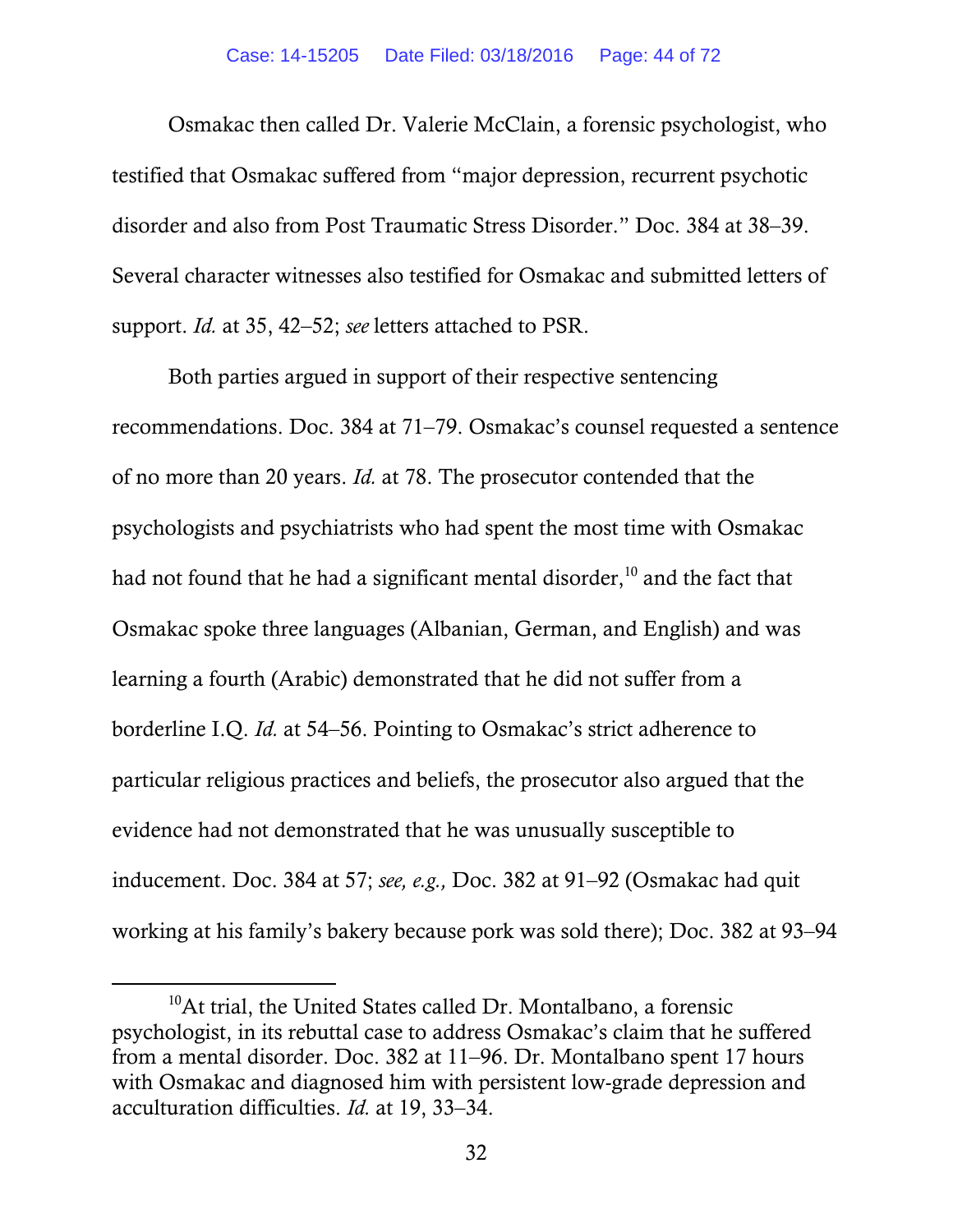(Osmakac was estranged from family because he disapproved of how they practiced Islam).

The district court imposed concurrent sentences of 480 months' imprisonment on count one and 120 months' imprisonment on count two. Doc. 354; Doc. 384 at 79–80. Osmakac's counsel stated that he had no objections to the sentence or the manner it was imposed. Doc. 384 at 81.

#### *Standards of Review*

I. This Court reviews for an abuse of discretion a district court's decision not to disclose FISA materials. *United States v. Badia*, 827 F.2d 1458, 1464 (11th Cir. 1987); *see also United States v. El-Mezain*, 664 F.3d 467, 567 (5th Cir. 2011); *United States v. Damrah*, 412 F.3d 618, 624 (6th Cir. 2005).

II. This Court reviews for an abuse of discretion a district court's denial of a motion for mistrial. *United States v. Sweat*, 555 F.3d 1364, 1367 (11th Cir. 2009). This Court reviews de novo a claim of prosecutorial misconduct during closing arguments. *United States v. Eckhardt*, 466 F.3d 938, 947 (11th Cir. 2006).

III. Ordinarily, this Court reviews for an abuse of discretion a district court's decision whether to reduce a sentence based on sentencing-factor manipulation. *United States v. Haile*, 685 F.3d 1211, 1223 (11th Cir. 2012). But here, because Osmakac did not make a sentencing-factor manipulation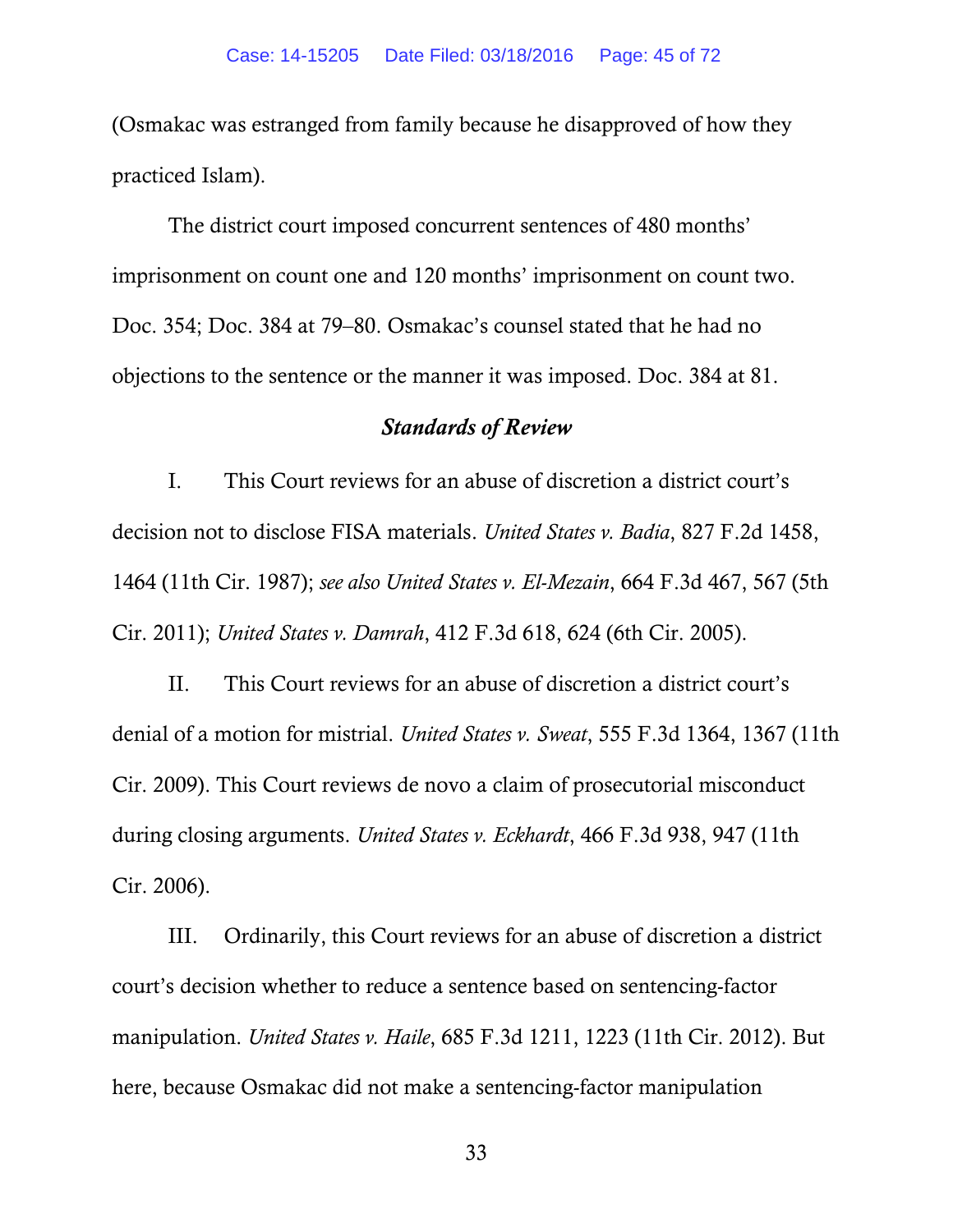argument in the district court, this Court should review his claim only for plain error. *See United States v. Olano*, 507 U.S. 725, 731–32, 113 S. Ct. 1770, 1776 (1993); *United States v. Aguillard*, 217 F.3d 1319, 1320 (11th Cir. 2000). Under plain-error review, there must be (1) an error, (2) that is plain, and (3) affects substantial rights. *Olano*, 507 U.S. at 731-32, 113 S. Ct. at 1776. When these three factors are met, this Court may exercise its discretion and correct the error, but only if the error seriously affects the fairness, integrity, or public reputation of judicial proceedings. *Id*. at 732, 113 S. Ct. at 1776.

#### Summary of the Argument

I. The district court did not abuse its discretion by concluding that disclosure of the FISA materials to Osmakac was not necessary to make an accurate determination of the legality of the surveillance or any searches. Indeed, the FISA statute does not allow the district court to even consider such disclosure unless it has concluded that it cannot accurately determine the legality of the FISA collections based on an *ex parte, in camera* review. Here, however, because the court concluded, based on its *ex parte*, *in camera* review that the executive-branch FISA certifications were not clearly erroneous, that the FISA applications established probable cause, and that the FISA collections were properly minimized, Osmakac cannot meet his burden of showing that the district court abused its discretion by denying his motions.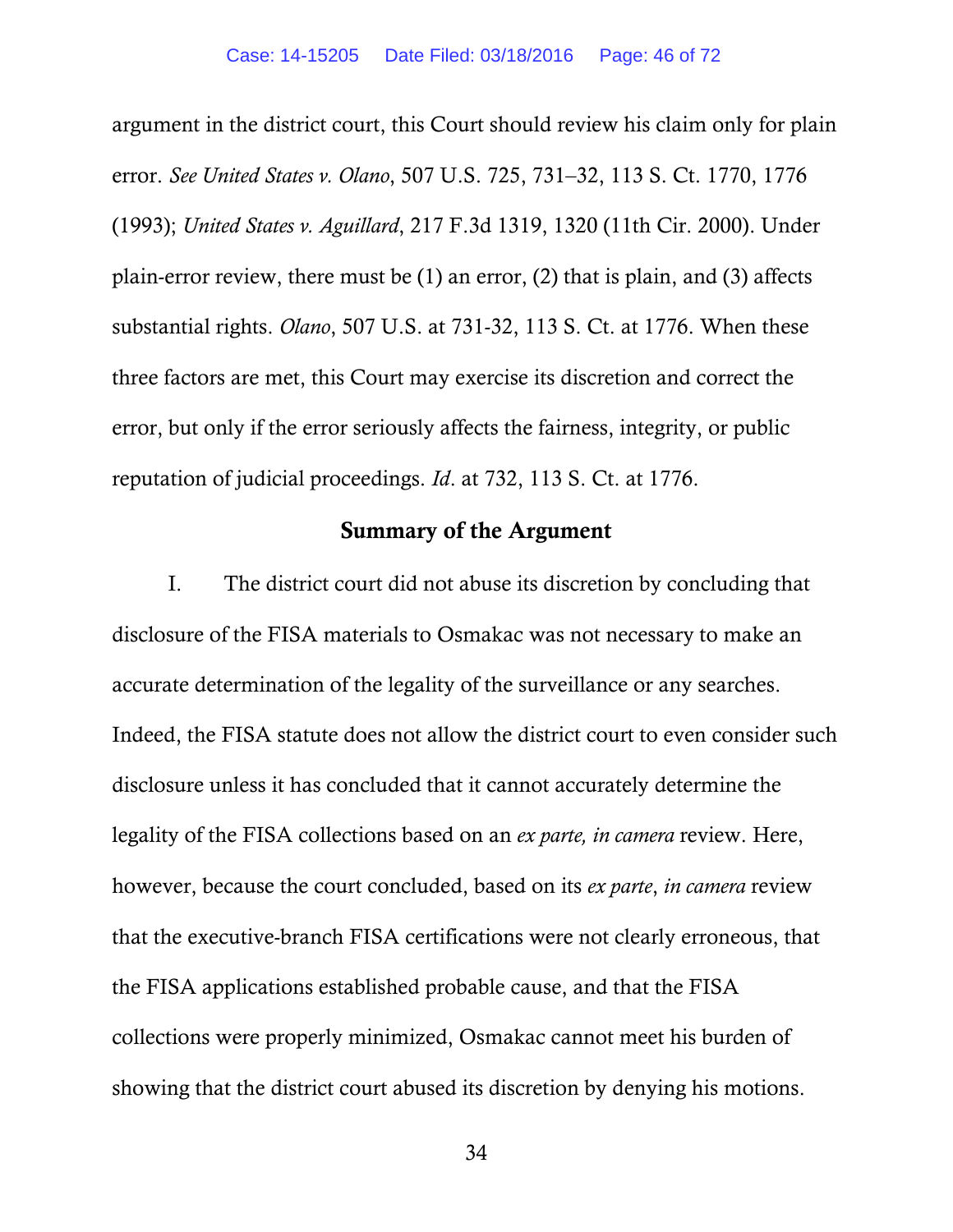#### Case: 14-15205 Date Filed: 03/18/2016 Page: 47 of 72

II. The district court did not abuse its discretion by denying Osmakac's motion for a mistrial based on the prosecutor's single, inadvertent misstatement of law in her rebuttal closing argument. The comment, which was part of an otherwise fair response to defense counsel's argument that the jury should consider the absence of certain evidence, including hearsay, was promptly remedied by the court's instructions that the lawyers' statements are not evidence and that the jury could find a reasonable doubt based on a lack of evidence. Moreover, Osmakac's claim must fail because, given the overwhelming evidence against him, he has not met his burden of showing that, but for the prosecutor's comment, there is a reasonable probability that the outcome of his trial would have been different.

III. The district court did not plainly err at sentencing by failing sua sponte to reduce Osmakac's sentence based on sentencing-factor manipulation. Although it is not clear that this Court even recognizes sentencing-factor manipulation as a legitimate challenge to a sentence, Osmakac has not met his burden on appeal of showing that the court erred, much less plainly erred, in denying him relief on this basis. There is no evidence demonstrating that the government engaged in the requisite "extraordinary" or "sufficiently reprehensible" conduct in the undercover-sting operation targeting Osmakac so as to warrant a reduction for sentencing-factor manipulation. To the contrary,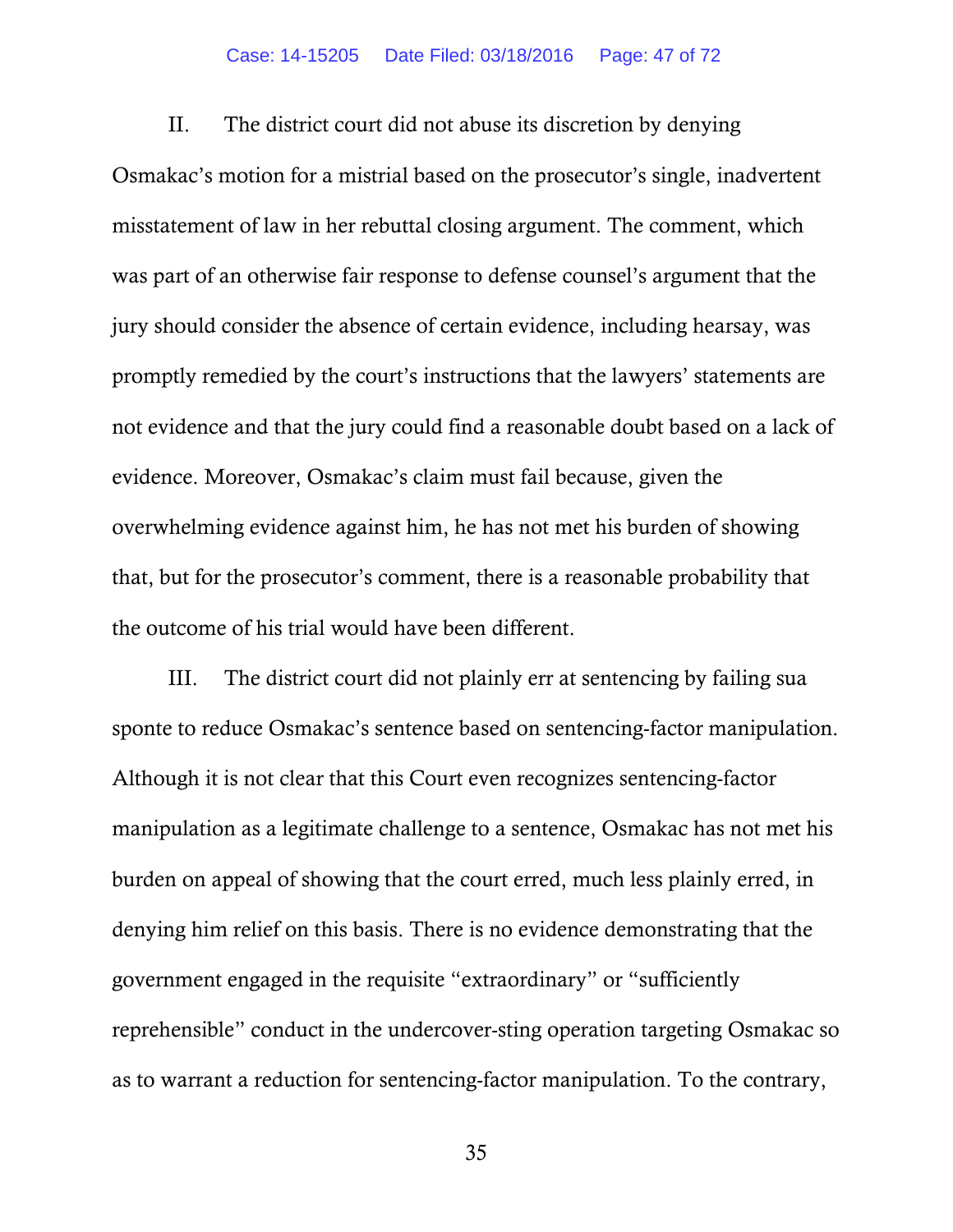the record establishes that Osmakac was interested in carrying out a terrorist attack long before he encountered any government agents and that he spurned the CS's and undercover agent's repeated suggestions that he call off the attack, choosing instead to assemble all the items necessary to detonate a car bomb at a crowded nightclub and then to take hostages and detonate more explosives at a nearby casino.

## Argument and Citations of Authority

## I. The district court did not abuse its discretion by denying Osmakac's motions for disclosure of FISA materials.

Osmakac contends that the district court erred by failing "to permit disclosure of the FISA materials" to him. Osmakac's brief at 6, 8–17. He identifies those items as "materials presented to the Foreign Intelligence Surveillance Court (FISC)," and he acknowledges that he relied only upon the statutory provisions of FISA and did not make any constitutional arguments for relief. *Id.* at 9–10. Moreover, he concedes that the district court appears to have followed the correct procedures in declining to permit disclosure in this case, but he claims that the certifications submitted in support of a FISA application are categorically insufficient to support such a decision and that the court erred in concluding that the certifications were not "clearly erroneous." *Id.* at 16–17. As we explain below, however, the record demonstrates that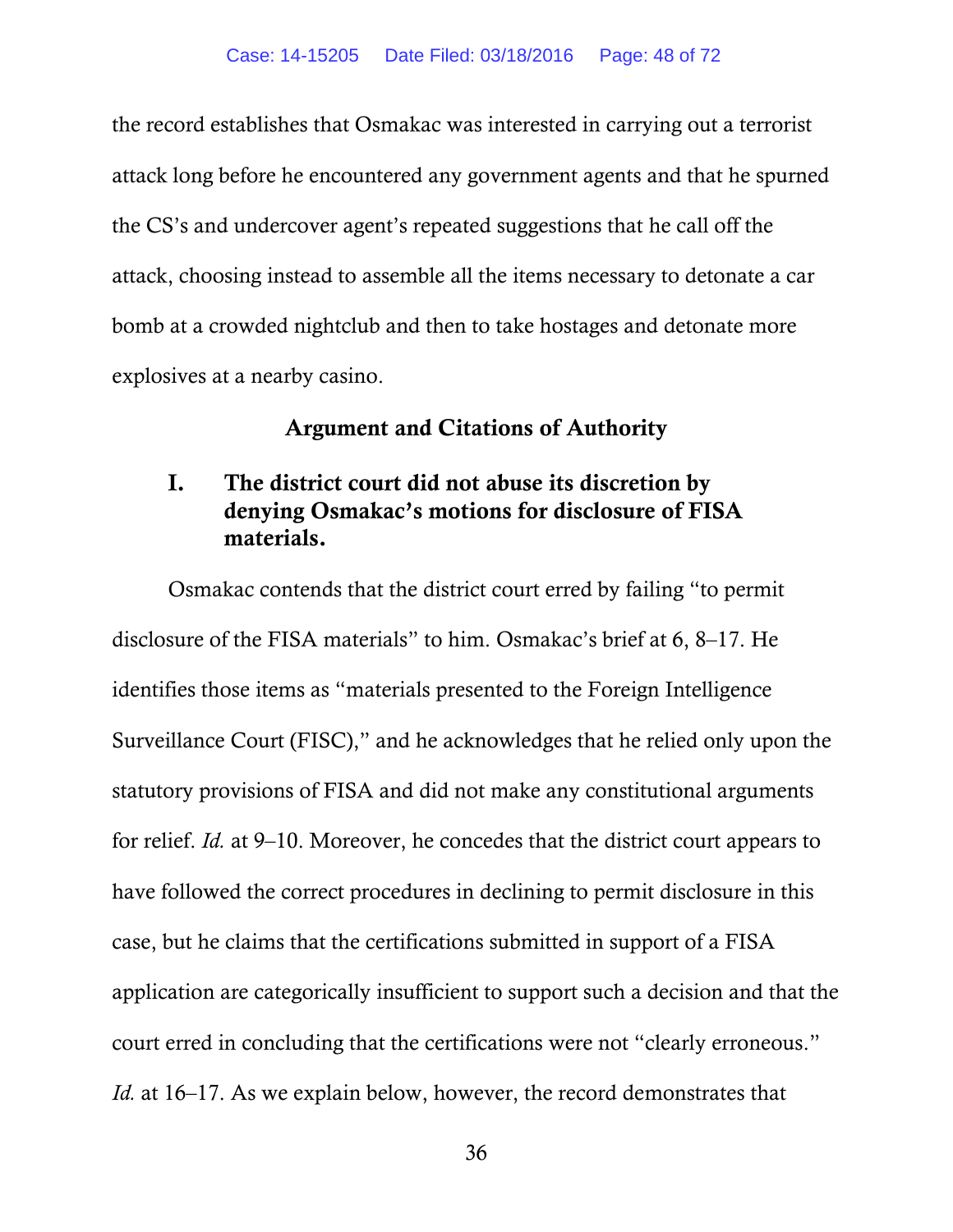appearances are what they seem—the district court followed the correct procedures and properly determined that disclosure of the FISA materials is not warranted.

#### A. Overview of FISA

Congress enacted FISA in 1978 to regulate certain government surveillance conducted for foreign intelligence purposes. The statute created the FISC and empowered it to grant or deny government applications for surveillance or searches targeting a foreign power or an agent of a foreign power for the purpose of obtaining foreign-intelligence information. *See* 50 U.S.C. § 1801 *et seq.* Foreign intelligence information includes information relating to "the ability of the United States to protect against ... sabotage, international terrorism, or ... clandestine intelligence activities by ... a foreign power or by an agent of a foreign power[.]" 50 U.S.C. § 1801(e); *United States v. El-Mezain*, 664 F.3d 467, 563–64 (5th Cir. 2011).

To obtain an order under FISA, the United States must establish, *inter alia*, probable cause to believe that the target of the electronic surveillance or physical search is a foreign power or an agent thereof and that the facilities or places at which the surveillance or search is directed are being used or are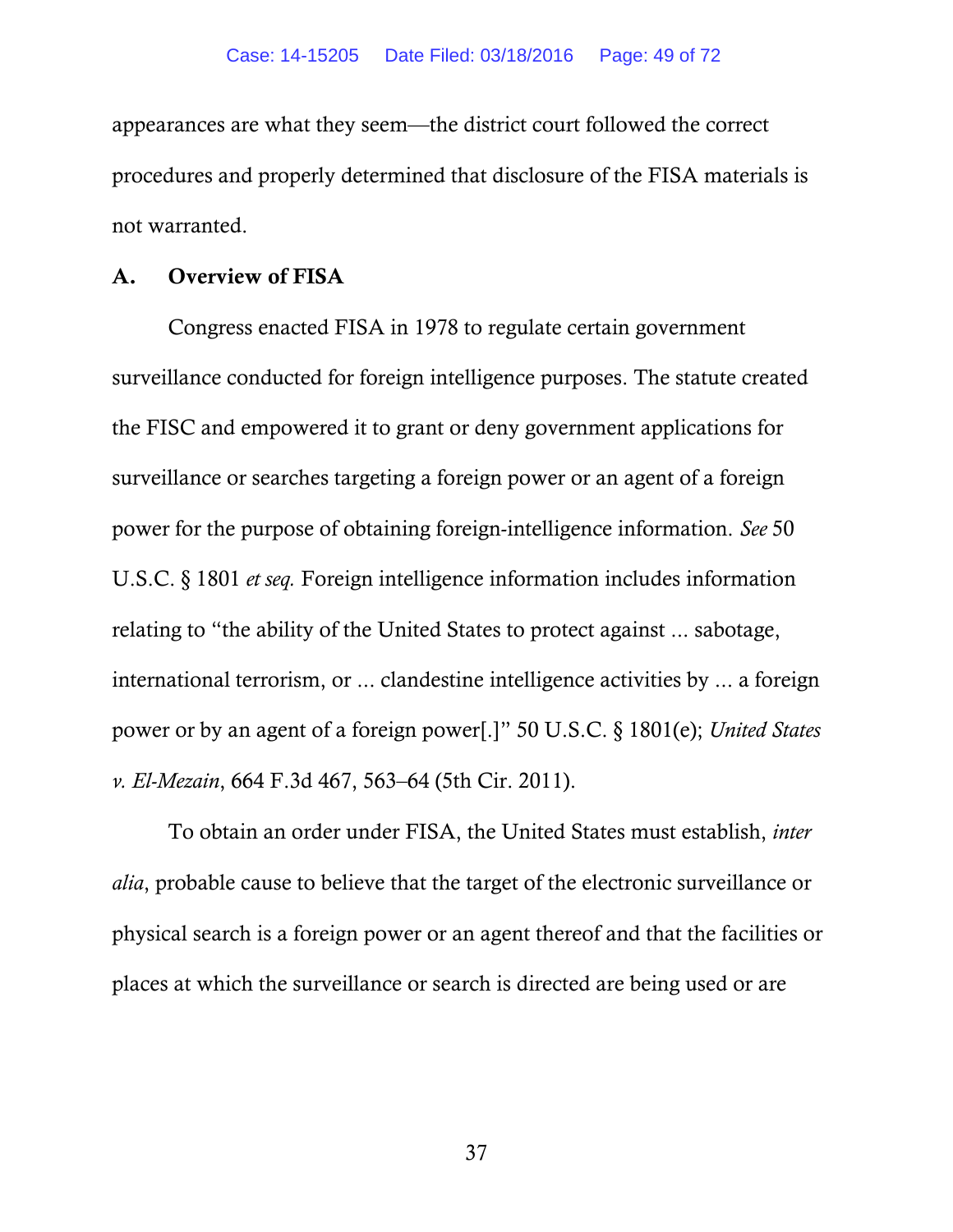about to be used by the target.<sup>11</sup> 50 U.S.C. §§ 1804(a)(3), 1823(a)(3).<sup>12</sup> The United States must also establish that the "minimization procedures" that it will employ are reasonably designed to minimize the acquisition and retention, and prohibit the dissemination, of nonpublic information concerning "United States persons," consistent with the government's need to obtain, produce, and disseminate foreign-intelligence information. 50 U.S.C. §§ 1801(h), 1805(c)(2)(A), 1824(c)(2)(A), 1821(4). In addition, FISA requires that the United States include in its application a written certification from a highranking executive-branch official that the electronic surveillance or physical search seeks "foreign intelligence information," that a "significant purpose" of the surveillance or search is to obtain foreign-intelligence information, and that the information cannot reasonably be obtained by normal investigative means. 50 U.S.C. §§ 1804(a)(6), 1823(a)(6).

If satisfied that a FISA application has met the statutory requirements, and if the reviewing FISC judge makes the necessary findings, the judge may

<sup>&</sup>lt;sup>11</sup>Thus, Osmakac's motions to discover FISA materials are evaluated using FISA's probable-cause standard, not the probable-cause standard applicable to criminal warrants. *See, e.g., El-Mezain*, 664 F.3d at 564.

 $12$ The provisions of FISA that address surveillance and physical searches are in most relevant respects parallel and almost identical. *See* 50 U.S.C. §§ 1801–1812 (surveillance); 50 U.S.C. §§ 1821–1829 (physical searches).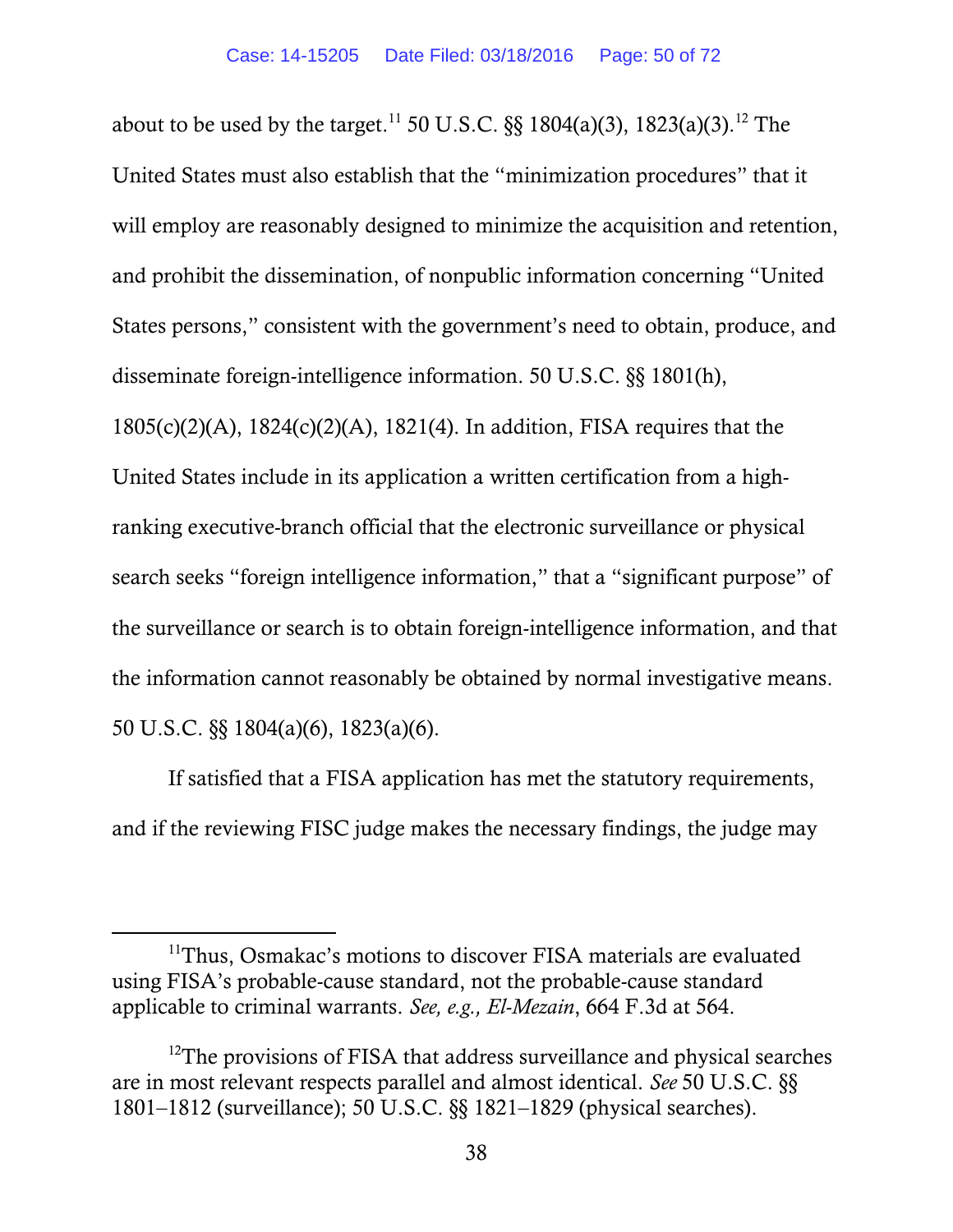issue an order authorizing the surveillance or search. 50 U.S.C. §§ 1805(a), 1824(a).

FISA also permits the United States to use in a criminal prosecution information obtained or derived from FISA-authorized electronic surveillance or physical searches, provided that advance authorization is obtained from the Attorney General, *see* 50 U.S.C. §§ 1806(b), 1825(c), and that proper notice is given to the court and to each "aggrieved person" against whom the information is to be used, *see* 50 U.S.C. §§ 1806(c), 1825(d).

An aggrieved person, upon receiving notice, may seek, as Osmakac did, discovery of the FISA applications or orders and other materials relating to FISA surveillance or searches. 50 U.S.C. §§ 1806(f), 1825(g). Upon receipt of such a motion, the district court in which the FISA-obtained or derived evidence is to be used must determine whether the electronic surveillance or physical search was "lawfully authorized and conducted." *Id.* The United States may respond by filing a declaration from the Attorney General stating that "disclosure or an adversary hearing would harm the national security of the United States." 50 U.S.C. §§ 1806(f), 1825(g).

If the Attorney General files such a declaration, as he did here, the district court must review the FISA materials *ex parte* and *in camera* and may order disclosure of "portions" of the FISA materials "*only where such disclosure*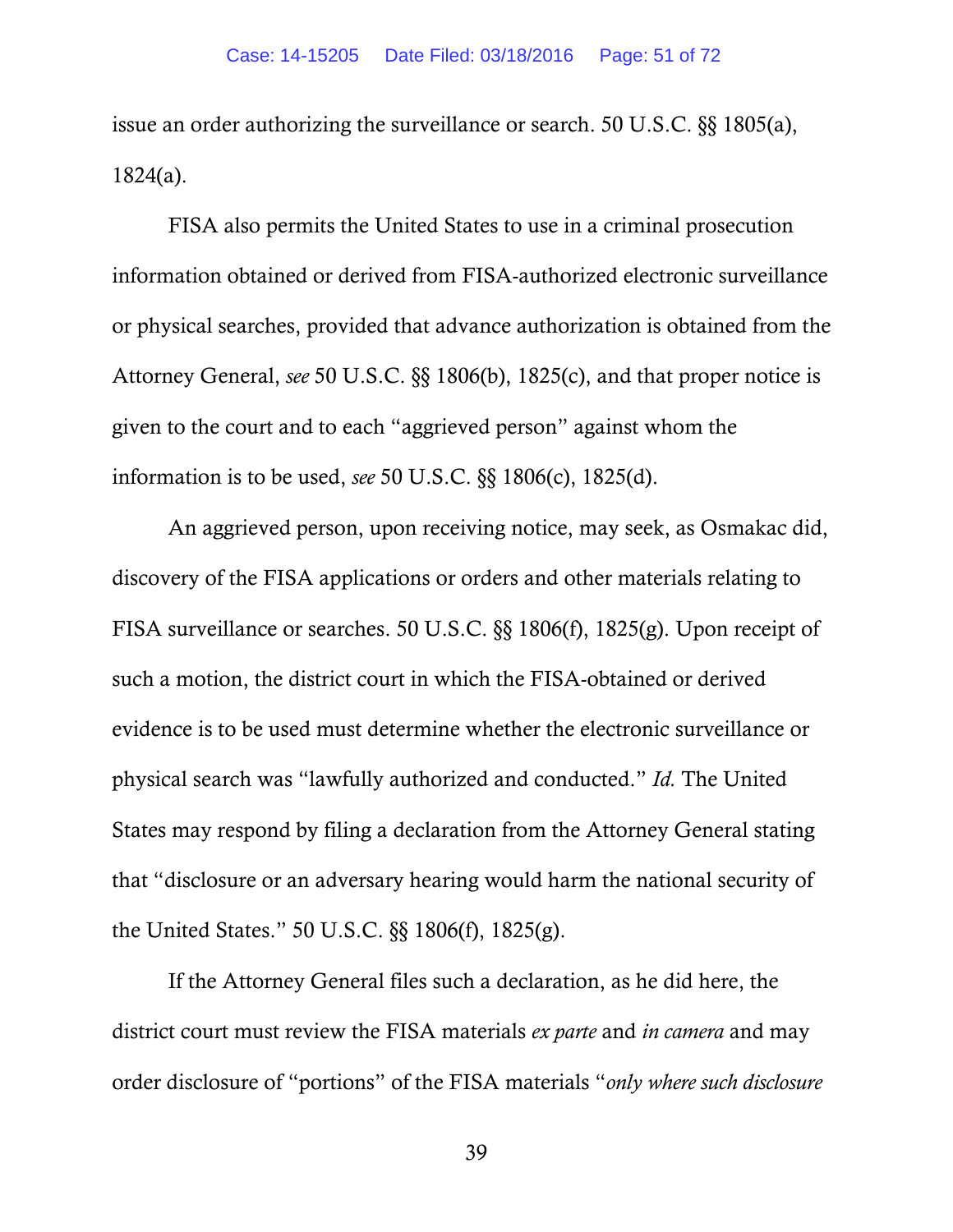*is necessary* to make an accurate determination of the legality of the surveillance [or search]." *Id.* (emphasis added). Thus, the propriety of any disclosure of any portions of the FISA materials to the defendants or defense counsel cannot be considered unless and until the court has first concluded that it is unable to make an accurate determination of the legality of the collection after reviewing the government's submissions (and any supplemental filings that the court may request) *in camera* and *ex parte*. *See United States v. Daoud*, 755 F.3d 479, 481–82 (7th Cir. 2014), *cert. denied* 135 S. Ct. 1456 (U.S. Feb. 23, 2015); *United States v. Abu-Jihaad*, 630 F.3d 102, 129 (2d Cir. 2010); *United States v. Badia*, 827 F.2d 1458, 1464 (11th Cir. 1987).

If, however, the district court is able to assess the legality of the FISA collection based on its *in camera*, *ex parte* review of the materials the United States has submitted, then the court may not order disclosure of any of the FISA materials to the defense, unless due process otherwise requires. *See* 50 U.S.C. §§ 1806(g), 1825(h); *Daoud*, 755 F.3d at 483; *Badia,* 827 F.2d at 1464; *United States v. Duggan*, 743 F.2d 59, 78 (2d Cir. 1984). Federal courts have consistently held that FISA anticipates that an *in camera, ex parte* process is the rule, with disclosure and an adversarial hearing the rare exception.<sup>13</sup> *See Abu-*

<sup>&</sup>lt;sup>13</sup>Indeed, as Osmakac recognizes on page 4 of his brief, every district court but one that has addressed a motion to disclose or to suppress FISA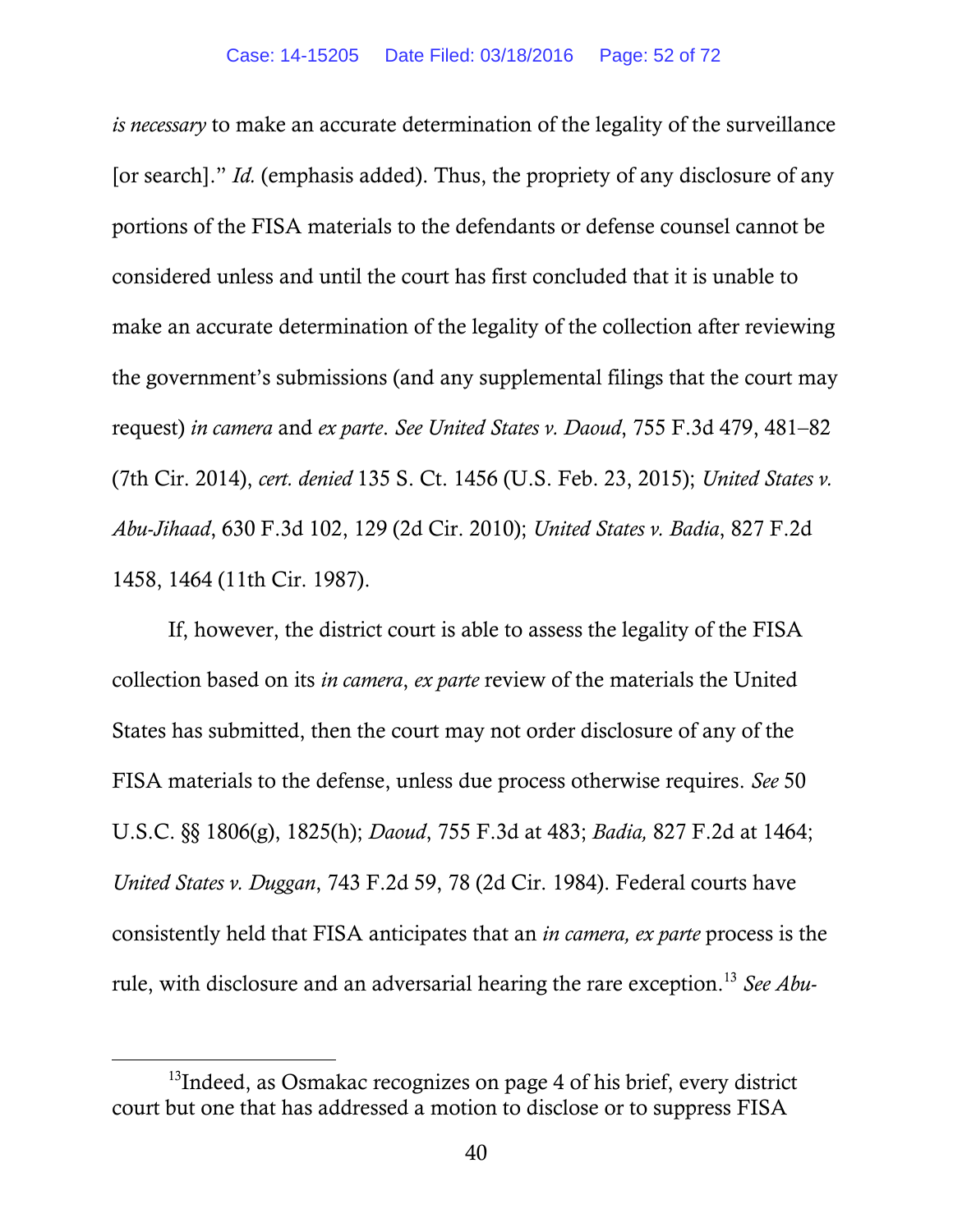*Jihaad*, 630 F.3d at 129; *United States v. Stewart*, 590 F.3d 93, 129 (2d Cir.

2009); *Duggan*, 743 F.2d at 78; *United States v. Belfield*, 692 F.2d 141, 147 (D.C. Cir. 1982); Doc. 132 at 15–18. And FISA warrant applications are subject only to "minimal scrutiny by the courts," whether upon initial presentation in the district court or on appeal. *Abu-Jihaad*, 630 F.3d at 130 (quoting *Duggan*, 743 F.2d at 77).

## B. The district court correctly withheld the FISA materials from Osmakac.

As this Court will see from its examination of the classified exhibits submitted to the district court, there is nothing extraordinary about the FISAauthorized electronic surveillance and physical searches in this case. The materials are well-organized for *in camera, ex parte* review, and they are fully and facially sufficient to allow this Court to conclude that the district court did not abuse its discretion in declining to disclose them to the defense. *See Abu-Jihaad,* 630 F.3d at 129 (conducting its own *ex parte, in camera* review and remarking that district court had found review of FISA materials to be "relatively straightforward and not complex"); *Belfield,* 692 F.2d at 147

-

materials has assessed the legality of the challenged FISA collection based on its own *ex parte, in camera* review, *see, e.g., El-Mezain*, 664 F.3d at 566 (quoting district court's statement that no court has ever held an adversarial hearing to assist the court)—and the Seventh Circuit soundly reversed the one district court that found otherwise, *Daoud*, 755 F.3d 479.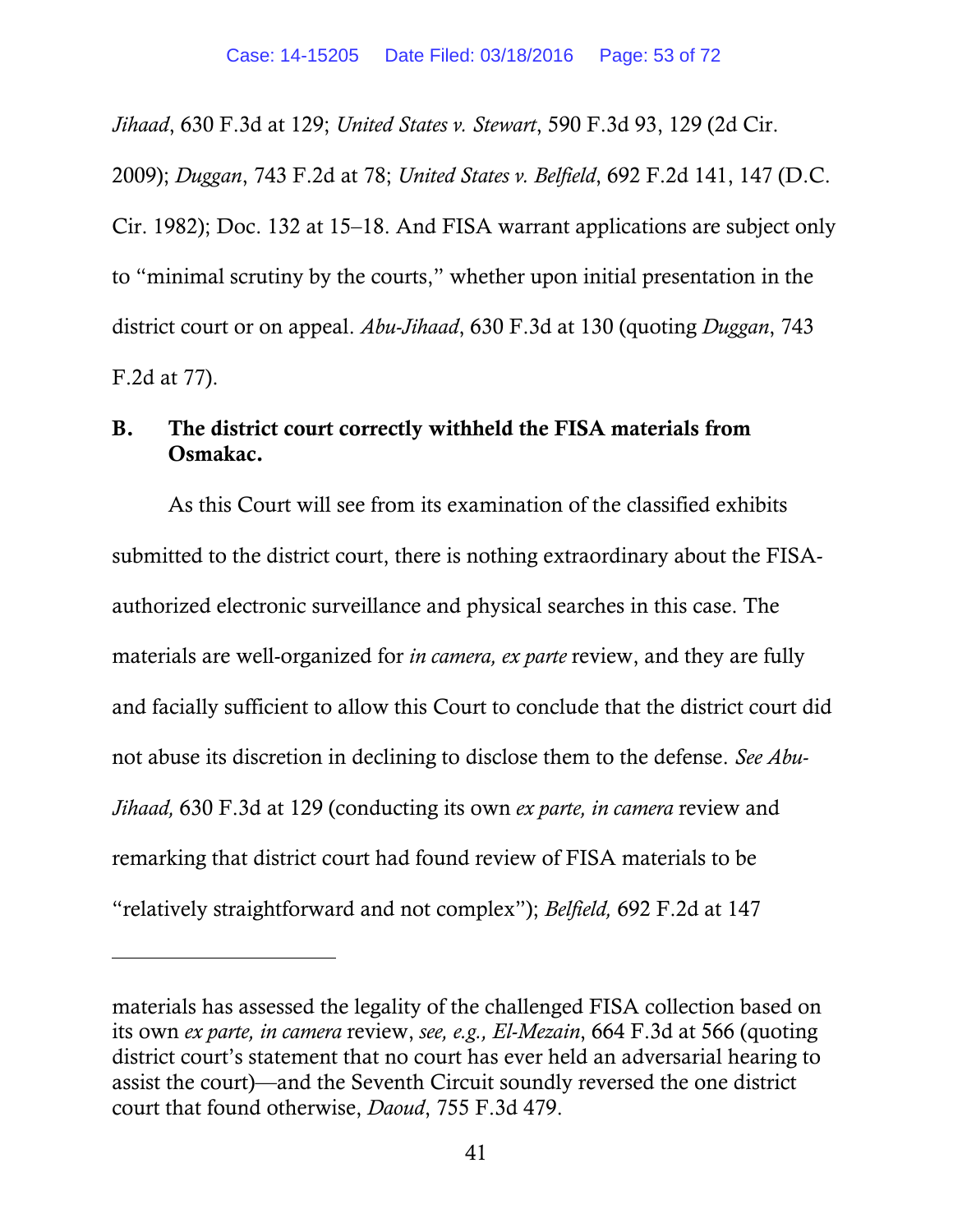(concluding that "[t]he determination of legality" of FISA surveillance was "not complex"); *see also El-Mezain*, 664 F.3d at 563–67.

In evaluating the legality of the FISA collection, this Court should determine whether the district court correctly concluded that: (1) when the target is a United States person, the executive-branch certification submitted in support of the FISA application is not clearly erroneous; (2) the FISA application established probable cause; and (3) the FISA collection was properly minimized. *See Abu-Jihaad*, 630 F.3d at 130–31; *Duggan*, 743 F.2d at 77; *see also* 50 U.S.C. §§ 1806(f), 1825(g).

#### *(1) The certifications complied with FISA.*

Certifications submitted in support of a FISA application should be "subjected only to minimal scrutiny by the courts." *United States v. Campa,* 529 F.3d 980, 993 (11th Cir. 2008) (quoting *Badia*, 827 F.2d 1458, 1463 (11th Cir. 1987)). When a FISA application is presented to the FISC, "[t]he FISA Judge, in reviewing the application, is not to second-guess the executive branch official's certification that the objective of the surveillance is foreign intelligence information." *Duggan*, 743 F.2d at 77. Likewise, Congress intended that the district court is to have no greater authority to second-guess the executive-branch's certifications than has the FISA judge. *Id.; Campa*, 529 F.3d at 993. If a United States person is a target, the reviewing court must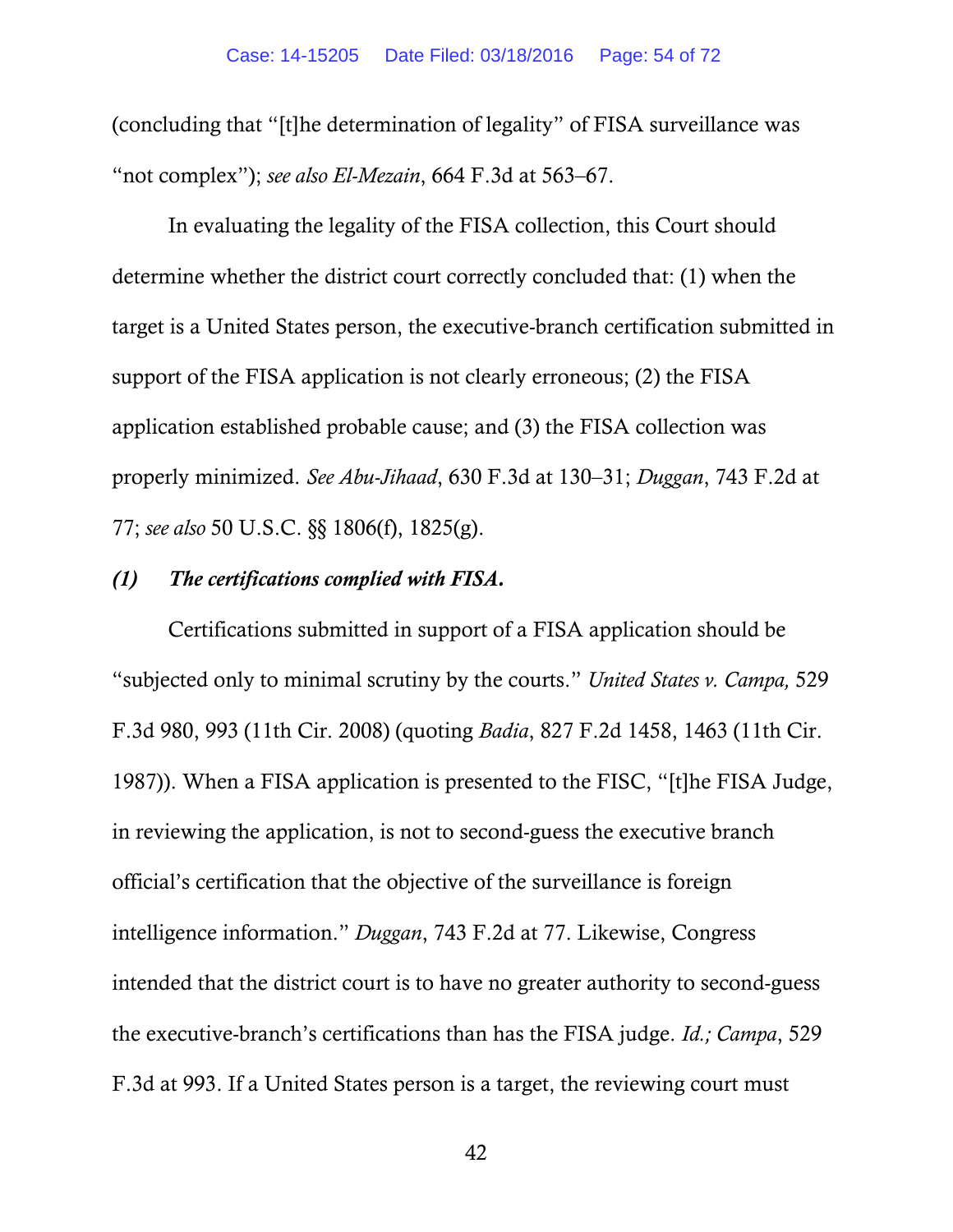determine whether the certifications are "clearly erroneous." *Campa*, 529 F.3d at 994; 50 U.S.C. §§ 1805(a)(4), 1824(a)(4). In making that determination, the court reviews the statement contained in the application explaining the basis for the certification and any other information furnished in connection with the application. *Id.* 

#### CLASSIFIED INFORMATION REDACTED

As the classified materials demonstrate, the district court (and the FISC) correctly determined that the FISA certifications at issue here were not clearly erroneous.

#### *(2) The applications established that probable cause existed.*

The district court also correctly determined that the FISA applications contained facts establishing probable cause. Doc. 141 at 3–4, 7. As the Fifth Circuit has explained, the FISA probable-cause standard "is different from the standard in the typical criminal case because, rather than focusing on probable cause to believe that a person has committed a crime, the FISA standard focuses on the status of the target as a foreign power or an agent of a foreign power." *El-Mezain*, 664 F.3d at 564.

#### CLASSIFIED INFORMATION REDACTED

Even if the FISA collections in this case had not been lawfully authorized, the "good faith" exception to the exclusionary rule would apply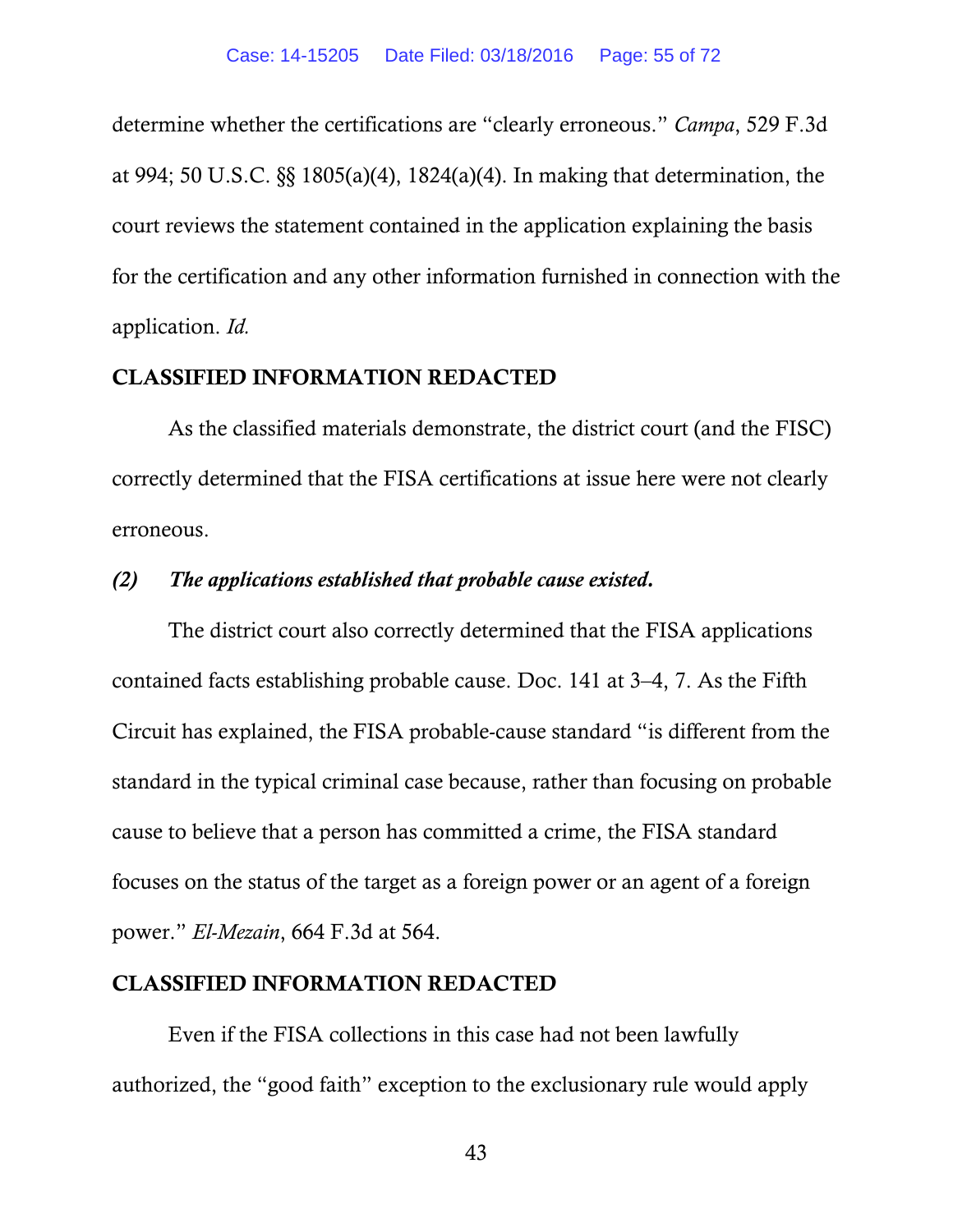because the federal agents reasonably relied on the probable-cause determination of a neutral judicial officer, embodied in the FISC's orders. *See United States v. Leon*, 468 U.S. 897, 104 S. Ct. 3405 (1984); *United States v. Ning Wen,* 477 F.3d 896, 897–88 (7th Cir. 2007) (applying good-faith exception to claim that FISA surveillance violated Fourth Amendment).

*(3) The FISA collections were properly minimized.* 

### CLASSIFIED INFORMATION REDACTED

### *(4) The district court did not violate Osmakac's right to confrontation.*<sup>14</sup>

Osmakac claims that the district court violated his Sixth Amendment right to confrontation by denying him access to the FISA materials. Osmakac's brief at 17. He raises this issue, however, only in a one-sentence conclusory statement, without citing any authority or developing his argument. *See id.* He, therefore, has abandoned that issue. "[A]n appellant's simply stating that an issue exists, without further argument or discussion, constitutes abandonment of that issue and precludes [this Court from] considering the issue on appeal." *Singh v. United States Attorney Gen.*, 561 F.3d 1275, 1278 (11th Cir. 2009); Fed.

<sup>&</sup>lt;sup>14</sup>Although Osmakac acknowledges on pages 9–10 of his brief that he did not raise a constitutional claim below, the United States sua sponte addressed various constitutional arguments, including the claim that FISA violates the confrontation clause, in its opposition to Osmakac's FISA motions. *See* Doc. 132 at 29. The district court also addressed that issue in its order, concluding that FISA did not violate Osmakac's Sixth Amendment right to confrontation. Doc. 141 at 8.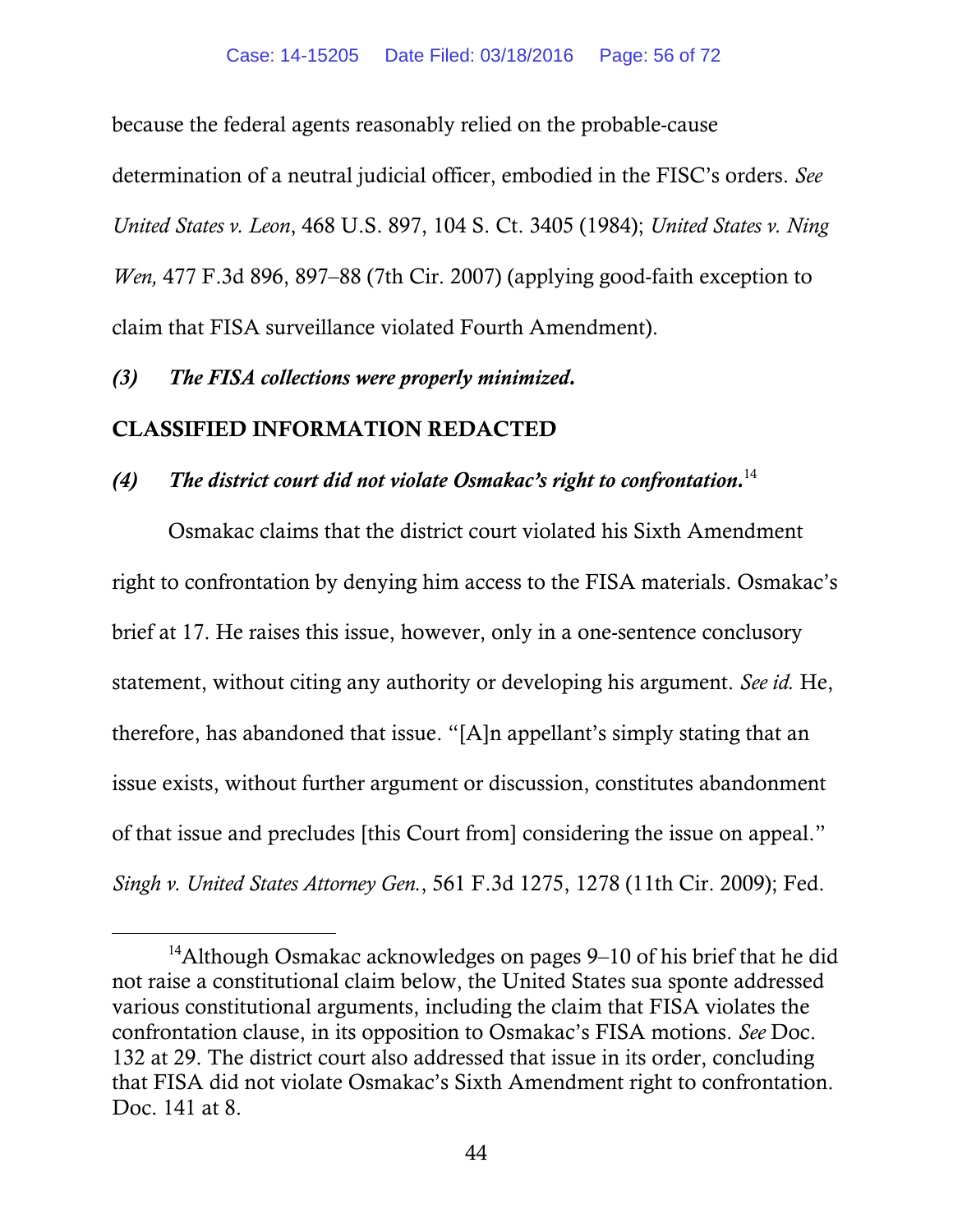R. Crim. P. 28(a)(9) (appellant's brief must contain "appellant's contentions *and the reasons for them*, with citation to *the authorities* and parts of the record on which the appellant relies") (emphases added).

In any event, Osmakac's claim fails on the merits. Numerous courts have held that FISA's *in camera* and *ex parte* procedures are adequate and withstand constitutional scrutiny. *See, e.g., El-Mezain*, 664 F.3d at 567; *United States v. Damrah*, 412 F.3d 618, 624–25 (6th Cir. 2005); *United States v. Isa*, 923 F.2d 1300, 1306–07 (8th Cir. 1991); *Badia*, 827 F.2d at 1462–65; *United States v. Ott*, 827 F.2d 473, 476–77 (9th Cir. 1987); *Belfield*, 692 F.2d at 148–49. In *Isa,*  the Eighth Circuit explicitly rejected a Sixth Amendment confrontation-clause challenge to FISA. 923 F.2d at 1306–08. That court observed that "[c]ourts often conduct *in camera* reviews in criminal proceedings when[] [] the defendant's right of confrontation is subordinated to competing interests of society, and that [t]he governmental interests in gathering foreign intelligence are of paramount importance to national security." *Id.* at 1307 (internal quotation marks and citations omitted). After all, the right of confrontation is "not absolute," and "may ... bow to accommodate other legitimate interests in the criminal trial process." *Chambers v. Mississippi*, 410 U.S. 284, 295, 93 S. Ct. 1038, 1045 (1973); *see, e.g., Maryland v. Craig*, 497 U.S. 836, 844, 110 S. Ct. 3157, 3163 (1990) (confrontation clause does not guarantee "criminal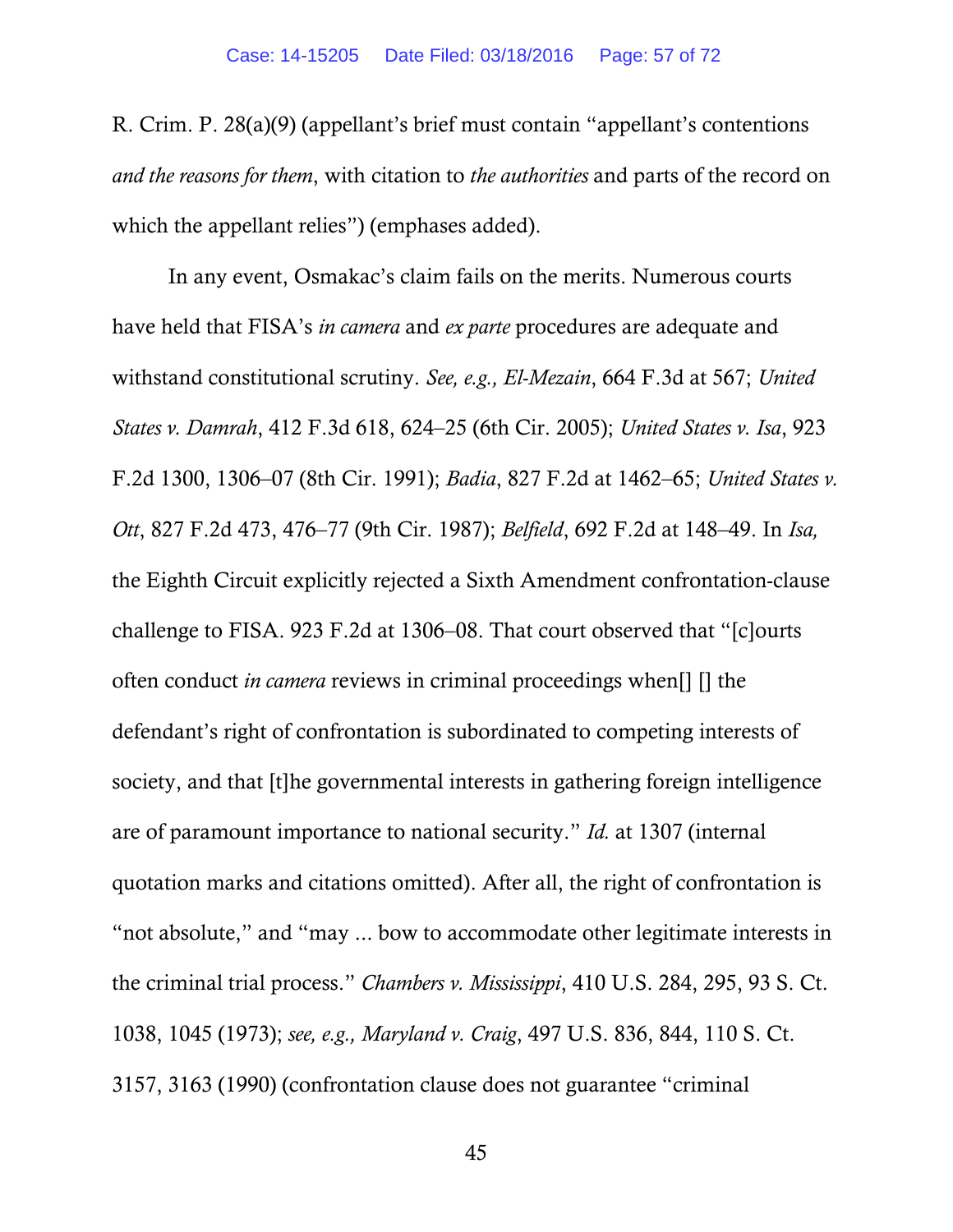defendants the *absolute* right to a face-to-face meeting with witnesses against them at trial" (emphasis in original)). Accordingly, the Eighth Circuit concluded that, in light of the protections FISA provided to ensure a fair trial and the substantial societal interests at stake, FISA's *in camera, ex parte* review process did not violate the Sixth Amendment.

In sum, the record establishes that the district court did not abuse its discretion in denying Osmakac's motions to disclose FISA materials. He, therefore, is entitled to no relief based on this argument.

II. The district court did not abuse its discretion by denying Osmakac's motion for a mistrial based on a single comment in the prosecutor's rebuttal argument because the court's jury instructions corrected the inadvertent misstatement of the law and, given the overwhelming independent evidence of Osmakac's guilt, the prosecutor's comment did not prejudicially affect Osmakac's substantial rights.

Osmakac claims that the district court erred by not granting his motion for mistrial when the prosecutor made a single, passing comment in her rebuttal closing argument that misstated the law. *See* Osmakac's brief at 17– 26. Osmakac acknowledges that the prosecutor's statement was an "isolated" and "unintentionally broad" misstatement of the law and that the court, at his request, gave the jury a curative instruction, but he contends that the prosecutor's comment nevertheless prejudicially affected his substantial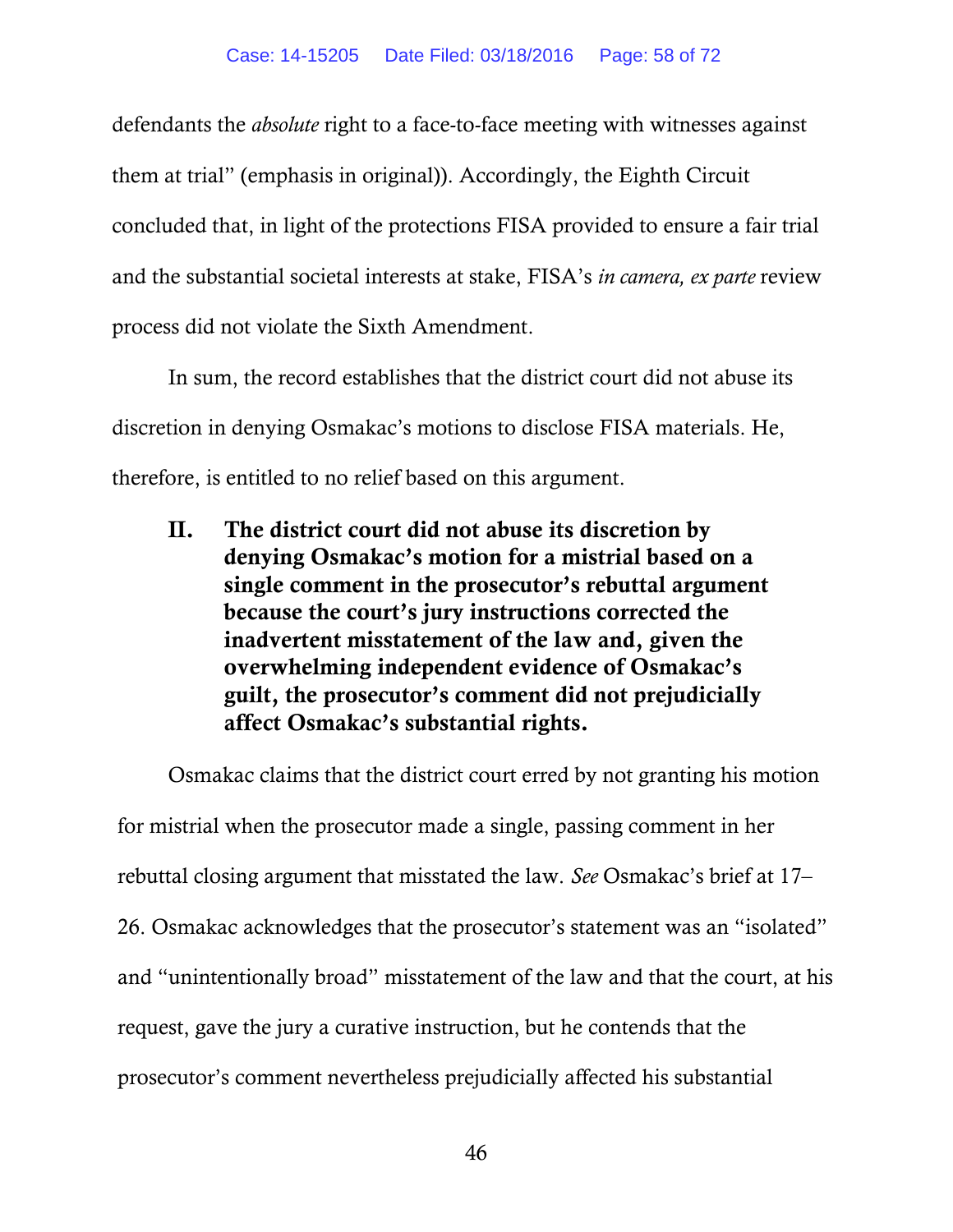rights. *Id.* at 22–23, 25. The record in this case, however, demonstrates that the court's instructions soundly addressed the prosecutor's sole errant comment and that there is no possibility, given the overwhelming evidence of Osmakac's guilt, that, but for that comment, the outcome of his trial would have been any different.

To be entitled to a new trial based on prosecutorial misconduct, "(1) the remarks must be improper, and (2) the remarks must prejudicially affect the substantial rights of the defendant." *United States v. Eckhardt*, 466 F.3d 938, 947 (11th Cir. 2006) (internal quotation marks omitted). A statement prejudicially affects the defendant's substantial rights "when a reasonable probability arises that, but for the remarks, the outcome of the trial would have been different." *Id*. This Court examines whether prosecutorial misconduct was prejudicial to the defendant's substantive rights by examining the conduct in the context of the entire trial and in light of any curative instruction. *United States v. O'Keefe*, 461 F.3d 1338, 1350 (11th Cir. 2006); *cf. Dobbs v. Kemp*, 790 F.2d 1499, 1504 (11th Cir. 1986) (in 28 U.S.C. § 2254 action, prosecutor's misstatement of law did not render trial fundamentally unfair given obscurity of improper implication, trial judge's clear instructions, and overwhelming evidence of guilt). Moreover, "because the statements of counsel are not evidence, the district court may rectify improper prosecutorial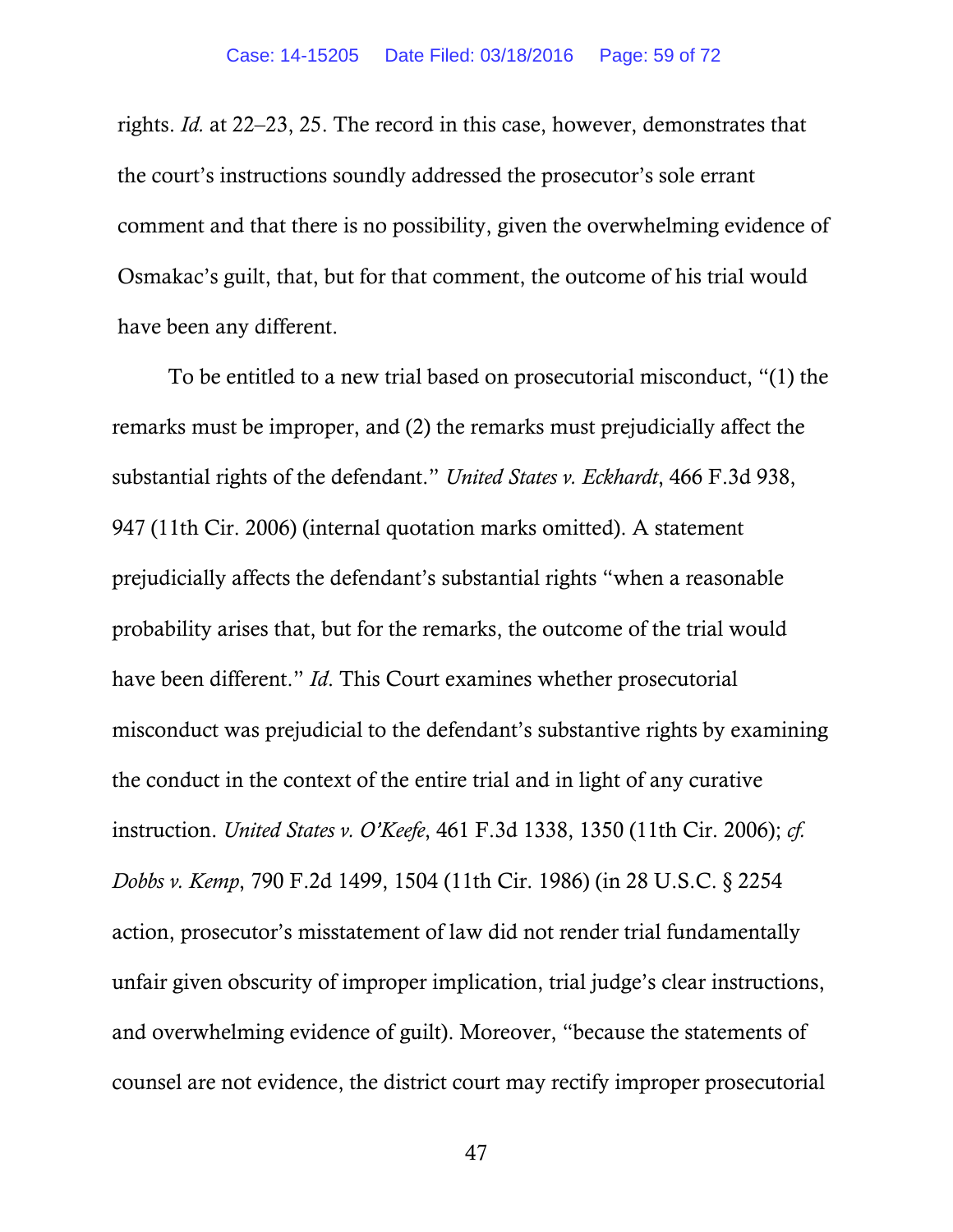statements by instructing the jury that only the evidence in the case is to be considered." *United States v. Jacoby*, 955 F.2d 1527, 1541 (11th Cir. 1992).

Notwithstanding Osmakac's claim that the prosecutor's comment cut to the heart of his defense, *see* Osmakac's brief at 24–25, neither the comment, nor the implication arising from it, was so pronounced or prejudicial that it permeated the entire atmosphere of the trial and, therefore, warrants reversal. *See United States v. Elkins*, 885 F.2d 775, 787 (11th Cir. 1989). Rather, in making a fair response to defense counsel's claim that the jury could find a reasonable doubt based on the absence of evidence of agents' reports and surveillance logs—inadmissible hearsay—the prosecutor told the jury that the district court determines the admissibility of such evidence and also inadvertently suggested that the court had made rulings pertaining to the admissibility of agents' testimony. Doc. 382 at 165–66, 184–86; *cf. United States v. Young*, 470 U.S. 1, 12–13, 105 S. Ct. 1038, 1045 (1985) (observing that "if the prosecutor's remarks were 'invited,' and did no more than respond substantially in order to 'right the scale,' such comments would not warrant reversing a conviction").

Defense counsel promptly objected, and the prosecutor moved on. Doc. 382 at 166, 168. The prosecutor made the single, isolated comment after eight days of trial, against a backdrop of overwhelming evidence of Osmakac's guilt,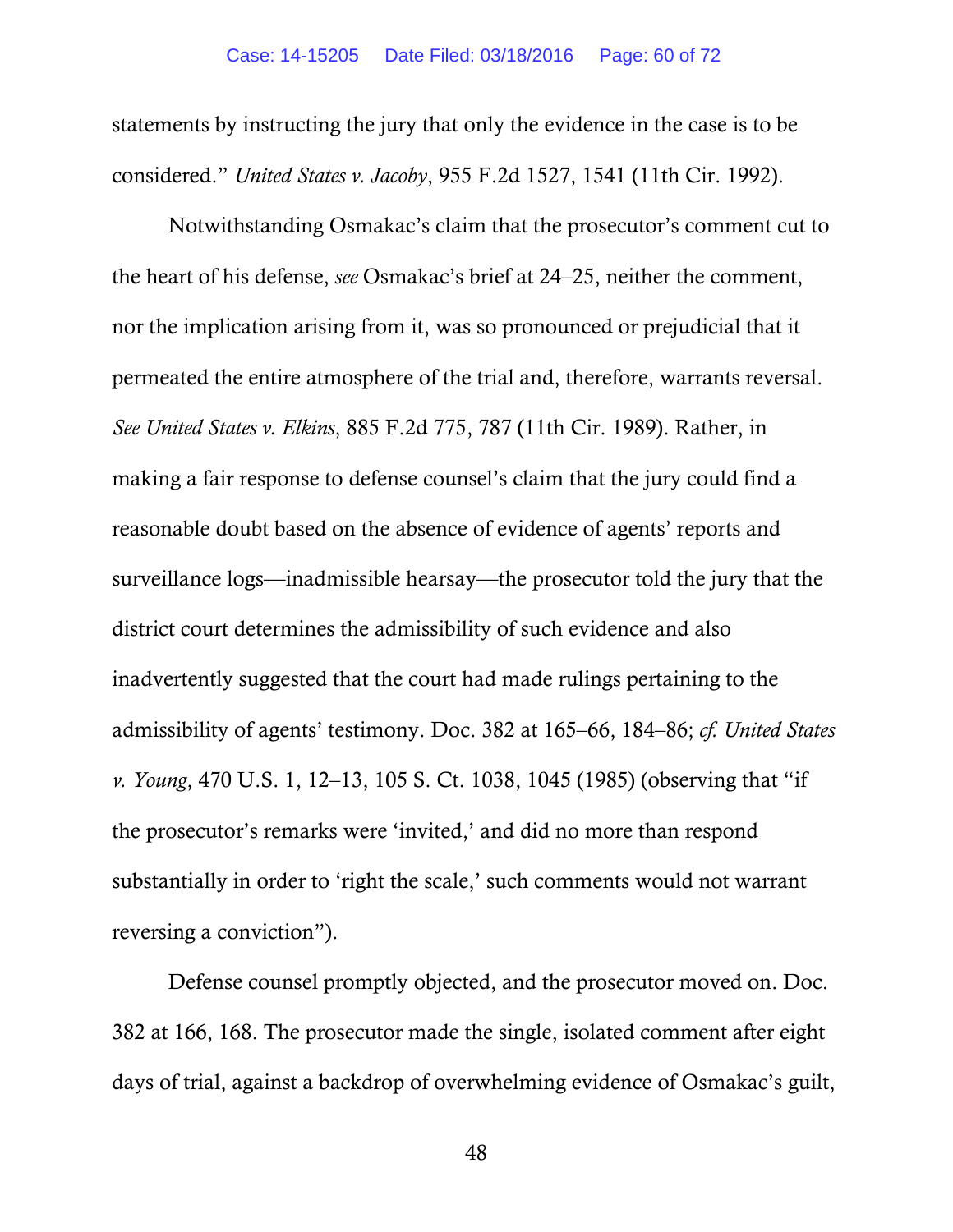including hours of incriminating audio- and video-recordings establishing his predisposition—indeed, profound commitment—to engage in violent jihad and commit a horrific terrorist attack.

Moreover, at the close of arguments, the district court properly instructed the jury regarding the scope of "reasonable doubt"—including language that Osmakac had requested—and it reiterated its earlier instruction that what the lawyers say is not evidence. Doc. 375 at 32–33; Doc. 383 at 9– 10. This Court presumes that the jury followed the district court's curative instructions. *United States v. Ramirez*, 426 F.3d 1344, 1352 (11th Cir. 2005).

Thus, in light of the overwhelming evidence against Osmakac, the jury's outright rejection of Osmakac's entrapment defense, and the court's instructions to the jury (1) that a reasonable doubt could "arise from the evidence, from a lack of evidence, or from a conflict in the evidence," (2) that attorney comments did not constitute evidence or instruction on law, and (3) that the jury was required to apply the law as the court described it, Doc. 383 at 9–10, the prosecutor's sole errant remark could not have prejudicially affected Osmakac's substantial rights. *See Eckhardt*, 466 F.3d at 947; *United States v. Mock*, 523 F.3d 1299, 1302 (11th Cir. 2008) ("[B]ecause the statements made in closing are not evidence, the district court may rectify improper prosecutorial statements by instructing the jury that only the evidence in the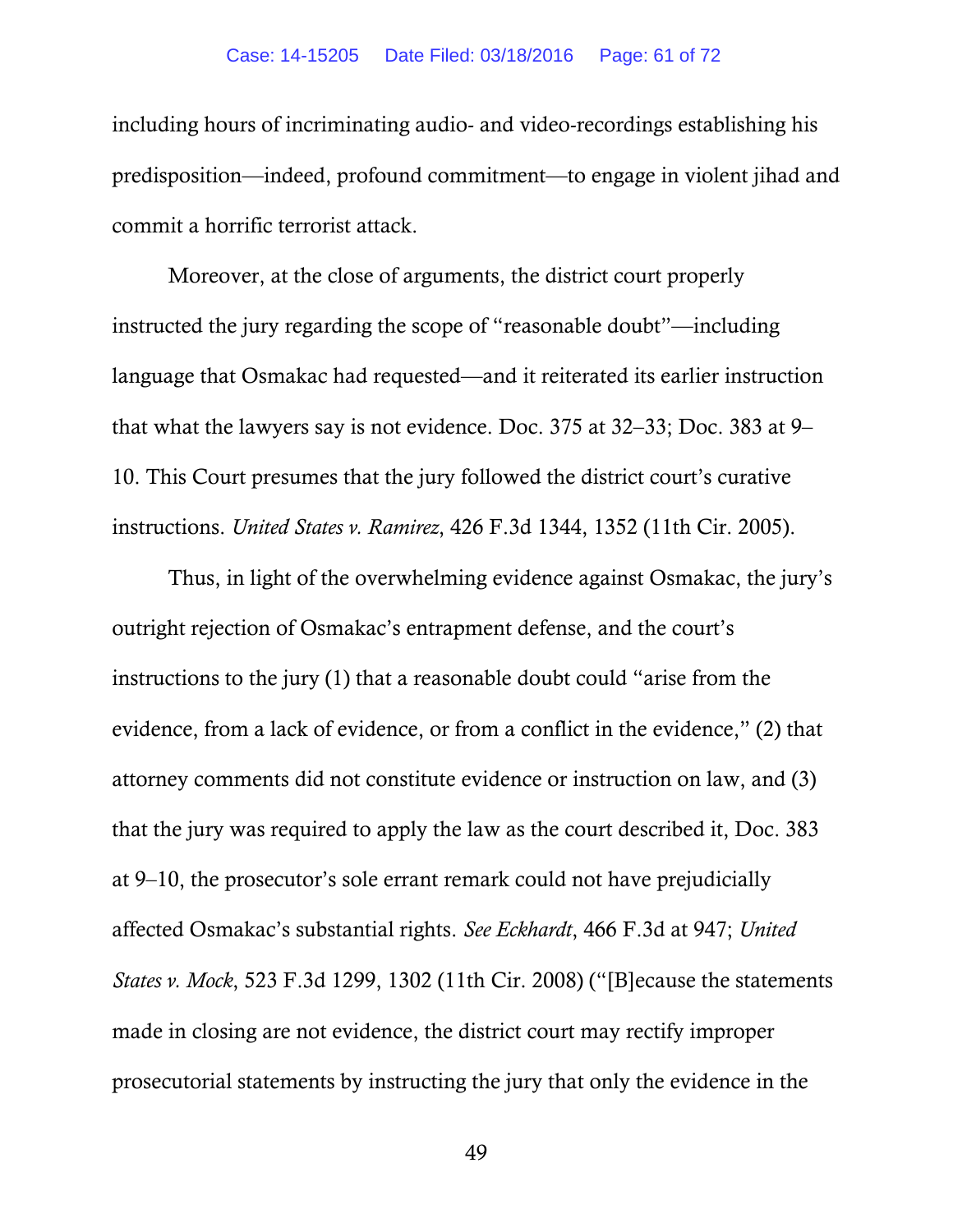case is to be considered.") (internal quotation marks omitted)); *United States v. Brooks,* 460 F. App'x 903, 905 (11th Cir. 2012) (rejecting claim that prosecutor's misstatement of law of entrapment prejudicially affected defendant's substantial rights in light of district court's correct instructions); *United States v. Trujillo*, 146 F.3d 838, 845 (11th Cir. 1998) ("When a district court issues a curative instruction, [this Court] will reverse only if the evidence is so highly prejudicial as to be incurable by the trial court's admonition.") (internal quotation marks omitted).

Accordingly, Osmakac has failed to demonstrate that the district court abused its discretion by denying his motion for a mistrial, and this Court should deny him relief on this argument.

## III. The district court did not plainly err at sentencing by failing sua sponte to reduce Osmakac's sentence based on sentencing-factor manipulation.

Osmakac asks this Court to conclude that the district court erred by "failing to consider a downward departure based on sentencing factor manipulation," even though he never asked the court to reduce his sentence on that basis. *See* Osmakac's brief at 7, 26; *see* Doc. 384 at 31–33. Instead, the record demonstrates that Osmakac requested only that the court depart downward based on sentencing entrapment, *see* Doc. 384 at 31–33, an argument that he concedes on page 27 of his brief is squarely foreclosed by this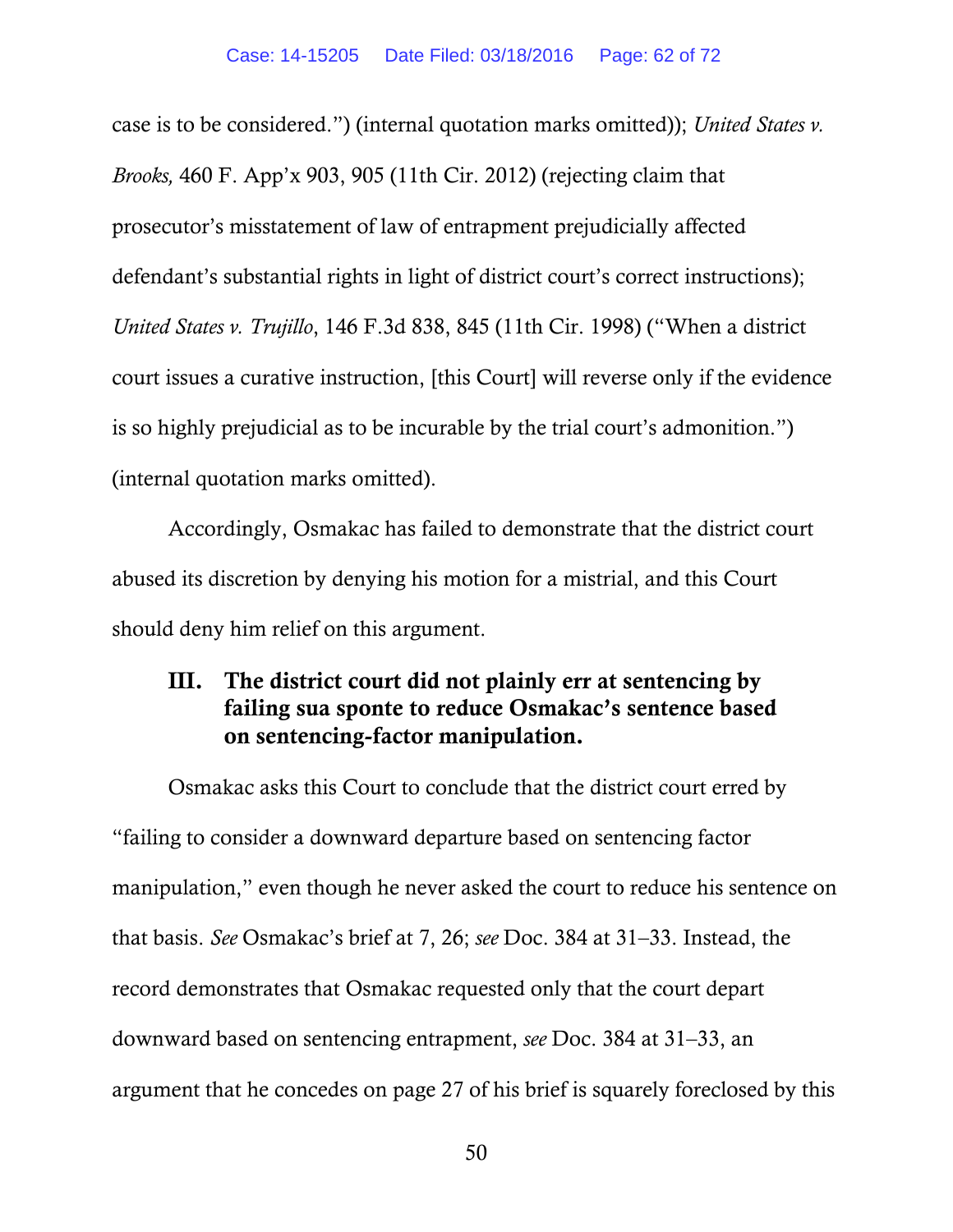Court's decision in *United States v. Sanchez*, 138 F.3d 1410, 1414 (11th Cir.

1998). Because Osmakac has not met his burden of showing that the court plainly erred in imposing a guidelines-range sentence that also was less than the statutory-maximum penalty of life imprisonment, this Court should not grant him relief from his sentence.

Osmakac claims that he raised sentencing-factor manipulation at his sentencing, but the record shows that his counsel mentioned those three words only once, in passing, as he discussed *Sanchez*:

… I recognize that the Eleventh Circuit in the *Sanchez* case has … rejected sentencing entrapment, and it also goes on to speak about sentencing factor manipulation. And it has some -- I think this case may have some factual distinctions that may apply, but I recognize that the Eleventh Circuit's opinion right now is that there is no such thing.

Doc. 384 at 32. The district court agreed that this Court does not recognize sentencing entrapment and asked whether defense counsel wanted to add anything to his objection for purposes of preserving it for appeal. Doc. 384 at 32. In response, Osmakac's counsel claimed that, because the United States had introduced weapons of mass destruction into the case, "sentencing entrapment" had increased Osmakac's sentence. Doc. 384 at 32–33. At no point did defense counsel indicate that he was seeking a reduction based on sentencing-factor manipulation or that the court had misunderstood his objection to the guidelines calculations. *See generally* Doc. 384. And defense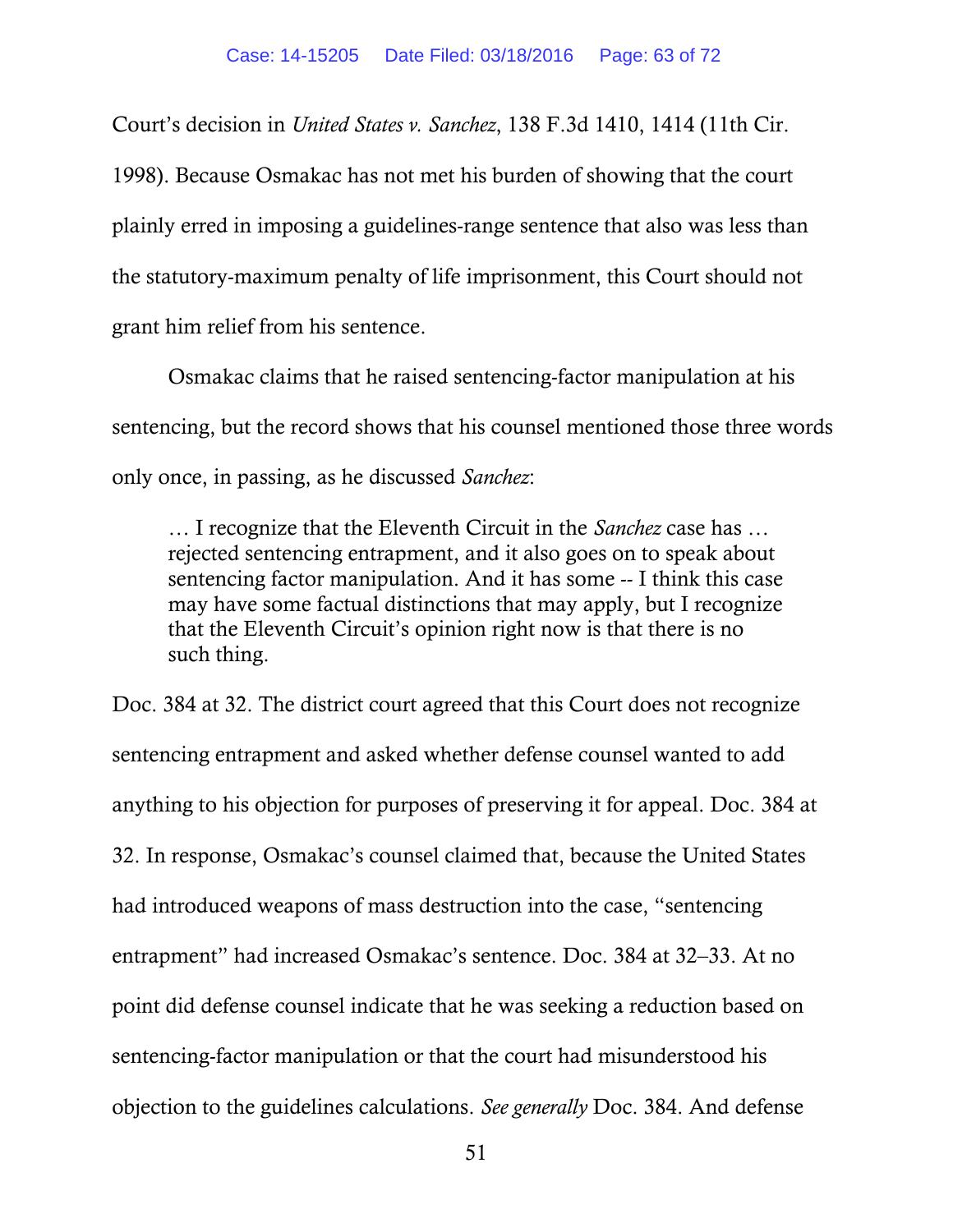counsel's acknowledgment that *Sanchez* precluded his argument, *see* Doc. 384 at 32, demonstrates that he was making only a sentencing-entrapment claim.

Thus, contrary to Osmakac's claim, *see* Osmakac's brief at 27, 29, that the district court's ruling is "unclear," the record unambiguously demonstrates that the court denied the precise relief that Osmakac had requested—a reduction based on sentencing entrapment. *See* Doc. 384 at 31–33; *see also* Doc. 360 at 96–97. Accordingly, because Osmakac failed to raise sentencing-factor manipulation in the district court, this Court should review his claim here only for plain error warranting relief. *See United States v. Aguillard*, 217 F.3d 1319, 1320 (11th Cir. 2000). But as we explain below, he cannot show any error.

Sentencing-factor manipulation occurs when "the government's manipulation of a sting operation" introduces factors that determine a defendant's sentence (such as increased drug amounts) that is so objectionable that the district court may choose to filter it out of the sentencing equation. *Sanchez*, 138 F.3d at 1414. This Court, however, has explained that "the standard for sentencing factor manipulation is high." *United States v. Ciszkowski,* 492 F.3d 1264, 1270 (11th Cir. 2007). Indeed, "to bring sting operations within the ambit of sentencing factor manipulation, the government must engage in extraordinary misconduct." *Id*. at 1271. While not rising to the level that would require reversal of a conviction, "sentencing factor manipulation would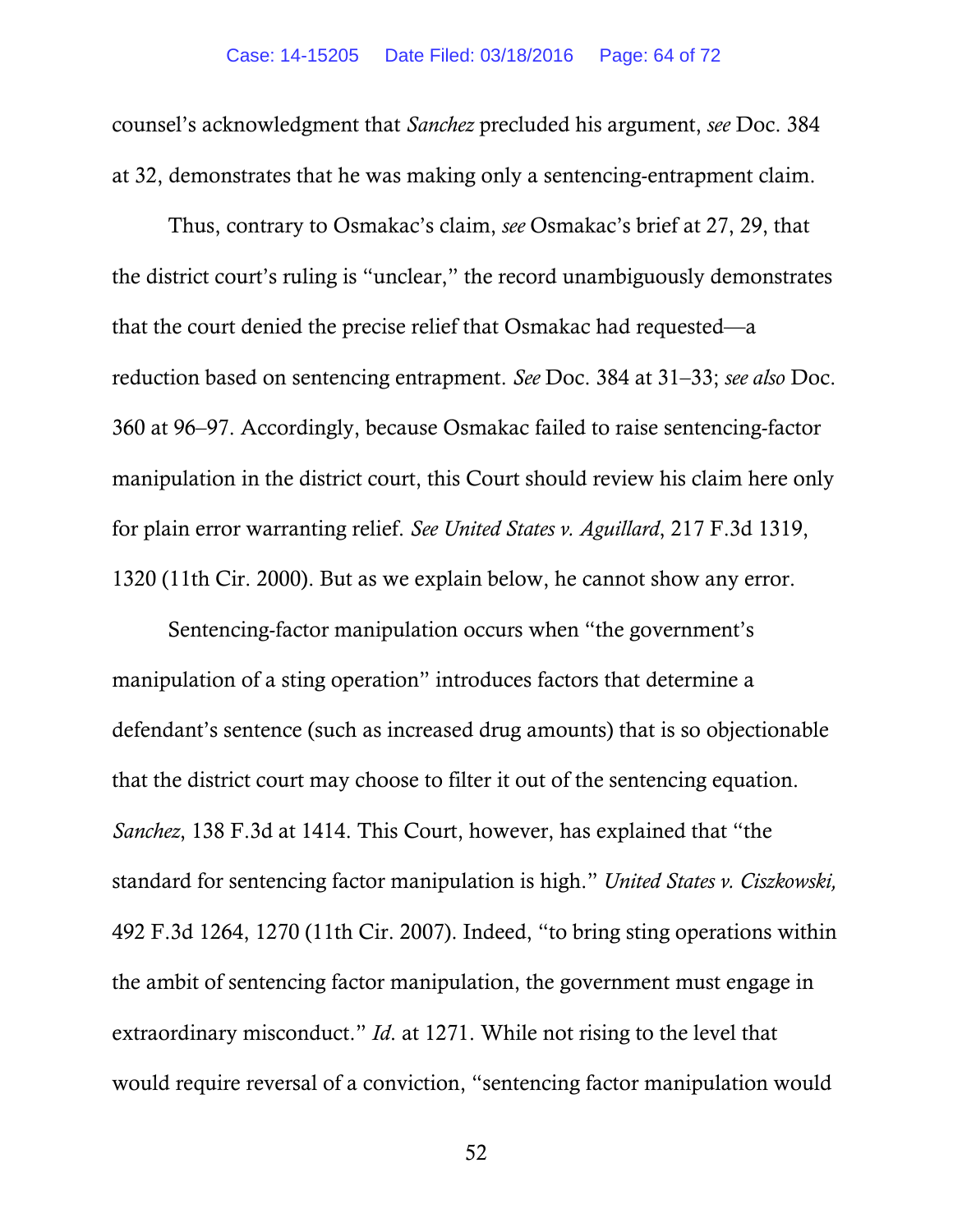#### Case: 14-15205 Date Filed: 03/18/2016 Page: 65 of 72

simply reduce the sentence applied" to a defendant's conduct. *Id.* at 1270. The party raising the defense bears the "burden of establishing that the government's conduct is sufficiently reprehensible to constitute sentencing factor manipulation." *Id.* at 1271.

It is not even clear, however, that this Court's precedent recognizes sentencing-factor manipulation as a legitimate challenge to a sentence, because it has never applied the theory to vacate a sentence. *United States v. Docampo*, 573 F.3d 1091, 1097–98 (11th Cir. 2009) ("We have not yet recognized a defense of sentencing factor manipulation or permitted its application to a defendant's sentence ...."); *see also, United States v. Dixon*, No. 14-13405, 2015 WL 5472500, at \*5 (11th Cir. Sept. 18, 2015), *cert. denied*, 2016 WL 280906 (U.S. Jan. 25, 2016); *United States v. Holland*, 503 F. App'x 737, 746 (11th Cir. 2013); *United States v. Haile,* 685 F.3d 1211, 1223 (11th Cir. 2012); *Ciszkowski*, 492 F.3d at 1272 (Ed Carnes, J., concurring). Instead, this Court has held that the following scenarios did not rise to the level of sentencing-factor manipulation: (1) the use of a large quantity of fictitious drugs in a sting operation, *Sanchez*, 138 F.3d at 1413–14; (2) a confidential informant providing a defendant with a firearm equipped with an internal silencer, the possession of which triggered a mandatory 30-year minimum sentence, *Ciszkowski*, 492 F.3d at 1269–71; and (3) DEA agents initiating a conversation about guns and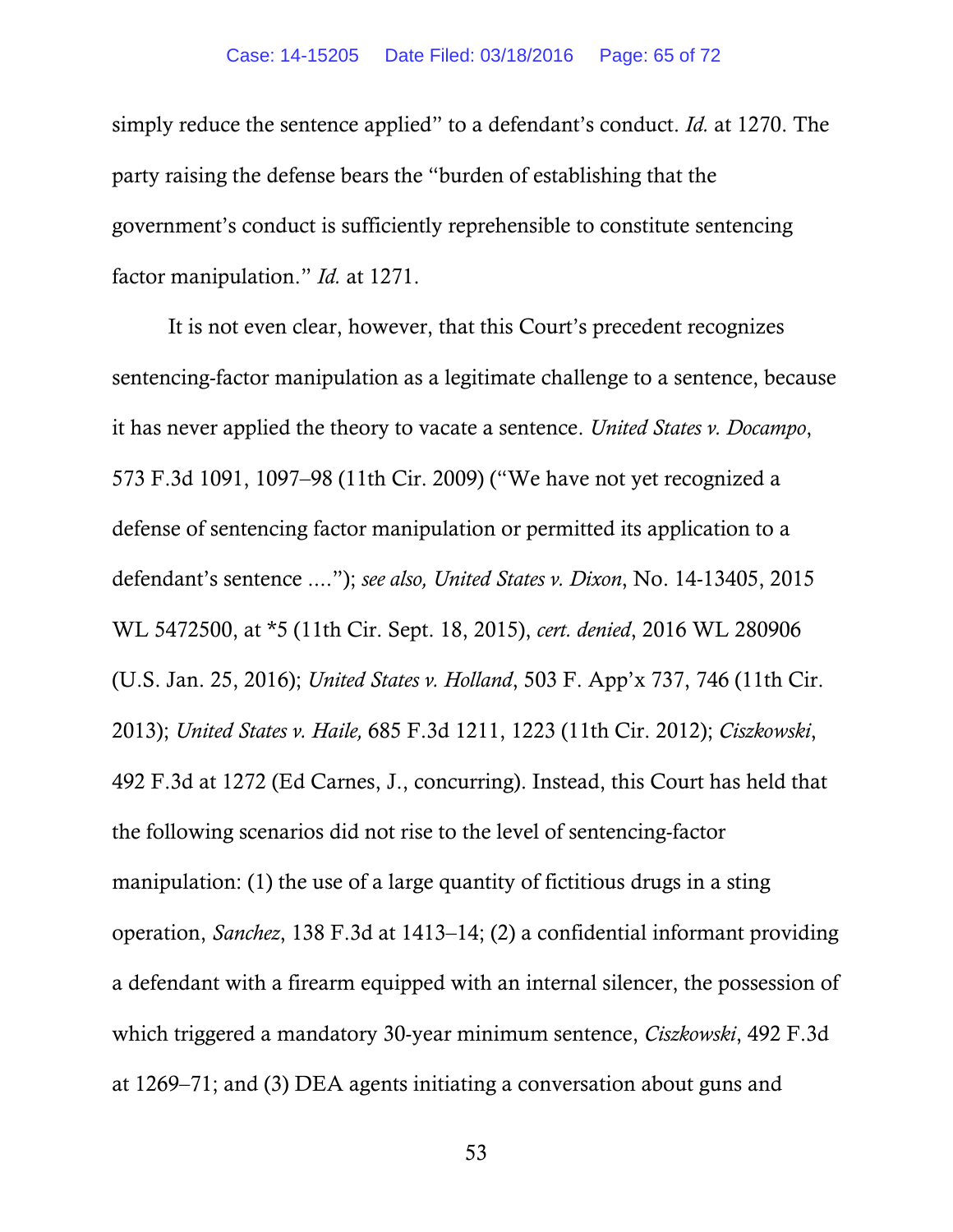offering to supply cocaine and marijuana in a reverse-sting operation, *Haile*, 685 F.3d at 1223–24.

Like the facts in *Sanchez, Ciszkowski,* and *Haile*, the facts in this case do not rise to the level of extraordinary misconduct necessary to show sentencingfactor manipulation. Here, the evidence showed that Osmakac had been interested in carrying out violent attacks long before he met the informant and undercover agent. *See, e.g.,* Doc. 379 at 103–04; Doc. 380 at 139–45; Doc. 382 at 58–60. Indeed, he had travelled overseas to conduct violent jihad and had attempted to buy guns from drug dealers in the Tampa Bay area. Doc. 379 at 23–25, 32–35; Doc. 382 at 58–60. And, although the undercover-sting operation involved a paid informant and the undercover agent delivered guns and explosives to Osmakac, it was Osmakac who had independently compiled the list of items he needed for his terrorist attack ("one AK … a couple of Uzi[s] … long magazines … ten grenades … a belt," Doc. 375 at 132–33, 155), including—much to the FBI's surprise—enough explosives for two car bombs. Doc. 275 at 179–80. It was Osmakac who brought a videocamera with him on January 7, 2012, to make a martyrdom video, and it was Osmakac who decided what to display in the video and what to say—in three different languages. Doc. 375 at 98–99, Doc. 376 at 186–87, 191, 195–96; Doc. 377 at 27, 30–31, 33–38; Doc. 379 at 213–15. Rather than being subjected to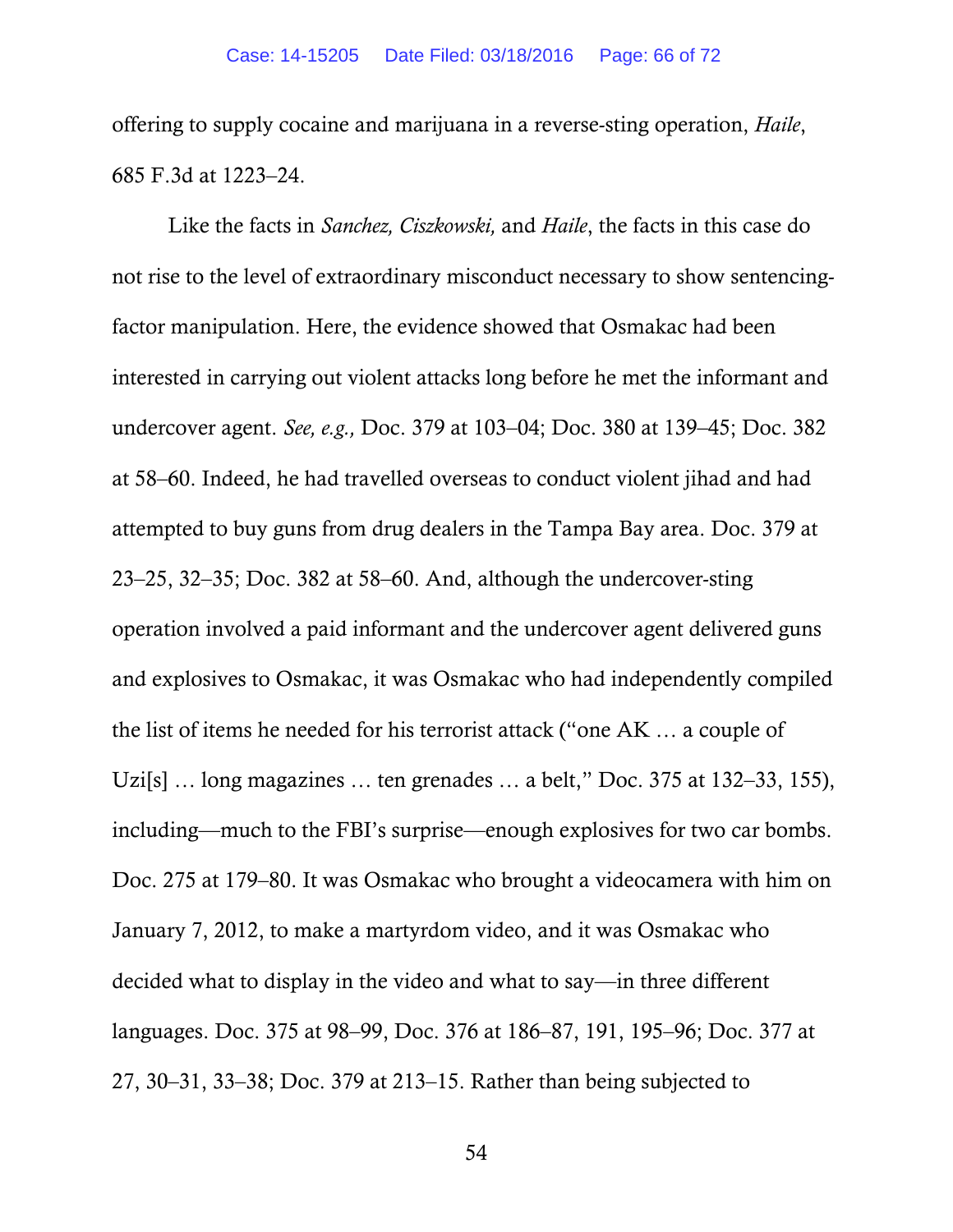extraordinary government misconduct, Osmakac spurned the CS's and agent's repeated suggestions that he postpone, scale back, or abandon his plan, *see e.g.,*  Doc. 376 at 27, 137, 158, 162–63, 165; Doc. 379 at 181, and insisted instead on going forward with his plan to murder innocent civilians, at a bar and a casino on a busy Saturday night, in order to "revenge every Muslim death" and deliver "payback" for Osama bin Laden, Doc. 375 at 91–97; Doc. 377at 38–39; Gov't Trial Exs. 124A–B.

For Osmakac to claim on appeal that his "only activity that was free from government influence that arguably represents a crime was his attempt to purchase firearms," Osmakac's brief at 29, is simply to ignore the overwhelming evidence to the contrary. Entrapment was the primary issue at trial, and the jury was able to watch and listen to the CS's and undercover agent's interactions with Osmakac; jurors were able to observe Osmakac's demeanor and see how keenly he participated in the charged crimes.

Moreover, given the high standard for establishing "sufficiently reprehensible" government conduct to constitute sentencing-factor manipulation, *see Ciszkowski,* 492 F.3d at 1271, Osmakac's argument that the CS and the agent in this case engaged in sentencing-factor manipulation must fail, as their conduct was well within the norm for an undercover-sting operation, *see id.; United States v. Cromitie,* 727 F.3d 194, 227 (2d Cir. 2013)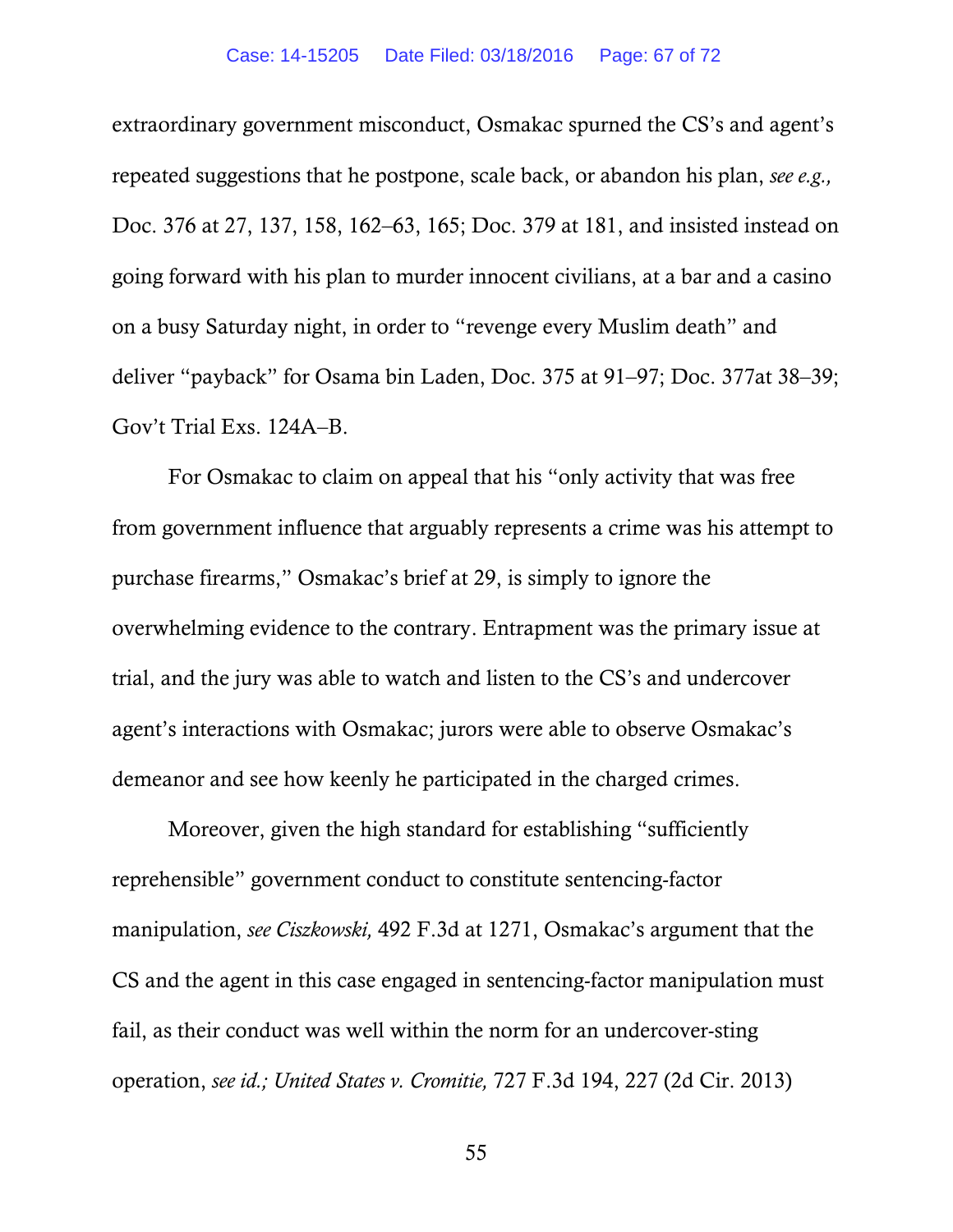(rejecting claim of sentencing-factor manipulation in undercover-sting operation that tested how far defendants would go in committing acts of terrorism when principal defendant readily expressed inclination to commit acts of terrorism and codefendants promptly joined plot); *United States v. Hammadi*, 737 F.3d 1043, 1049–50 (6th Cir. 2013) (rejecting claim of sentencing-factor manipulation in case involving undercover terrorism-sting operation in which defendants took money and weapons from CS and transported them, ostensibly to aid terrorists in Iraq); *United States v. Govan*, 293 F.3d 1248, 1251 (11th Cir. 2002) (observing that "there is nothing wrong with the government attempting to strengthen its case for conviction" in undercover-sting operation).

Thus, because Osmakac has identified no controlling opinion establishing that the circumstances here constitute sentencing-factor manipulation, even if the court had erred, that error would not be plain. *See United States v. Ramirez-Flores*, 743 F.3d 816, 822 (11th Cir. 2014). And, even if he were able to satisfy the first three prongs of the plain-error standard, he has not shown that the error seriously affects the fairness, integrity, or public reputation of judicial proceedings. *See Olano,* 507 U.S. at 732, 113 S. Ct. at 1776. The evidence amply supported the jury's verdict, Osmakac stands convicted of horrendous crimes involving the intended murders of scores of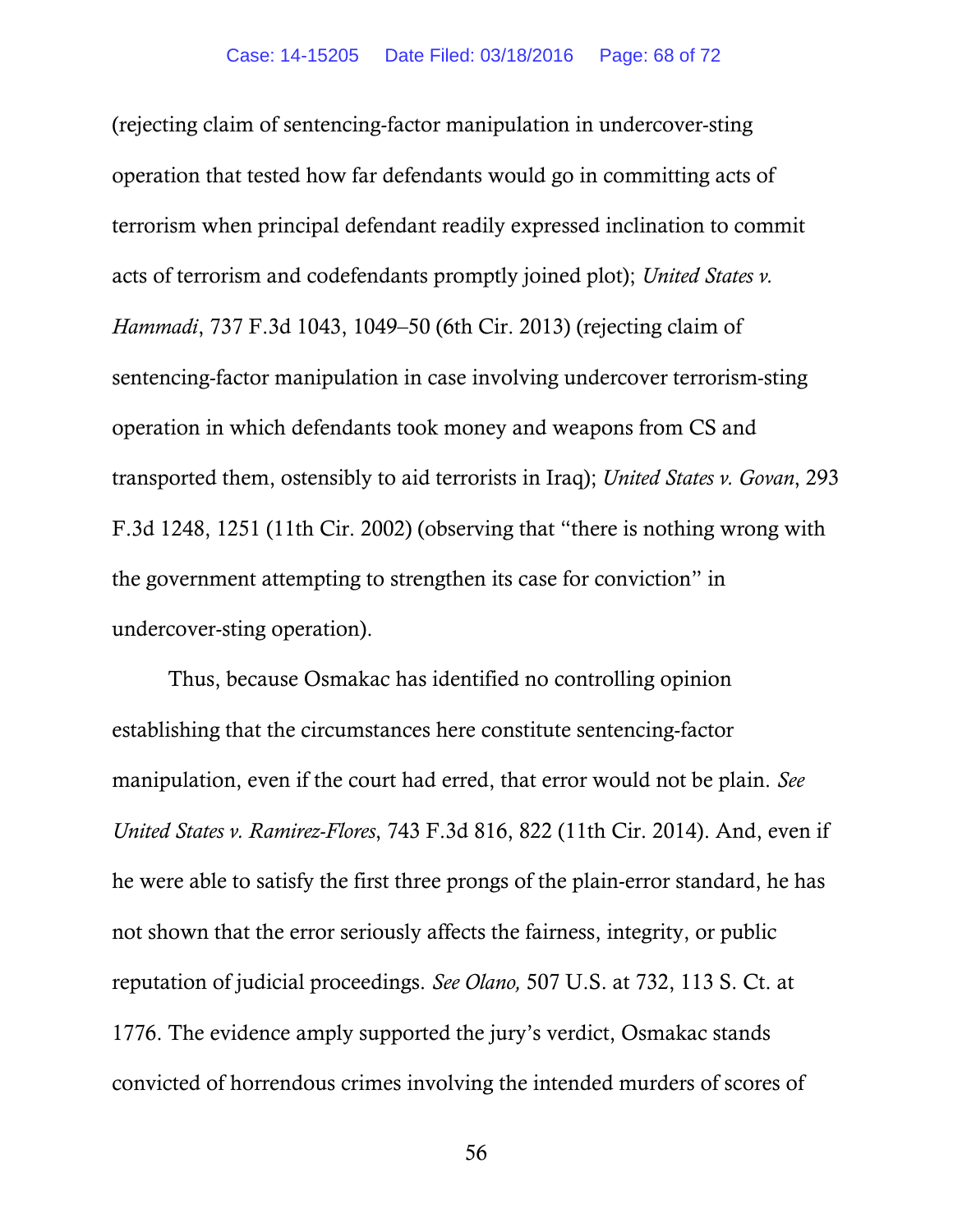innocent human beings, and the district court imposed a guidelines-range sentence that was also less than the statutory-maximum penalty of life imprisonment.

The district court, therefore, did not err by failing sua sponte to reduce Osmakac's sentence based on sentencing-factor manipulation.15

<sup>&</sup>lt;sup>15</sup>To the extent that Osmakac seeks to bolster his sentencingmanipulation claim with a mental-health argument, *see* Osmakac's brief at 29, his claim still fails because sentencing-factor manipulation focuses on the government's conduct rather than the defendant's characteristics, *see Sanchez*, 138 F.3d at 1414.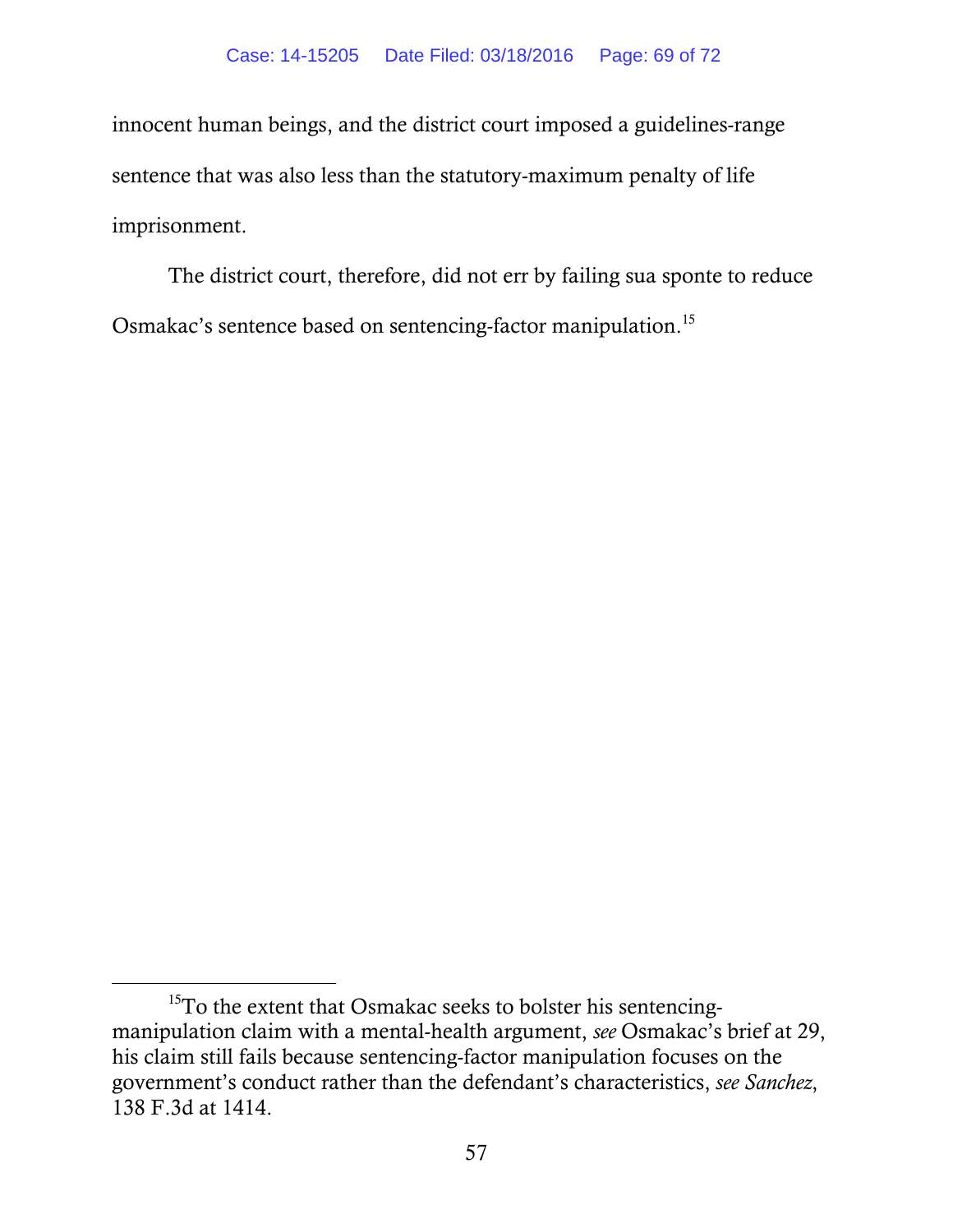# Conclusion

The United States requests that this Court affirm the judgment and

sentence of the district court.

Respectfully submitted,

 A. LEE BENTLEY, III United States Attorney

 DAVID P. RHODES Assistant United States Attorney Chief, Appellate Division

 By: *s/ Cherie L. Krigsman*  CHERIE L. KRIGSMAN Assistant United States Attorney Appellate Division Florida Bar No. 48764 400 N. Tampa St., Ste. 3200 Tampa, FL 33602 (813) 274-6000 cherie.krigsman@usdoj.gov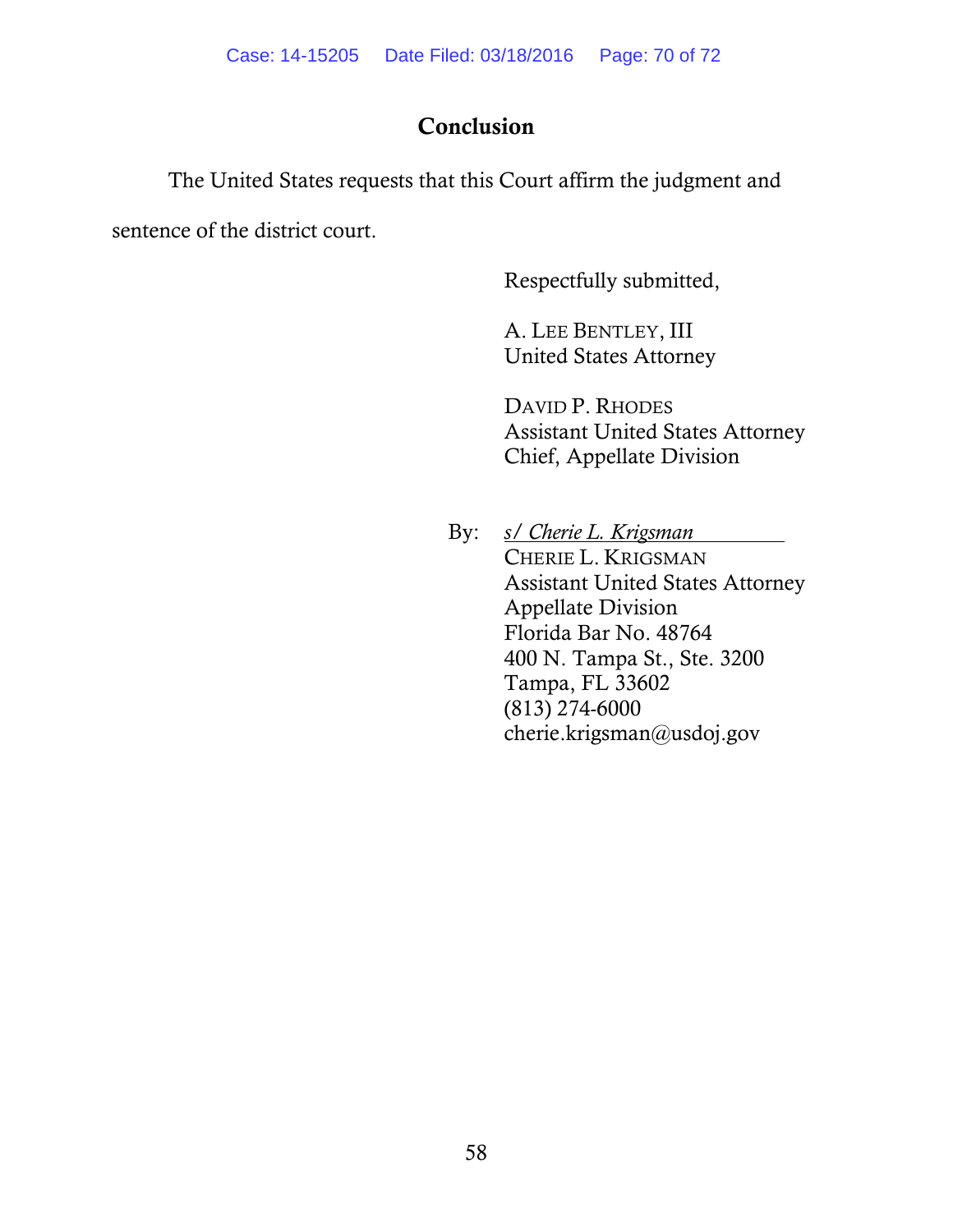# Certificate of Compliance with Type-Volume Limitation

This brief, which contains 13,466 countable words under 11th Cir. R. 32- 4, complies with Fed. R. App. P. 32(a)(7)(B).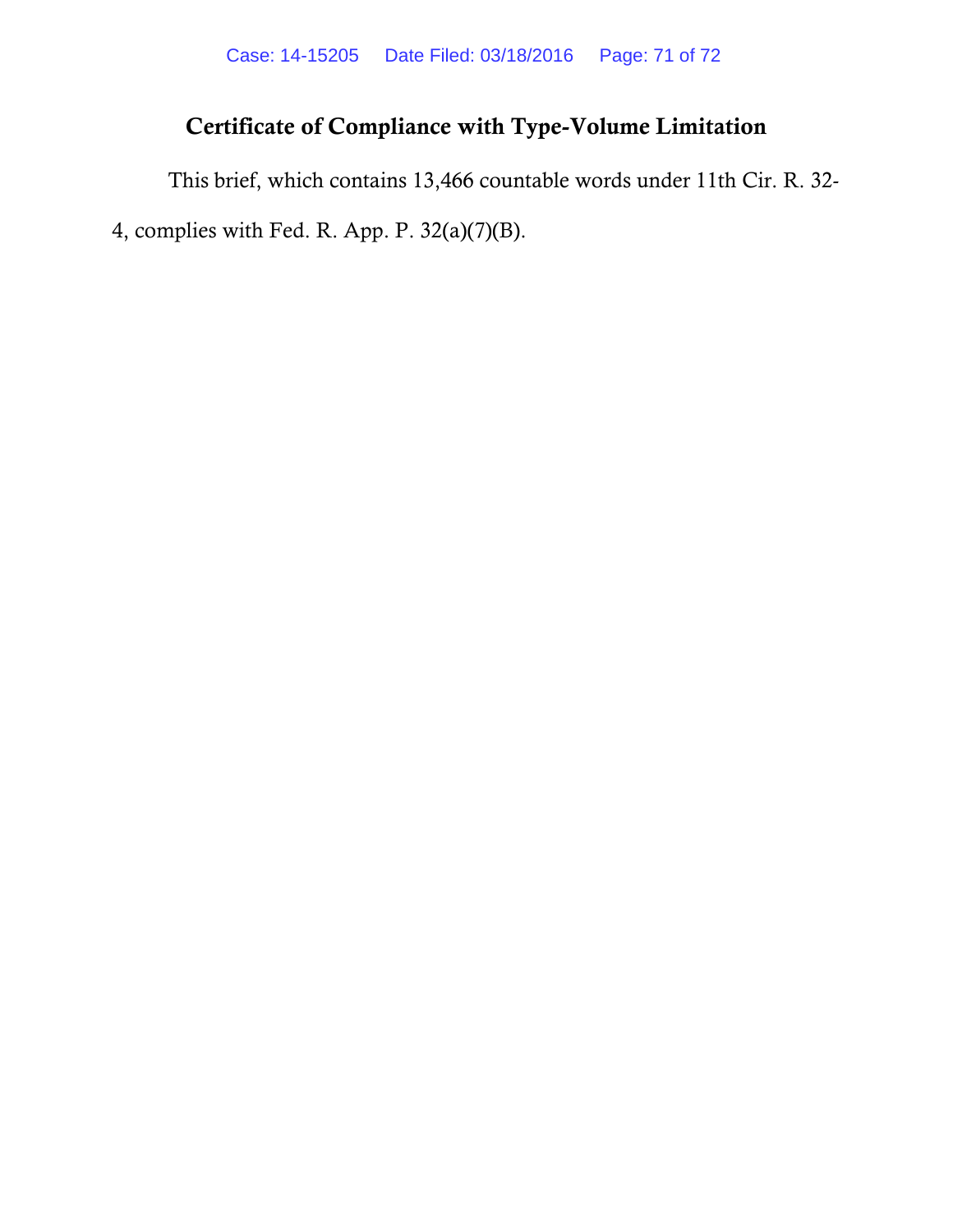## Certificate of Service

I certify that a copy of this brief and the notice of electronic filing was

sent by CM/ECF on March 18, 2016, to:

STEPHEN A. LEAL, ESQ. *Counsel for Sami Osmakac* 

> *s/ Cherie L. Krigsman*  CHERIE L. KRIGSMAN Assistant United States Attorney

gkpr/no 3/14/16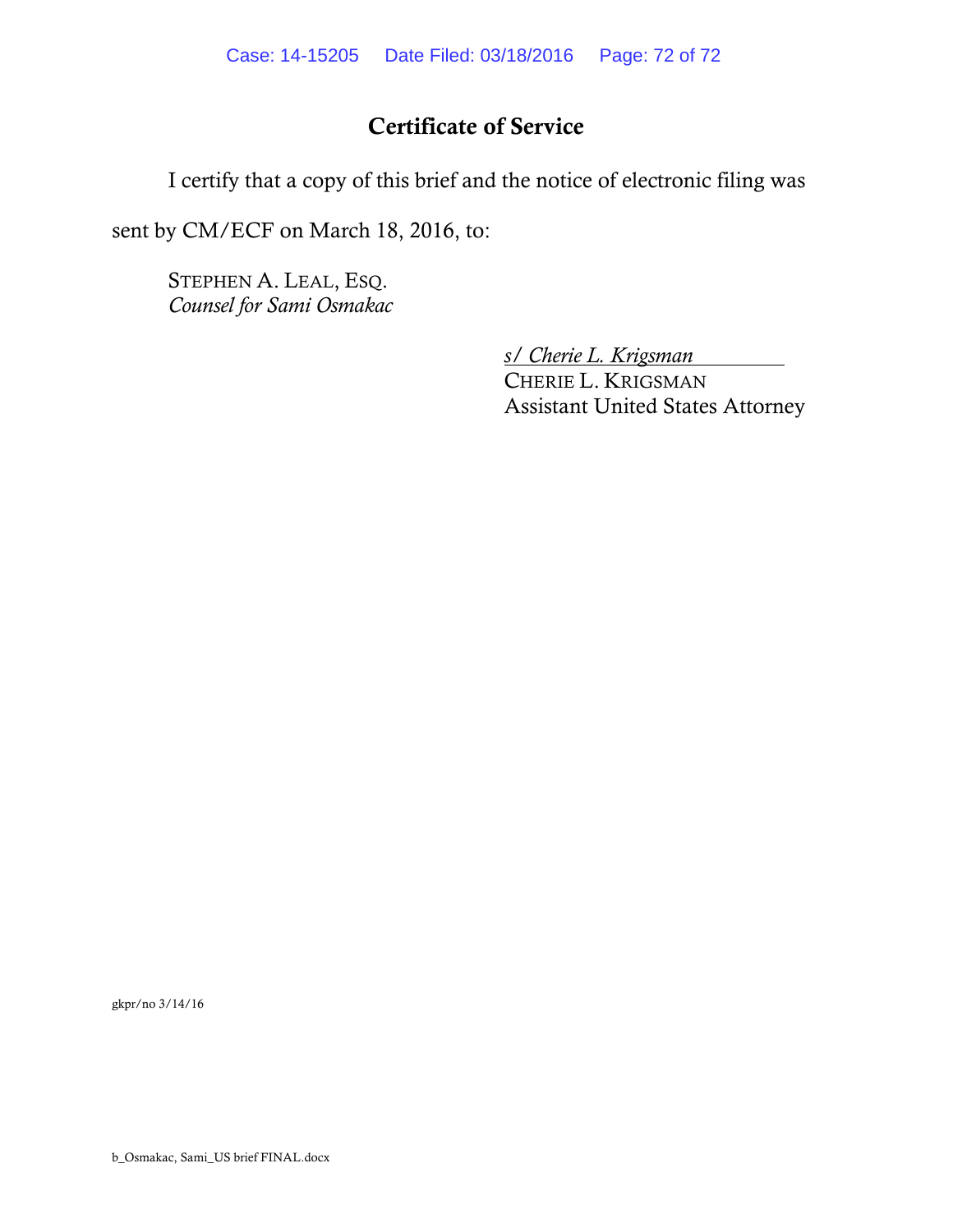## Attachment 1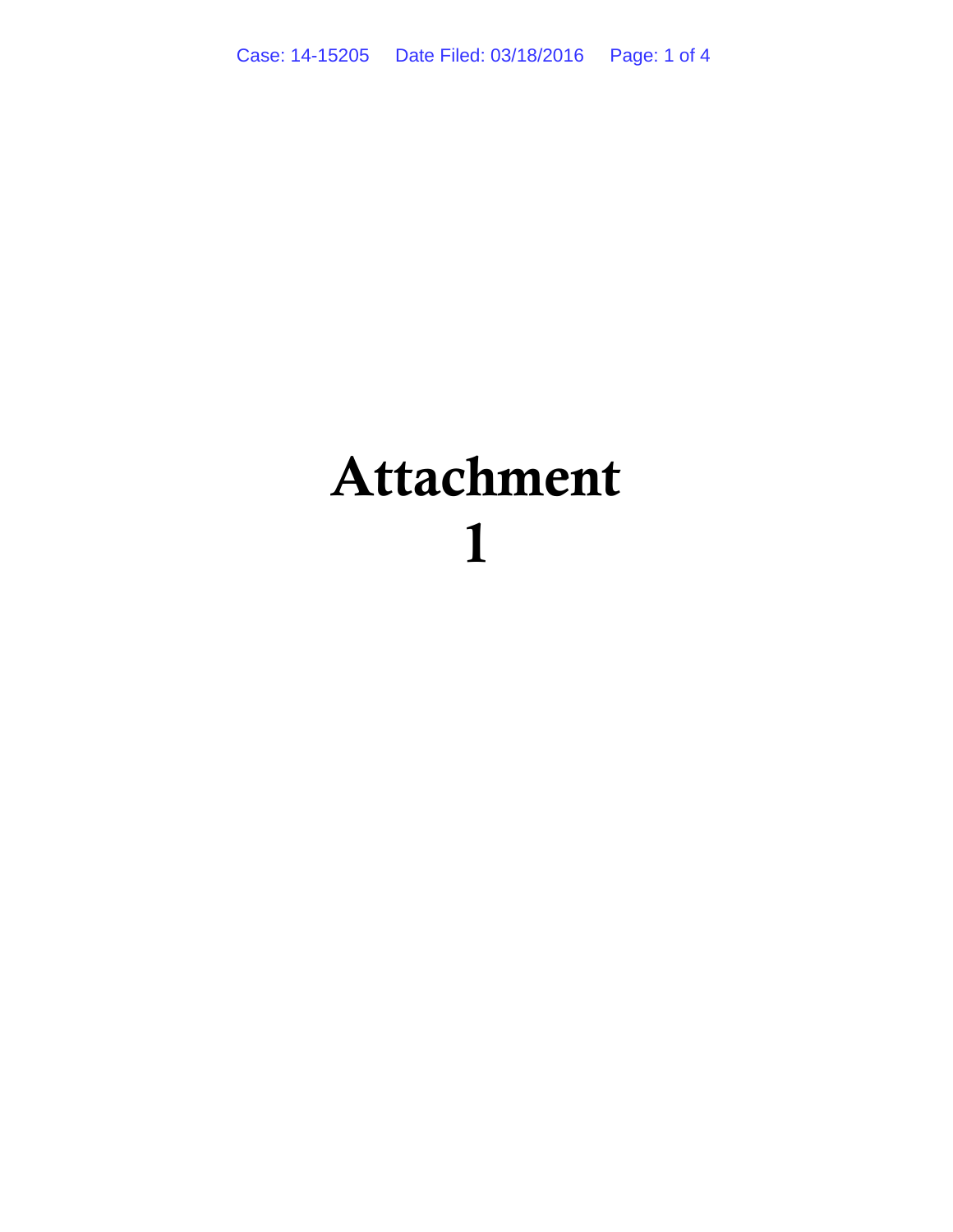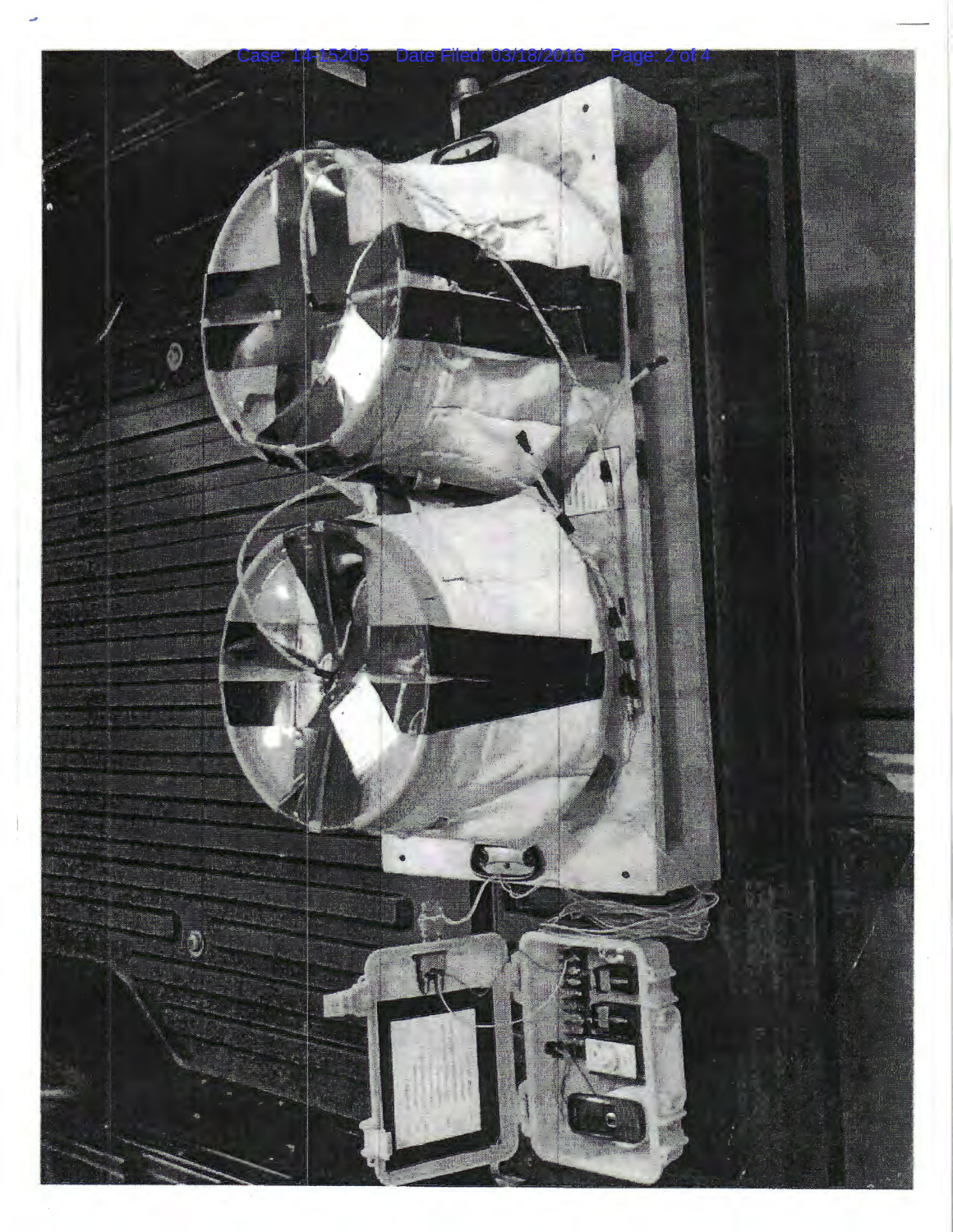## Attachment 2